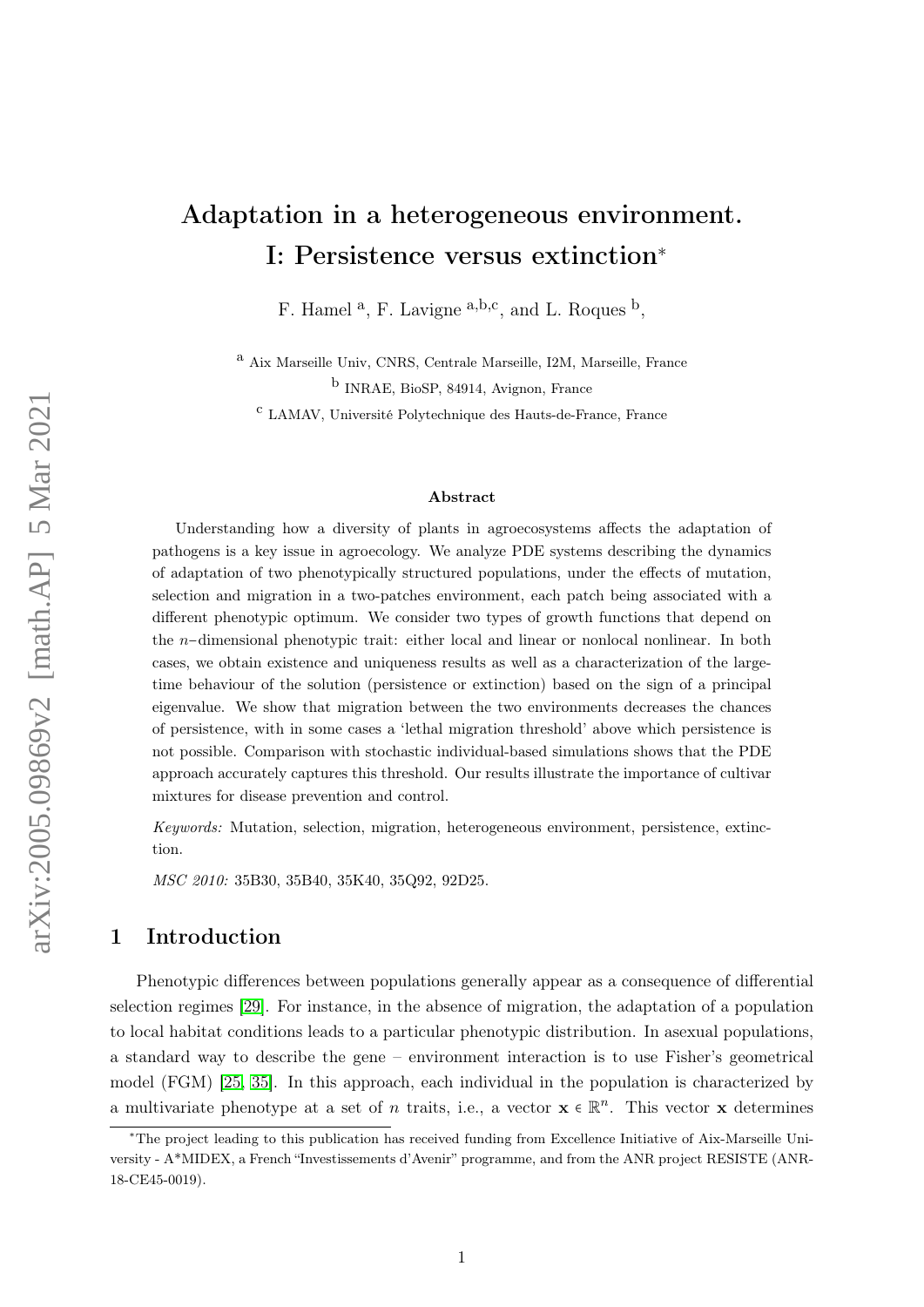the fitness  $r(\mathbf{x})$  (the reproductive success of the individual) through its quadratic distance with respect to an optimum  $\mathbf{O} \in \mathbb{R}^n$  associated with the considered environment:

$$
r(\mathbf{x}) = r_{\text{max}} - \frac{\|\mathbf{x} - \mathbf{O}\|^2}{2},
$$

with  $r_{\text{max}} > 0$  the fitness of the optimal phenotype. Throughout the paper,  $\|\cdot\|$  denotes the Euclidean norm in  $\mathbb{R}^n$ .

PDE models. Under the assumption of the FGM, recent models of asexual adaptation based on partial differential equations (PDE) [\[2,](#page-32-0) [3,](#page-32-1) [21\]](#page-33-0) typically describe the dynamics of the phenotype distribution  $q$  of a population in a single environment, with equations of the form:

$$
\forall t > 0, \ \forall \mathbf{x} \in \mathbb{R}^n, \quad \partial_t q(t, \mathbf{x}) = \frac{\mu^2}{2} \Delta q(t, \mathbf{x}) + \left[ r(\mathbf{x}) - \overline{r}(t) \right] q(t, \mathbf{x}),
$$

where the Laplace operator describes the mutation effects on the phenotype (see [\[21,](#page-33-0) Appendix]) for the derivation of this term in this framework), and the term  $[r(\mathbf{x}) - \overline{r}(t)] q(t, \mathbf{x})$  describes the effects of selection [\[36\]](#page-34-3), with  $\bar{r}(t) = \int_{\mathbb{R}^n} r(\mathbf{x}) q(t, \mathbf{x}) d\mathbf{x}$  the mean fitness in the population at time t. Extensions to temporally changing environments (with an optimum  $O(t)$ ) have also been proposed [\[32\]](#page-34-4). In all those cases, it was possible to describe the full dynamics of adaptation, by deriving explicit expressions for  $\bar{r}(t)$ .

The simplest case with a unique constant optimum O describes the adaptation of a population to an abrupt environmental change, e.g., when a bacterial population is exposed to an antibiotic or during a host shift for a virus. The theory in [\[21,](#page-33-0) [26\]](#page-34-5) shows that the mean growth rate satisfies  $\overline{r}(t) = r_{\text{max}} - \mu n/2 \tanh(\mu t) + (\overline{r}(0) - r_{\text{max}})/\cosh(\mu t)^2$  if one starts from a clonal population with initial growth rate  $\bar{r}(0)$ . Thus,  $\bar{r}(t) \rightarrow r_{\text{max}} - \mu n/2$  at large times, independently of the initial phenotype distribution. The quantity  $\mu n/2$  corresponds to the amount of maladaptation due to mutations, or in other terms the mutation load. If the mutation load exceeds the fitness of the optimal phenotype  $r_{\text{max}}$ , the population is doomed to extinction, as  $\bar{r}(t) < 0$  at large times. Lethal mutagenesis theory is based on this expected effect of high mutation rates on the viability of pathogens (and especially viruses) [\[4,](#page-32-2) [10,](#page-33-1) [11\]](#page-33-2).

Agroecological theory rather relies on the diversification of host species to reduce the viability of pathogens [\[14\]](#page-33-3). Here, we consider a spatially heterogeneous environment, made of two habitats, each of them corresponding to a different phenotype optimum,  $O_1$  and  $O_2$ . The main issue that we are going to deal with is to determine the respective effect of the migration between the two habitats and of the phenotypic distance between the two habitats on the fate (persistence or extinction) of the total population. The underlying question is to determine whether a system with two hosts, corresponding to two species or two genetic variants of the same species, connected by migration is more resilient to invasion by a pathogen than a single host, and how this depends on the parameter values. This type of question has already been considered with comparable models in [\[28\]](#page-34-6), in a particular regime of parameters such that the effect of the mutation is low, while the mutation rate is large enough, and in dimension  $n = 1$ . The authors have used a specific method based on constrained Hamilton-Jacobi equations (e.g., [\[5,](#page-33-4) [16,](#page-33-5) [18,](#page-33-6) [24,](#page-34-7) [31\]](#page-34-8) for more details on this method), to find an accurate analytic approximation of the equilibrium phenotype distribution and the population size in each habitat. They found that, when the two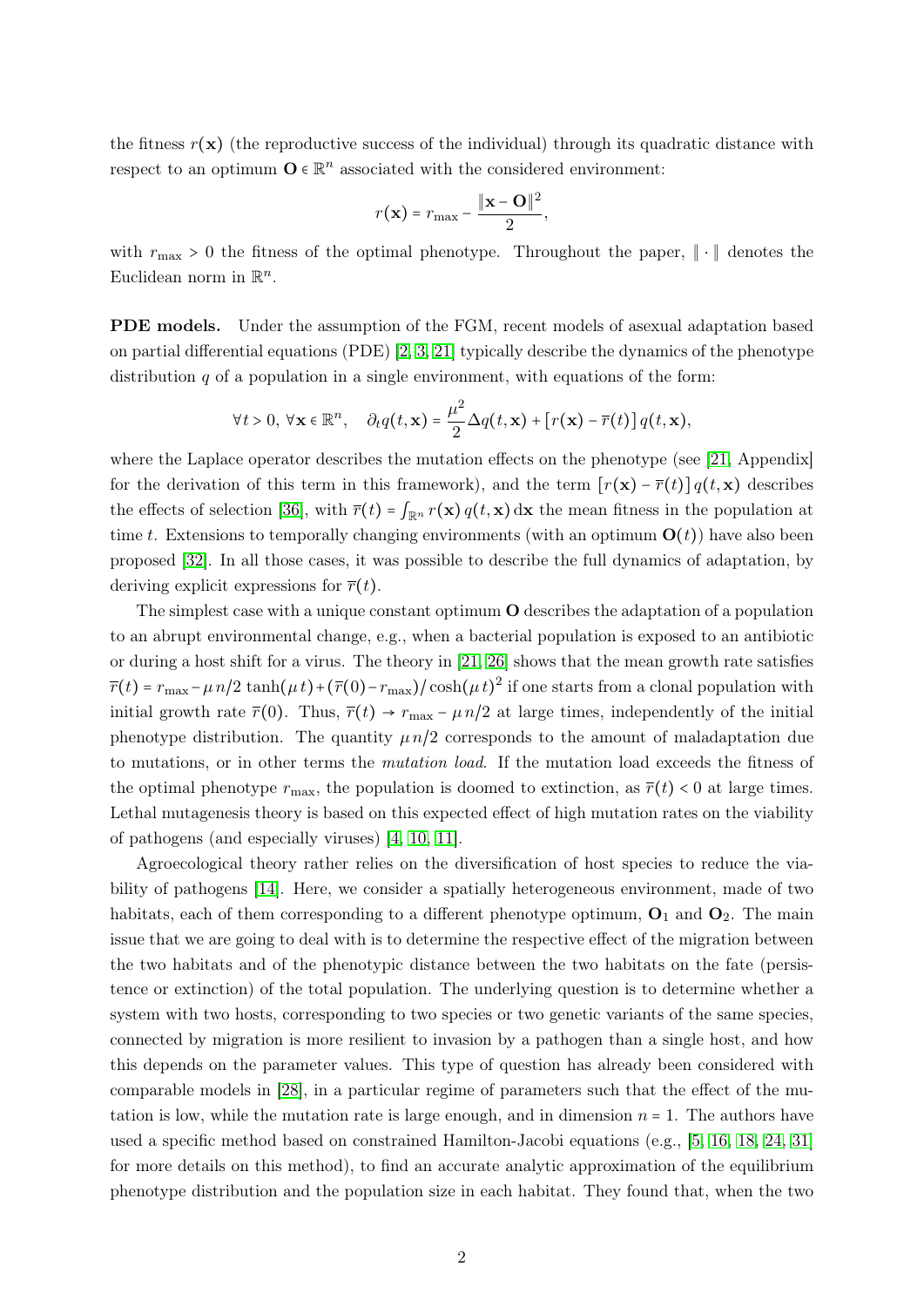environments are symmetric (same mutation parameters, same selection pressure, same competition intensity and same migration rates), there exists an explicit threshold for the migration rate, which depends on the phenotypic distance between the two habitats. When the migration rate is above this threshold, the two subpopulations are well-mixed so that the total equilibrium population is monomorphic or 'generalist'. On the contrary, when the migration is below the threshold, the two subpopulations stay different, causing dimorphism in the phenotype density for the global population: the equilibrium population is made of two 'specialists'. They also obtained some results in the general case, without the symmetry assumption.

As we focus here on persistence/extinction issues, instead of dealing with the phenotype distribution  $q(t, \mathbf{x})$ , we are interested in the phenotype density  $u(t, \mathbf{x})$ , i.e.,  $u(t, \mathbf{x}) = q(t, \mathbf{x}) N(t)$ , with  $N(t)$  the population size at time t. We therefore deal with systems of the form:

<span id="page-2-1"></span>
$$
\forall t \geq 0, \ \forall \mathbf{x} \in \mathbb{R}^n, \begin{cases} \partial_t u_1(t, \mathbf{x}) = \frac{\mu^2}{2} \Delta u_1(t, \mathbf{x}) + f_1(\mathbf{x}, [u_1]) + \delta [u_2(t, \mathbf{x}) - u_1(t, \mathbf{x})], \\ \partial_t u_2(t, \mathbf{x}) = \frac{\mu^2}{2} \Delta u_2(t, \mathbf{x}) + f_2(\mathbf{x}, [u_2]) + \delta [u_1(t, \mathbf{x}) - u_2(t, \mathbf{x})], \end{cases}
$$
(1)

with  $u_i$  the phenotype density in the habitat  $i \in \{1,2\}, \delta > 0$  the migration rate, and  $\mu > 0$ a mutational parameter. Note that the migration and mutation parameters are assumed to be identical in the two habitats. This is a simplifying assumption which leads to symmetry properties of the solutions that are important in most of our results. However, some results also deal with the case of non-symmetric systems of the type:

<span id="page-2-0"></span>
$$
\forall t \geq 0, \ \forall \mathbf{x} \in \mathbb{R}^n, \begin{cases} \partial_t u_1(t, \mathbf{x}) &= \frac{\mu^2}{2} \Delta u_1(t, \mathbf{x}) + f_1(\mathbf{x}, [u_1]) - \delta_{1,1} u_1(t, \mathbf{x}) + \delta_{1,2} u_2(t, \mathbf{x}), \\ \partial_t u_2(t, \mathbf{x}) &= \frac{\mu^2}{2} \Delta u_2(t, \mathbf{x}) + f_2(\mathbf{x}, [u_2]) + \delta_{2,1} u_1(t, \mathbf{x}) - \delta_{2,2} u_2(t, \mathbf{x}), \end{cases} \tag{2}
$$

where the  $\delta_{i,j}$ 's are positive constants. We however still keep in [\(2\)](#page-2-0) the same mutational parameter  $\mu$  in both habitats: this assumption is used in the derivation of explicit bounds in the resolution of the Cauchy problem (see the proof of Theorem [2.1](#page-6-0) in Section [4.1](#page-13-0) below for more details).

We may assume two different types of growth functions  $f_i$ . We first state that, in both cases, the fitness of a phenotype  $x$  in the habitat i is given by:

<span id="page-2-3"></span>
$$
r_i(\mathbf{x}) = r_{\text{max}} - \frac{\|\mathbf{x} - \mathbf{O}_i\|^2}{2},\tag{3}
$$

or more generally:

<span id="page-2-4"></span>
$$
r_i(\mathbf{x}) = r_{\text{max},i} - \frac{\|\mathbf{x} - \mathbf{O}_i\|^2}{2},\tag{4}
$$

for some real numbers  $r_{\text{max},i}$ . Notice in particular that the fitnesses  $r_i$  are unbounded in the phenotypic space  $\mathbb{R}^n$  and, since they are involved in the definition of the growth functions  $f_i$ for both types listed below, the systems [\(1\)](#page-2-1) and [\(2\)](#page-2-0) of unknowns  $(u_1, u_2)$  then have unbounded coefficients.

#### The first type (Malthusian):

<span id="page-2-2"></span>
$$
f_i(\mathbf{x}, [u_i]) = r_i(\mathbf{x}) u_i(t, \mathbf{x}), \qquad (5)
$$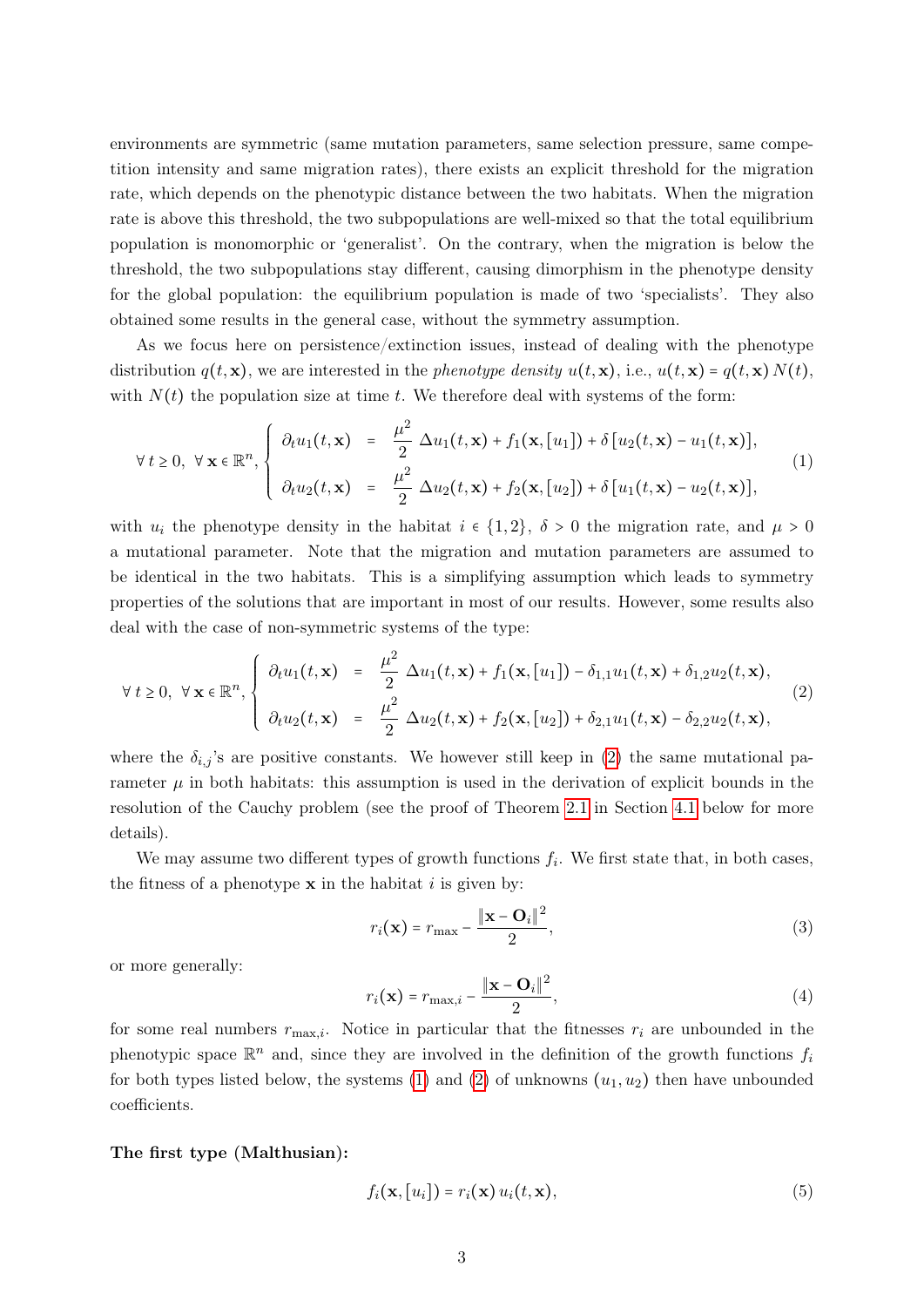corresponds to the standard assumption of Malthusian population growth, namely:

<span id="page-3-5"></span>
$$
\forall t \ge 0, \quad \begin{cases} N_1'(t) = \overline{r}_1(t) \, N_1(t) + \delta \left[ N_2(t) - N_1(t) \right], \\ N_2'(t) = \overline{r}_2(t) \, N_2(t) + \delta \left[ N_1(t) - N_2(t) \right], \end{cases} \tag{6}
$$

in the symmetric case [\(1\)](#page-2-1), and to:

<span id="page-3-4"></span>
$$
\forall t \geq 0, \quad \begin{cases} N_1'(t) = \overline{r}_1(t) \, N_1(t) - \delta_{1,1} N_1(t) + \delta_{1,2} N_2(t), \\ N_2'(t) = \overline{r}_2(t) \, N_2(t) + \delta_{2,1} N_1(t) - \delta_{2,2} N_2(t), \end{cases} \tag{7}
$$

in the general case [\(2\)](#page-2-0), where in both cases  $N_i(t)$  is the population size in habitat i at time t:

<span id="page-3-0"></span>
$$
N_i(t) = \int_{\mathbb{R}^n} u_i(t, \mathbf{x}) \, \mathrm{d}\mathbf{x},\tag{8}
$$

and  $\bar{r}_i(t)$  the mean fitness of the individuals located in habitat i at time t:

<span id="page-3-1"></span>
$$
\overline{r}_i(t) = \frac{1}{N_i(t)} \int_{\mathbb{R}^n} r_i(\mathbf{x}) u_i(t, \mathbf{x}) \, \mathrm{d}\mathbf{x}.\tag{9}
$$

Note that, with  $f_i$  of the type [\(5\)](#page-2-2), the systems [\(1\)](#page-2-1) and [\(2\)](#page-2-0) are local cooperative systems since the right-hand side of the equation of each component is nondecreasing with respect to the other component, and since the right-hand side only depends on the densities for the phenotype x. As a consequence, the maximum principle holds for [\(1\)](#page-2-1) and [\(2\)](#page-2-0) in this first type [\(5\)](#page-2-2), that is, if  $\mathbf{u} = (u_1, u_2)$  and  $\mathbf{v} = (v_1, v_2)$  are two classical solutions of [\(1\)](#page-2-1) or [\(2\)](#page-2-0) which are locally bounded in time and are such that  $\mathbf{u}(0, \cdot) \leq \mathbf{v}(0, \cdot)$  in  $\mathbb{R}^n$  (in the sense of componentwise inequalities), then  $\mathbf{u}(t, \cdot) \leq \mathbf{v}(t, \cdot)$  in  $\mathbb{R}^n$  for all  $t > 0$ .

#### The second type (density-dependent):

<span id="page-3-2"></span>
$$
f_i(\mathbf{x}, [u_i]) = \left(r_i(\mathbf{x}) - \int_{\mathbb{R}^n} u_i(t, \mathbf{y}) \, d\mathbf{y}\right) u_i(t, \mathbf{x}),\tag{10}
$$

for which the existence and uniqueness of solutions will only be proven for the symmetric system [\(1\)](#page-2-1) with fitnesses given by [\(3\)](#page-2-3) and with symmetric initial conditions (see especially Theorem [2.1](#page-6-0) in Section [2\)](#page-5-0), corresponds to the standard assumption of logistic population growth:

<span id="page-3-6"></span>
$$
\forall t \ge 0, \quad \begin{cases} N_1'(t) = \overline{r}_1(t) \, N_1(t) - N_1(t)^2 + \delta \left[ N_2(t) - N_1(t) \right], \\ N_2'(t) = \overline{r}_2(t) \, N_2(t) - N_2(t)^2 + \delta \left[ N_1(t) - N_2(t) \right], \end{cases} \tag{11}
$$

with  $N_i(t)$  and  $\overline{r}_i(t)$  as in [\(8\)](#page-3-0)-[\(9\)](#page-3-1). Note that, with  $f_i$  of the type [\(10\)](#page-3-2), the system [\(1\)](#page-2-1) is a nonlocal system, the nonlocality in the form of an internal competition. As a consequence, the maximum principle does not hold for [\(1\)](#page-2-1) in this second type [\(10\)](#page-3-2).

In this work, after the analysis of the Cauchy problem for [\(1\)](#page-2-1) and [\(2\)](#page-2-0), we will mainly focus our attention, for problem [\(1\)](#page-2-1) with fitnesses [\(3\)](#page-2-3), and for both types of growth functions [\(5\)](#page-2-2) and [\(10\)](#page-3-2), on the effects of the migration parameter  $\delta$  and of the *habitat difference* defined by:

<span id="page-3-3"></span>
$$
m_D := \frac{\|\mathbf{O}_1 - \mathbf{O}_2\|^2}{2} > 0.
$$
\n(12)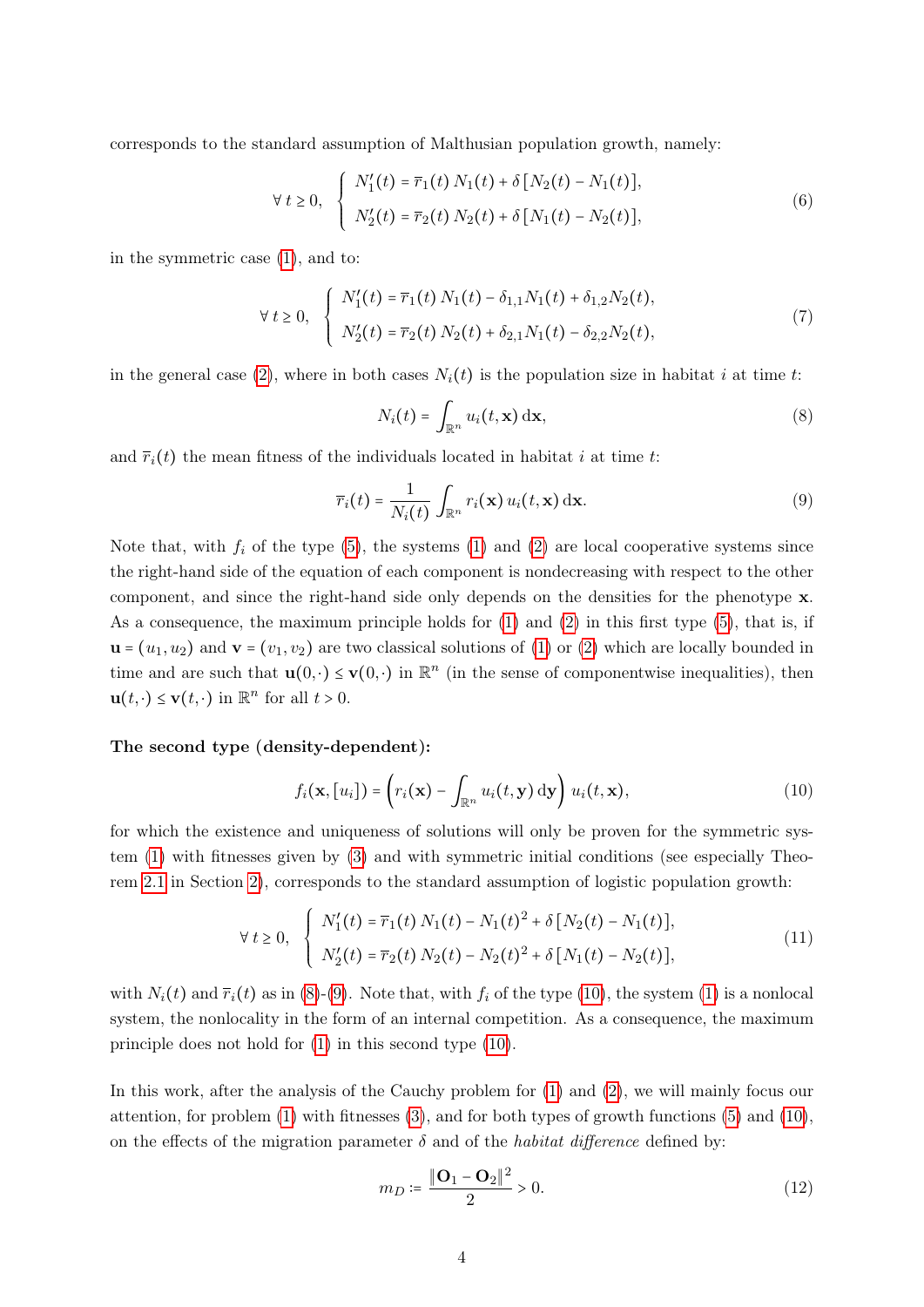Stochastic model. Before stating our main results, and in order to underline the interest of the PDE approach, we compare its accuracy with a standard Wright-Fisher individual-based stochastic model (IBM), with mutation, selection and migration.

In this IBM, each individual is characterized by a phenotype  $\mathbf{x} \in \mathbb{R}^n$ , and a corresponding fitness  $r_i(\mathbf{x})$ , depending on the position (i.e., the habitat  $i = 1$  or  $i = 2$ ) of the individual. The populations in the two habitats are initially clonal (with all of the phenotypes set at  $(O_1+O_2)/2$ ), and of size  $N_i(0) = N^0$ . Then, at each time step (the model is discrete in time), the *reproduction*selection step is simulated by drawing a Poisson number of offspring, for each individual, with rate  $\exp(r_i(\mathbf{x}))$  (Darwinian fitness, the discrete-time counterpart of  $r_i(\mathbf{x})$ ). Then, the mutation step is simulated by randomly drawing, for each individual, a Poisson number of mutations, with rate  $U > 0$ . Each single mutation has a random phenotypic effect  $d\mathbf{x} \in \mathbb{R}^n$  drawn into a multivariate Gaussian distribution:  $dx \sim \mathcal{N}(0, \lambda I_n)$ , where  $\lambda > 0$  is the mutational variance at each trait, and  $I_n$  is the identity matrix of size  $n \times n$ . Multiple mutations in a single individual have additive effects on phenotype. Lastly, the *migration step* consists in sending individuals from the first habitat into the second (resp. from the second into the first): the numbers of migrants are drawn in a Poisson law with parameter  $\delta N_1(t)$  (resp.  $\delta N_2(t)$ ), and the migrants are randomly sampled in the populations.

Numerical comparison between the PDE and stochastic models. We simulated the IBM until a time  $t = 300$ , and compared the result with the numerical solution of the PDE model [\(1\)](#page-2-1) with  $\mu^2 = \lambda U$  (see [\[21,](#page-33-0) Appendix] for a justification of this parameter choice), and with the first type of growth function (Malthusian), as the IBM does not take density-dependence into account. The solution of the PDE was computed using the method of lines coupled with the Runge-Kutta ODE solver Matlab<sup>®</sup>  $ode45$ . The results are presented in Fig. [1.](#page-5-1) We observe a very good agreement between the results obtained with the IBM and the PDE, with in both cases a strong dependence of the persistence/extinction behaviour with respect to the parameters  $\delta$ and  $m_D$ .

Aim of this paper. A rich theoretical literature has considered the effects of migration on the evolution of sexually reproducing populations in a heterogeneous landscape (e.g., [\[8,](#page-33-7) [19,](#page-33-8) [22\]](#page-34-9)). Migrants hybridize/recombine with locally adapted genotypes, leading to a locally reduced fitness. This reduction in fitness is known as a migration load [\[19\]](#page-33-8). We focus here on asexuals organisms, such as viruses or bacteria. In this context, although the evolutionary effect of migration is limited compared to the case of sexual organisms, theoretical studies have shown that it also leads to a decrease in local adaptation. These studies analyzed the joint effects of selection and migration (and sometimes mutation) on the adaptation of a population in two-patch models (e.g., [\[15,](#page-33-9) [27,](#page-34-10) [28\]](#page-34-6)) or in complex networks of patches interconnected via dispersal (e.g., [\[30\]](#page-34-11)). The general conclusion is that high migration rates favour generalist strategies (i.e., intermediate phenotypes between the optimal ones), and decrease the potential for global persistence over the whole environment, which may have important applications in the management of pathogens. While these results are based on formal analytical computations and numerical simulations, and deal with a unique trait, we intend here to confirm whether they can be derived rigorously, in the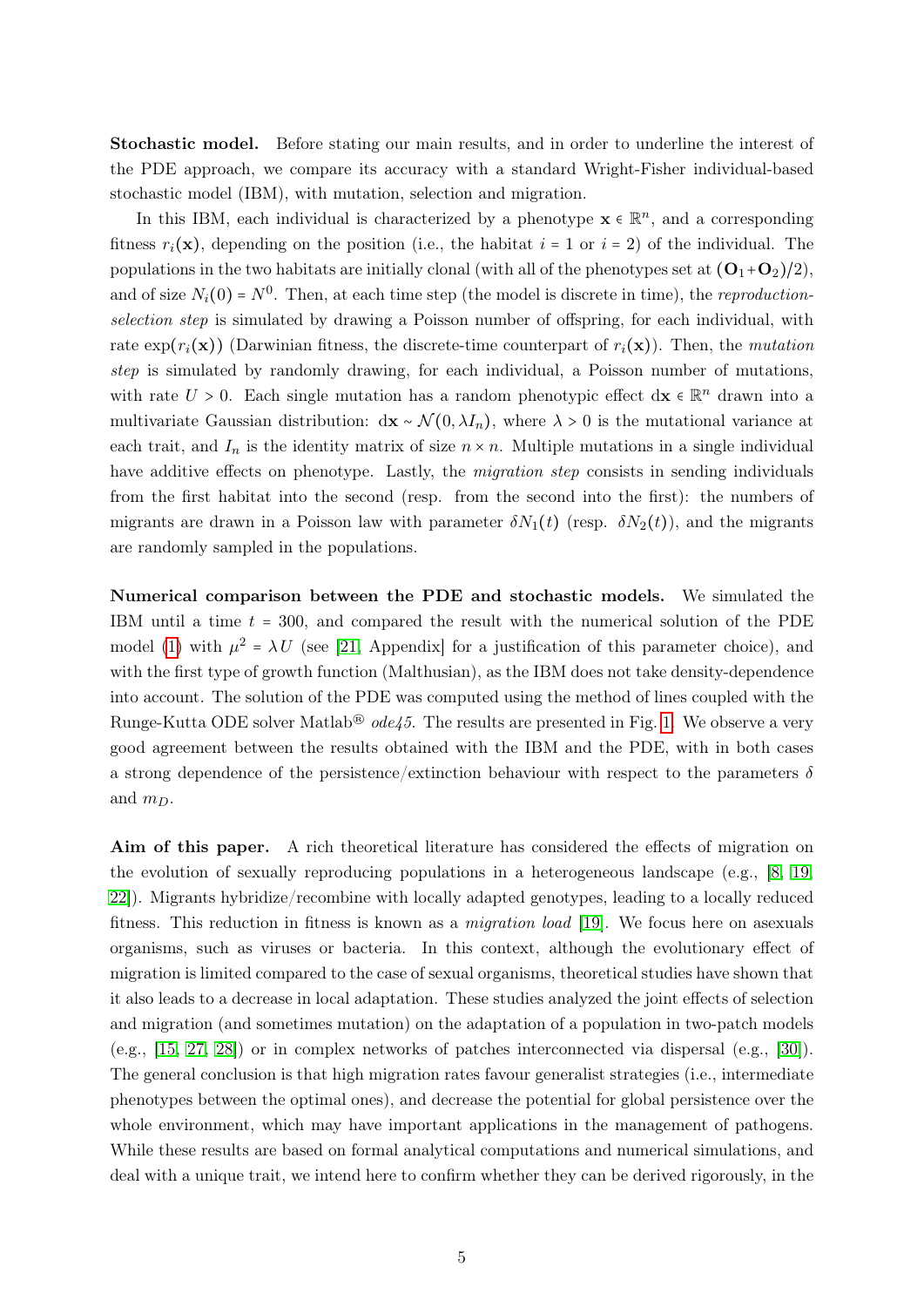<span id="page-5-1"></span>

Figure 1 – Persistence vs extinction: effect of the migration rate  $\delta$  and the habitat difference  $m_D$ . Total population size  $N_1 + N_2$ , given (a) by simulation of the stochastic model (average result over 50 replicate simulations) (b) by numerically solving [\(1\)](#page-2-1) with  $f_1, f_2$  given by [\(5\)](#page-2-2). The parameters are  $U = 1/6$ ,  $\lambda = 1/300$ ,  $n = 2$ ,  $r_{\text{max}} = 1/18$  and  $\mu^2 = \lambda U$ , and the results are computed at  $t = 300$ . Initially, each habitat  $i \in \{1, 2\}$  has  $N^0 = 10^4$  individuals, all of them with the phenotype  $({\bf O}_1 + {\bf O}_2)/2$ .

above-described n-dimensional PDE framework, based on elliptic and parabolic theory. More precisely, our main goal is to set on a firm mathematical basis the behaviour observed in Fig. [1,](#page-5-1) based on the sign of the principal eigenvalue of a system of linear elliptic equations, and to study the dependence of this eigenvalue with respect to the model parameters. The main results are presented in the next section, and discussed in Section [3.](#page-11-0)

## <span id="page-5-0"></span>2 Main results

Without loss of generality, we assume that the optima  $O_1$  and  $O_2$  are located along the x<sub>1</sub>-axis and are symmetric with respect to the origin, i.e., there exists  $\beta \ge 0$  such that:

<span id="page-5-4"></span>
$$
O_1 = (-\beta, 0, ..., 0), \text{ and } O_2 = (\beta, 0, ..., 0).
$$
 (13)

This means that the habitat difference  $m<sub>D</sub>$  defined in [\(12\)](#page-3-3) is equal to:

<span id="page-5-2"></span>
$$
m_D=2\beta^2.
$$

We are especially interested in the case  $\beta > 0$  and  $m_D > 0$ , but the case  $\beta = m_D = 0$  can also be considered from a mathematical point of view. We also assume in some statements that the two densities  $u_1$  and  $u_2$  are initially symmetric with respect to the hyperplane  $\{x = (x_1, \ldots, x_n) \in$  $\mathbb{R}^n$ ,  $x_1 = 0$  :

$$
\forall \mathbf{x} \in \mathbb{R}^n, \quad u_1^0(\mathbf{x}) = u_2^0(\iota(\mathbf{x})) =: u^0(\mathbf{x}), \ \mathbf{u}^0(\mathbf{x}) = (u_1^0(\mathbf{x}), u_2^0(\mathbf{x})) = (u^0(\mathbf{x}), u^0(\iota(\mathbf{x}))), \tag{SH}
$$

with:

<span id="page-5-3"></span>
$$
\forall \mathbf{x} = (x_1, \dots, x_n) \in \mathbb{R}^n, \quad \iota(\mathbf{x}) = (-x_1, x_2, \dots, x_n). \tag{14}
$$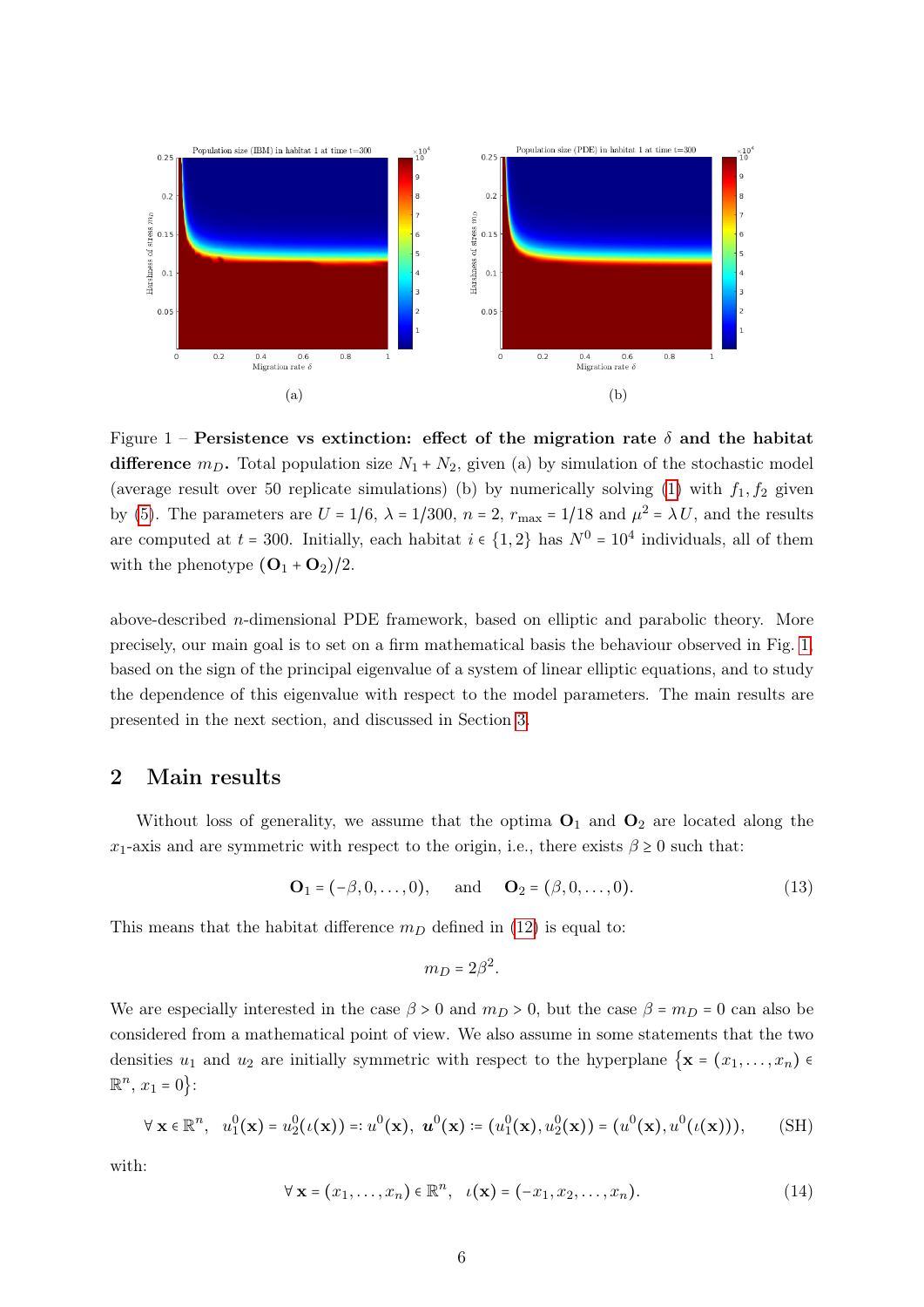The Cauchy problem. We first show that the Cauchy problems associated with [\(1\)](#page-2-1) or [\(2\)](#page-2-0) admit a unique solution, under some assumptions on the initial condition  $u^0 = (u_1^0, u_2^0)$ :

(H1)  $u_1^0, u_2^0 \in C^{2,\alpha}(\mathbb{R}^n)$  for some  $\alpha \in (0,1)$ ;

- (H2)  $0 < N_i^0 := \int_{\mathbb{R}^n} u_i^0(\mathbf{x}) \, d\mathbf{x} < +\infty$  for  $i = 1, 2;$
- (H3) there exists a nonincreasing function  $g : \mathbb{R}_+ \to \mathbb{R}$  (with  $\mathbb{R}_+ = [0, +\infty)$ ) such that:
	- (i)  $0 \le u_i^0(\mathbf{x}) \le g(\|\mathbf{x} \mathbf{O}_i\|)$  for all  $\mathbf{x} \in \mathbb{R}^n$  and  $i = 1, 2$ ;
	- (ii) the function  $r \mapsto r^{n+1}g(r)$  belongs to  $L^1(\mathbb{R}_+)$  and converges to 0 as  $r \to +\infty$ .

Hereafter, we always make the assumptions (H1)-(H3), while [\(SH\)](#page-5-2) will be assumed only in some statements.

Our first main result provides the existence and uniqueness of the density of phenotypes, for both types [\(5\)](#page-2-2) and [\(10\)](#page-3-2) of growth functions  $f_1, f_2$ .

- <span id="page-6-0"></span>**Theorem 2.1.** (i) Assume that  $f_1, f_2$  are both of the first type [\(5\)](#page-2-2), and that the initial condition  $\mathbf{u}^0 = (u_1^0, u_2^0)$  satisfies (H1)-(H3). Then, there exists a unique solution  $\mathbf{u} = (u_1, u_2) \in \mathbb{R}^3$  $C^{1,2}(\mathbb{R}_+ \times \mathbb{R}^n)$  of the system [\(2\)](#page-2-0) with fitnesses [\(4\)](#page-2-4), such that  $u \in L^{\infty}((0,T) \times \mathbb{R}^n)$  for all  $T > 0$ ,  $u_i(t, \mathbf{x}) \to 0$  as  $\|\mathbf{x}\| \to +\infty$  locally uniformly in  $t \in \mathbb{R}_+$ ,  $u_i > 0$  in  $(0, +\infty) \times \mathbb{R}^n$ , and the population sizes  $N_i : \mathbb{R}_+ \to (0, +\infty)$  are of class  $C^1$  and satisfy [\(7\)](#page-3-4), with continuous mean fitnesses  $\overline{r}_i : \mathbb{R}_+ \to \mathbb{R}$ .
	- (ii) Assume that  $f_1, f_2$  are both of the first type [\(5\)](#page-2-2), or both of the second type [\(10\)](#page-3-2), and that the initial condition  $u^0 = (u^0, u^0 \circ \iota)$  satisfies [\(SH\)](#page-5-2) and (H1)-(H3). Then, there exists a unique solution  $u = (u_1, u_2) \in C^{1,2}(\mathbb{R}_+ \times \mathbb{R}^n)$  of the system [\(1\)](#page-2-1) with fitnesses [\(3\)](#page-2-3), such that  $u \in L^{\infty}((0,T) \times \mathbb{R}^n)$  for all  $T > 0$ ,  $u_i(t, \mathbf{x}) \to 0$  as  $\|\mathbf{x}\| \to +\infty$  locally uniformly in  $t \in \mathbb{R}_+$ ,  $u_i > 0$  in  $(0, +\infty) \times \mathbb{R}^n$ , the population sizes  $N_i : \mathbb{R}_+ \to (0, +\infty)$  are of class  $C^1$ , the mean fitnesses  $\overline{r}_i : \mathbb{R}_+ \to \mathbb{R}$  are continuous, **u** is symmetric in the sense that:

<span id="page-6-2"></span>
$$
u_1(t, \mathbf{x}) = u_2(t, \iota(\mathbf{x})), \quad \text{for all } t \ge 0 \text{ and } \mathbf{x} = (x_1, \dots, x_n) \in \mathbb{R}^n,
$$
 (15)

with  $\iota$  defined in [\(14\)](#page-5-3), and:

<span id="page-6-1"></span>
$$
N_1(t) = N_2(t) =: N(t) \quad and \quad \overline{r}_1(t) = \overline{r}_2(t) =: \overline{r}(t), \quad \text{for all } t \ge 0. \tag{16}
$$

Moreover, the population sizes  $N_1 = N_2$  satisfy [\(6\)](#page-3-5) if  $f_1, f_2$  are of the first type [\(5\)](#page-2-2), whereas  $N_1 = N_2$  satisfy [\(11\)](#page-3-6) if  $f_1, f_2$  are of the second type [\(10\)](#page-3-2). In both cases, the functions  $u_i$ satisfy the nonlocal parabolic equation:

<span id="page-6-3"></span>
$$
\partial_t u_i(t, \mathbf{x}) = \frac{\mu^2}{2} \Delta u_i(t, \mathbf{x}) + f_i(\mathbf{x}, [u_i]) + \delta [u_i(t, \iota(\mathbf{x})) - u_i(t, \mathbf{x})], \tag{17}
$$

for all  $t \geq 0$  and  $\mathbf{x} \in \mathbb{R}^n$ .

<span id="page-6-4"></span>**Remark 2.2.** For problem [\(1\)](#page-2-1) with fitnesses [\(3\)](#page-2-3) and growth functions  $f_i$  of the first type [\(5\)](#page-2-2), if the initial condition  $u^0 = (u_1^0, u_2^0)$  satisfies (H1)-(H3) but not [\(SH\)](#page-5-2), then the population sizes  $N_1$ and  $N_2$  still satisfy [\(6\)](#page-3-5) but the  $N_i$  and  $\bar{r}_i$  do not satisfy [\(16\)](#page-6-1) in general and the subsequent analysis then becomes more involved. For problem  $(1)$  with fitnesses  $(3)$  and growth functions  $f_i$ of the second type [\(10\)](#page-3-2), the existence and uniqueness is established only for symmetric solutions satisfying [\(15\)](#page-6-2), since the proof, which is based on a change of functions amounting to a system with the first type  $(5)$ , uses a key ingredient, that is the equality of the corresponding population sizes.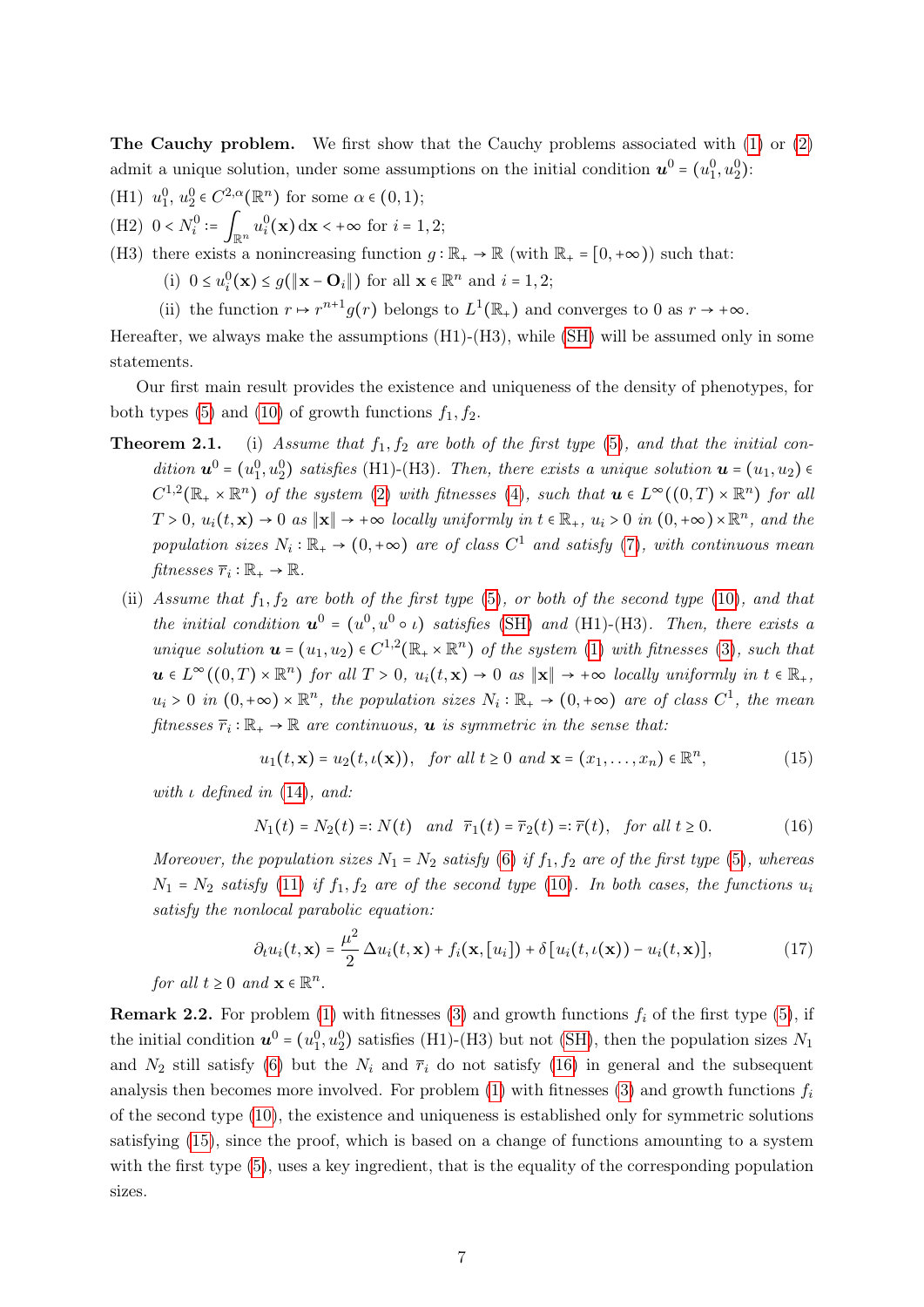Persistence vs extinction. Before going further on, we give a precise meaning to the notions of persistence and extinction. By extinction, we mean that the total population size  $N_1(t)+N_2(t)$ satisfies:

$$
N_1(t) + N_2(t) \to 0 \text{ as } t \to +\infty.
$$

By persistence, we mean that the population does not get extinct at large times, that is:

$$
\limsup_{t\to+\infty} (N_1(t)+N_2(t)) > 0.
$$

To analyze the effect of the parameter values on the persistence/extinction behaviour of the systems [\(1\)](#page-2-1) or [\(2\)](#page-2-0), we consider an eigenvalue problem (see [\[13\]](#page-33-10) for several other examples of persistence/extinction results via eigenvalue problems in bounded domains).

For any  $R > 0$ , we denote by A the self-adjoint differential operator:

<span id="page-7-0"></span>
$$
\mathcal{A} := -\frac{\mu^2}{2} \Delta - \begin{pmatrix} r_1(\mathbf{x}) - \delta & \delta \\ \delta & r_2(\mathbf{x}) - \delta \end{pmatrix},\tag{18}
$$

for problem [\(1\)](#page-2-1) with fitnesses [\(3\)](#page-2-3), and:

<span id="page-7-1"></span>
$$
\mathcal{A} \coloneqq -\frac{\mu^2}{2} \Delta - \begin{pmatrix} r_1(\mathbf{x}) - \delta_{1,1} & \delta_{1,2} \\ \delta_{2,1} & r_2(\mathbf{x}) - \delta_{2,2} \end{pmatrix},\tag{19}
$$

for problem [\(2\)](#page-2-0) with fitnesses [\(4\)](#page-2-4), acting here, in both cases, on functions in  $\left[W_{loc}^{2,n}(B(0,R))\cap \right]$  $C_0(\overline{B(0,R)})^2$ , with  $B(0,R)$  the open Euclidean ball of  $\mathbb{R}^n$  of center 0 and radius  $R > 0$ , and  $C_0(\overline{B(0,R)})$  the space of continuous functions in  $\overline{B(0,R)}$  which vanish on  $\partial B(0,R)$ . It follows from [\[12,](#page-33-11) Theorem 13.1] or [\[34,](#page-34-12) Theorem 1.1] that the operator  $A$  defined in [\(18\)](#page-7-0), resp. [\(19\)](#page-7-1), admits a unique principal eigenvalue  $\lambda^R \ge -r_{\text{max}}$ , resp.:

<span id="page-7-3"></span>
$$
\lambda^{R} \ge \min(-r_{\max,1} + \delta_{1,1} - \delta_{1,2}, -r_{\max,2} + \delta_{2,2} - \delta_{2,1}),
$$
\n(20)

and a unique (up to multiplication by a positive constant) pair of positive (in  $B(0, R)$ ) eigenfunctions  $(\varphi_1^R, \varphi_2^R) \in [W_{loc}^{2,n}(B(0,R)) \cap C_0(\overline{B(0,R)})]^2$ , satisfying:

$$
\mathcal{A}(\varphi_1^R, \varphi_2^R) = \lambda^R(\varphi_1^R, \varphi_2^R) \text{ in } B(0, R).
$$

Moreover, the functions  $\varphi_i^R$  are of class  $C_0^{\infty}(\overline{B(0,R)}) = C^{\infty}(\overline{B(0,R)}) \cap C_0(\overline{B(0,R)})$  by standard elliptic estimates, and the eigenvalue  $\lambda^R$  is characterized by the following minmax formula:

$$
\lambda^{R} = \sup_{(\psi_1,\psi_2)\in E} \quad \inf_{\mathbf{x}\in B(0,R),\,i\in\{1,2\}} \quad \frac{(\mathcal{A}(\psi_1,\psi_2))_i(\mathbf{x})}{\psi_i(\mathbf{x})},
$$

with:

$$
E = \{ (\psi_1, \psi_2) \in [C^2(B(0, R)) \cap C(\overline{B(0, R)})]^2, \ \psi_i(\mathbf{x}) > 0 \text{ for all } \mathbf{x} \in B(0, R) \text{ and } i \in \{1, 2\} \}.
$$

This formula readily implies that the map  $R \mapsto \lambda^R$  is nonincreasing. Since  $\lambda^R$  is bounded from below independently of  $R \geq 1$ , the quantity  $\lambda^R$  admits a finite limit as  $R \to +\infty$ :

<span id="page-7-2"></span>
$$
\lambda \coloneqq \lim_{R \to +\infty} \lambda^R,\tag{21}
$$

<span id="page-7-4"></span>and:

<span id="page-7-5"></span>
$$
\begin{cases} \lambda \geq -r_{\max} \text{ for (18)}, \\ \lambda \geq \min(-r_{\max,1} + \delta_{1,1} - \delta_{1,2}, -r_{\max,2} + \delta_{2,2} - \delta_{2,1}) \text{ for (19)}. \end{cases}
$$
(22)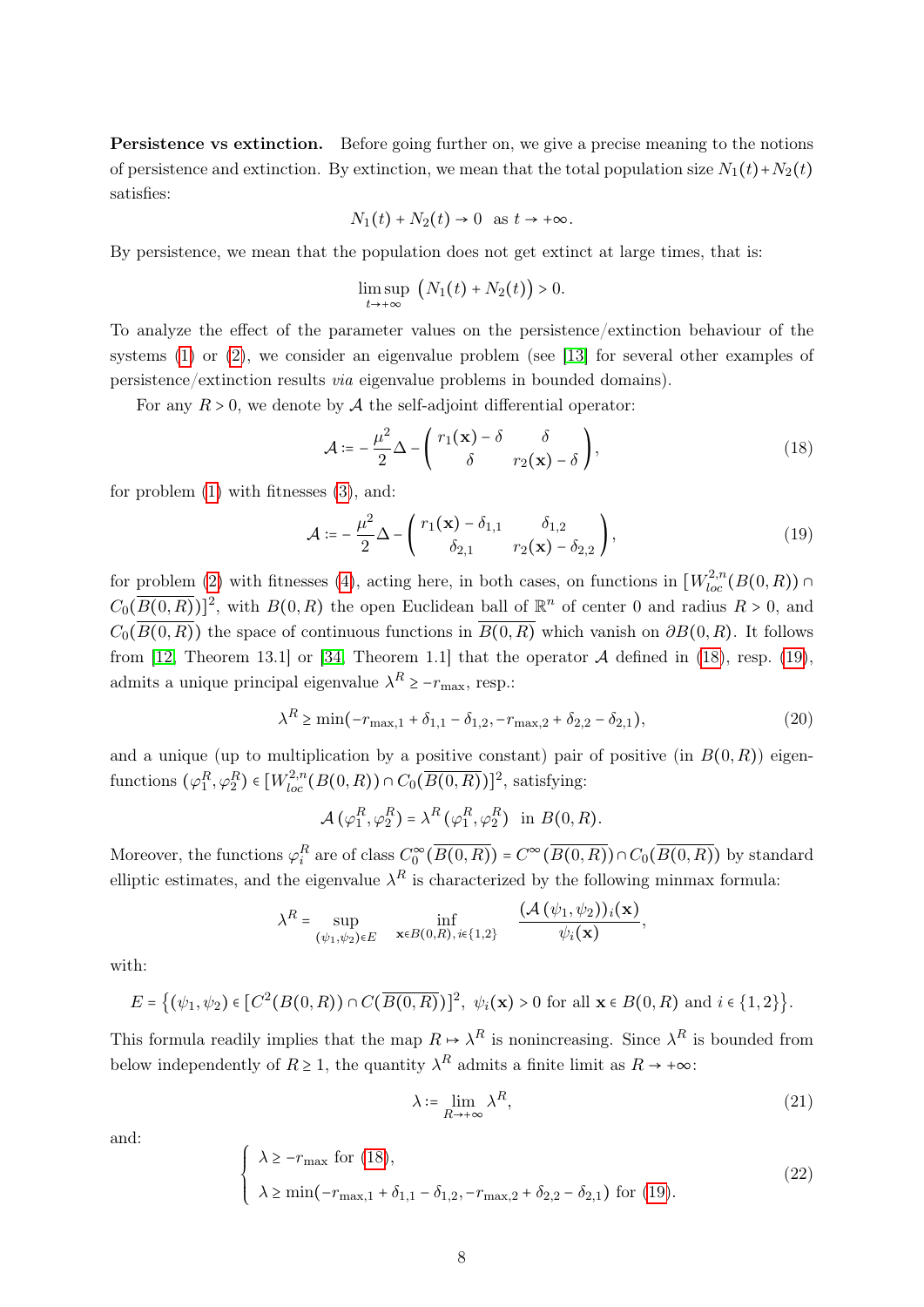**Remark 2.3.** For the operator  $\mathcal A$  in [\(18\)](#page-7-0) with fitnesses [\(3\)](#page-2-3), the eigenfunctions  $\varphi_1^R$  and  $\varphi_2^R$ also satisfy a symmetry property, namely  $\varphi_1^R(x) = \varphi_2^R(\iota(x))$  for all  $x \in \overline{B(0,R)}$ , with  $\iota$  defined in [\(14\)](#page-5-3). Indeed, by setting  $\widetilde{\varphi}_1(\mathbf{x}) = \varphi_2^R(\iota(\mathbf{x}))$  and  $\widetilde{\varphi}_2(\mathbf{x}) = \varphi_1^R(\iota(\mathbf{x}))$  for  $\mathbf{x} \in \overline{B(0,R)}$ , and by using the symmetry assumption [\(13\)](#page-5-4), one has  $\mathcal{A}(\tilde{\varphi}_1, \tilde{\varphi}_2) = \lambda^R(\tilde{\varphi}_1, \tilde{\varphi}_2)$ . By uniqueness (up to multiplication) of the pair of principal eigenfunctions, there exists  $K > 0$  such that  $(\tilde{\varphi}_1, \tilde{\varphi}_2)$  =  $K(\varphi_1^R, \varphi_2^R)$ . At  $\mathbf{x} = 0$ , we get that  $\varphi_1^R(0) = \widetilde{\varphi}_1(0) = K\varphi_1^R(0)$  and  $\varphi_1^R(0) = \widetilde{\varphi}_2(0) = K\varphi_2^R(0)$ . Therefore  $K = 1$  and  $\varphi_1^R = \varphi_2^R \circ \iota$  in  $\overline{B(0,R)}$ . Thus, for the operator  $\mathcal A$  in [\(18\)](#page-7-0) with fitnesses [\(3\)](#page-2-3), we may (and we have to) take the same normalization condition for  $\varphi_1^R$  and  $\varphi_2^R$ . In the proofs, we either assume that  $\|\varphi_i^R\|_{L^1(B(0,R))} = 1$  for both  $i \in \{1,2\}$ , or  $\varphi_i^R(0) = 1$  for both  $i \in \{1,2\}$ .

The large time behaviour of the population size is closely related to the sign of the quantity  $\lambda$ defined in [\(21\)](#page-7-2). We treat separately the first and second types [\(5\)](#page-2-2) and [\(10\)](#page-3-2).

<span id="page-8-0"></span>**Theorem 2.4** (Malthusian growth: blow up vs extinction). Assume that  $f_1, f_2$  are of the first type [\(5\)](#page-2-2), let  $\lambda$  be given by [\(21\)](#page-7-2) for the operator A defined in [\(19\)](#page-7-1) with fitnesses [\(4\)](#page-2-4). Let **u** be the solution of [\(2\)](#page-2-0) given by Theorem [2](#page-6-3).1-(i), with initial condition  $\mathbf{u}^0 = (u_1^0, u_2^0)$  satisfying (H1)-(H3), and let  $N_1(t)$  and  $N_2(t)$  be its population sizes in each habitat.

- (i) If  $\lambda < 0$ , then  $N_1(t) \rightarrow +\infty$  and  $N_2(t) \rightarrow +\infty$  as  $t \rightarrow +\infty$  (blow up of the population).
- (ii) If  $\lambda = 0$  and if  $u_1^0$  and  $u_2^0$  are compactly supported, then:

lim sup  $\limsup_{t\to+\infty} (N_1(t)+N_2(t)) < +\infty$  (boundedness of the population).

Furthermore, there exist bounded positive stationary solutions of [\(2\)](#page-2-0) with finite population sizes.

(iii) If  $\lambda > 0$  and if  $u_1^0$  and  $u_2^0$  are compactly supported, then  $N_1(t) + N_2(t) \rightarrow 0$  as  $t \rightarrow +\infty$ (extinction of the population).

<span id="page-8-1"></span>**Theorem 2.5** (Logistic growth: persistence vs extinction). Assume that  $f_1, f_2$  are of the second type [\(10\)](#page-3-2), and let  $\lambda$  given by [\(21\)](#page-7-2) for the operator A defined in [\(18\)](#page-7-0) with fitnesses [\(3\)](#page-2-3). Let  $\boldsymbol{u}$  be the solution of [\(1\)](#page-2-1) given by Theorem 2.[1](#page-6-3)-(ii), with initial condition  $\mathbf{u}^0 = (u^0, u^0 \circ \iota)$  satisfying [\(SH\)](#page-5-2) and (H1)-(H3), and let  $N(t) = N_1(t) = N_2(t)$  be its population size in each habitat.

(i) If  $\lambda < 0$ , then:

<span id="page-8-3"></span>
$$
\limsup_{t \to +\infty} N(t) > 0 \quad ( persistence \ of \ the \ population), \tag{23}
$$

and even:

<span id="page-8-2"></span>
$$
0 < \liminf_{t \to +\infty} N(t) \le \limsup_{t \to +\infty} N(t) < +\infty \text{ (}persistence \text{ of the population, in a strong sense)} \text{ (24)}
$$

for some initial conditions  $\boldsymbol{u}^0$  (see Remark [2](#page-9-0).6 below).

(ii) If  $\lambda \geq 0$  and if  $u^0$  is compactly supported, then  $N(t) \to 0$  as  $t \to +\infty$  (extinction of the population).

As a consequence of Theorems [2.4](#page-8-0)[-2.5,](#page-8-1) the fate of the population is determined by the sign of  $\lambda$ , i.e., by the linear stability of the steady state  $u = (0,0)$ , whether the growth functions  $f_i$ be of the first or second type. The main differences between the Malthusian case and the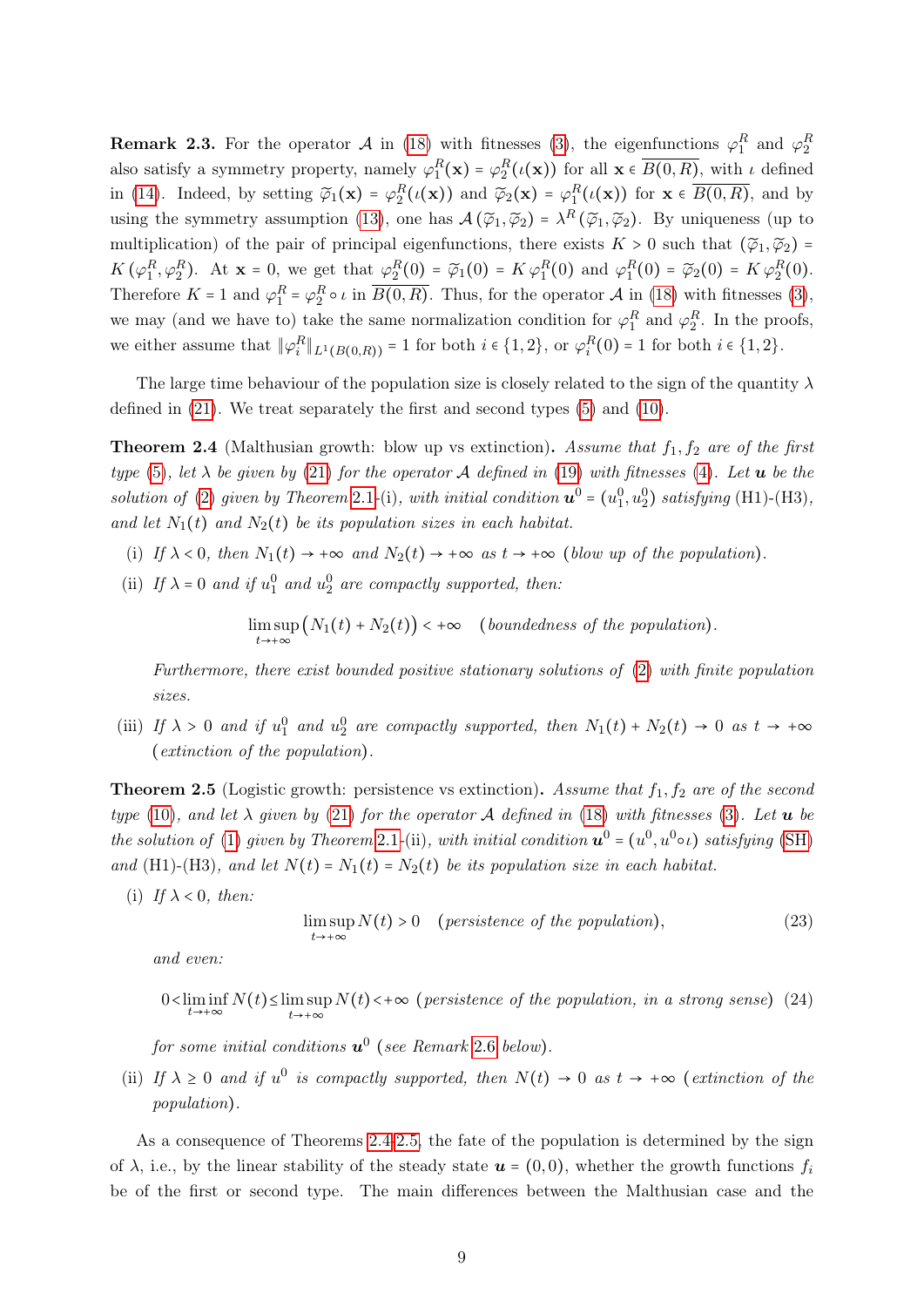logistic case arise when this steady state  $(0,0)$  is unstable  $(\lambda < 0)$ . Although persistence occurs with both types of growth functions, the population size remains bounded with type 2 growth functions, due to the nonlocal competition term. We conjecture that it converges to  $-\lambda$ , as  $t \to +\infty$ . Interestingly, the threshold case  $\lambda = 0$  leads to very different behaviours, depending on the type of growth functions: in the absence of competition (Malthusian growth), persistence is still possible in this case, although it is not in the logistic case. Biologically, however, the particular case  $\lambda = 0$  is presumably not relevant.

<span id="page-9-0"></span>**Remark [2](#page-8-1).6.** In part (i) of Theorem 2.5, namely if  $\lambda < 0$ , the initial conditions  $u^0 = (u^0, u^0 \circ \iota)$  such that [\(24\)](#page-8-2) holds are those which are trapped between two multiples of the principal eigenfunctions associated to the operator A given by [\(18\)](#page-7-0) but acting this time on  $[W_{loc}^{2,n}(\mathbb{R}^n) \cap C_0(\mathbb{R}^n)]^2$ , where  $C_0(\mathbb{R}^n)$  is the space of continuous functions in  $\mathbb{R}^n$  converging to 0 at infinity. Such eigenfunctions are introduced in Lemma [4.1](#page-18-0) below.

In the following results, for problem  $(1)$  and the operator  $A$  defined in  $(18)$  with fitnesses  $(3)$ , we now use the above persistence/extinction criteria to study the effect of the parameters, namely the migration rate  $\delta > 0$ , the habitat difference  $m_D \ge 0$  given by [\(12\)](#page-3-3), the mutational parameter  $\mu > 0$  and the fitness optimum  $r_{\text{max}}$ , on the fate of the population.

<span id="page-9-1"></span>**Proposition 2.7.** For the operator A defined in [\(18\)](#page-7-0) with fitnesses [\(3\)](#page-2-3), let  $\lambda_{\delta,m_D,\mu,r_{\max}} \coloneqq \lambda$  be given by [\(21\)](#page-7-2). Then the map:

$$
(\delta, m_D, \mu, r_{\max}) \mapsto \lambda_{\delta, m_D, \mu, r_{\max}},
$$

is continuous in  $(0, +\infty) \times [0, +\infty) \times (0, +\infty) \times \mathbb{R}$ . Moreover,

(i) for each  $(m_D, \mu, r_{\text{max}}) \in [0, +\infty) \times (0, +\infty) \times \mathbb{R}$ , the map  $\delta \mapsto \lambda_{\delta, m_D, \mu, r_{\text{max}}}$  is nondecreasing (and even increasing if  $m_D > 0$ ) and concave in  $(0, +\infty)$ , and:

$$
\lim_{\delta \to 0^+} \lambda_{\delta, m_D, \mu, r_{\max}} = -r_{\max} + \frac{\mu n}{2}, \quad \lim_{\delta \to +\infty} \lambda_{\delta, m_D, \mu, r_{\max}} = -r_{\max} + \frac{\mu n}{2} + \frac{m_D}{4};
$$

(ii) for each  $(\delta, \mu, r_{\max}) \in (0, +\infty) \times (0, +\infty) \times \mathbb{R}$ , the map  $m_D \mapsto \lambda_{\delta, m_D, \mu, r_{\max}}$  is increasing in  $[0, +\infty)$  and:

$$
\lambda_{\delta,0,\mu,r_{\max}} = -r_{\max} + \frac{\mu n}{2}, \quad \lim_{m_D \to +\infty} \lambda_{\delta,m_D,\mu,r_{\max}} = -r_{\max} + \frac{\mu n}{2} + \delta;
$$

(iii) for each  $(\delta, m_D, r_{\text{max}}) \in (0, +\infty) \times [0, +\infty) \times \mathbb{R}$ , the map  $\mu \mapsto \lambda_{\delta, m_D, \mu, r_{\text{max}}}$  is increasing in  $(0, +\infty)$ , and there is  $\lambda^0 \in [0, \min(\delta, m_D/4)]$ , independent of  $r_{\max}$ , such that:

$$
\lim_{\mu \to 0^+} \lambda_{\delta, m_D, \mu, r_{\max}} = -r_{\max} + \lambda^0, \quad \lim_{\mu \to +\infty} \lambda_{\delta, m_D, \mu, r_{\max}} = +\infty;
$$

(iv) for each  $(\delta, m_D, \mu) \in (0, +\infty) \times [0, +\infty) \times (0, +\infty)$ , one has  $\lambda_{\delta, m_D, \mu, r_{\max}} = -r_{\max} + \lambda_{\delta, m_D, \mu, 0}$ for all  $r_{\text{max}} \in \mathbb{R}$ , hence  $\lambda_{\delta, m_D, \mu, r_{\text{max}}} \to \pm \infty$  as  $r_{\text{max}} \to \pm \infty$ .

<span id="page-9-2"></span>A corollary of Theorems [2.4](#page-8-0)[-2.5](#page-8-1) and Proposition [2.7](#page-9-1) follows immediately with straightforward proof.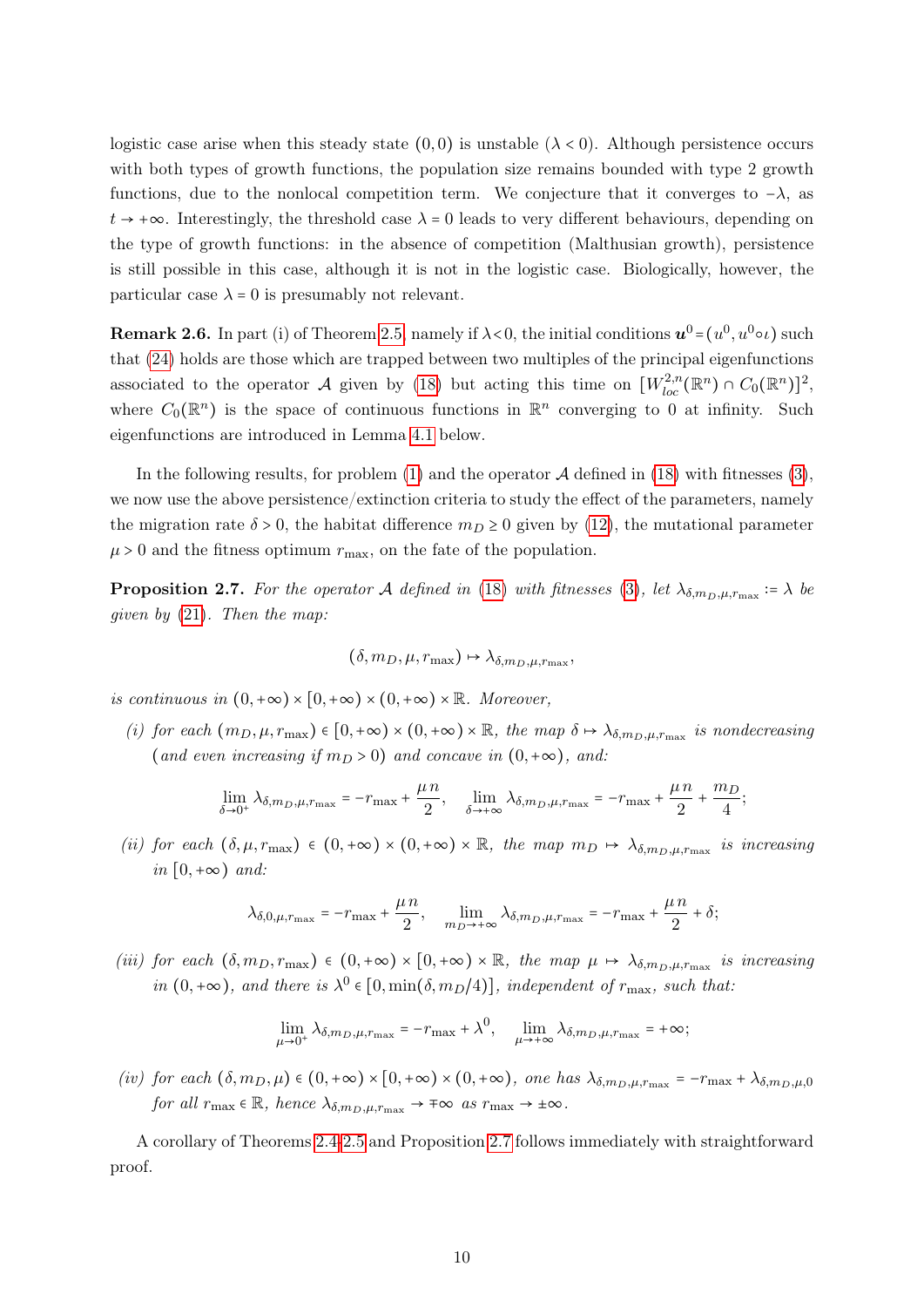Corollary 2.8. For problem [\(1\)](#page-2-1) with fitnesses [\(3\)](#page-2-3), let  $u$  be the solution given by Theorem [2](#page-6-3).1-(ii), with initial condition  $u^0 = (u^0, u^0 \circ \iota)$  satisfying [\(SH\)](#page-5-2) and (H1)-(H3), and let  $N(t) = N_1(t) = N_2(t)$ be its population size in each habitat.

- (i) If  $r_{\text{max}} \ge \mu n/2 + \min(m_D/4, \delta)$  and  $m_D > 0$ , then  $\lim_{t \to +\infty} N(t) = +\infty$  for the first type [\(5\)](#page-2-2), whereas [\(23\)](#page-8-3) holds and even [\(24\)](#page-8-2) is satisfied for some initial conditions  $u^0$  for the second type [\(10\)](#page-3-2).
- (ii) If  $\mu n/2 < r_{\text{max}} < \mu n/2 + m_D/4$ , then there exists  $\delta_{crit} > r_{\text{max}} \mu n/2$ , independent of  $\mathbf{u}^0$ , such that:
	- if  $\delta < \delta_{crit}$ , then  $\lim_{t\to+\infty} N(t) = +\infty$  for the first type [\(5\)](#page-2-2), whereas [\(23\)](#page-8-3) holds and even [\(24\)](#page-8-2) is satisfied for some initial conditions  $u^0$  for the second type [\(10\)](#page-3-2),
	- $\overline{u}$  is compactly supported, then  $\limsup_{t\to+\infty} N(t)$  < +∞ for the first type [\(5\)](#page-2-2) and  $N(t) \rightarrow 0$  as  $t \rightarrow +\infty$  for the second type [\(10\)](#page-3-2);
	- $− if δ > δ<sub>crit</sub> and if u<sup>0</sup> is compactly supported, then lim<sub>t→+∞</sub> N(t) = 0 for both types (5)$  $− if δ > δ<sub>crit</sub> and if u<sup>0</sup> is compactly supported, then lim<sub>t→+∞</sub> N(t) = 0 for both types (5)$ and [\(10\)](#page-3-2).
- (iii) If  $\mu n/2 < r_{\text{max}} < \mu n/2 + \delta$ , then there exists  $m_{D,crit} > 4(r_{\text{max}} \mu n/2)$ , independent of  $\mathbf{u}^0$ , such that:
	- if  $m_D < m_{D,\text{crit}}$ , then  $\lim_{t\to+\infty} N(t) = +\infty$  for the first type [\(5\)](#page-2-2), whereas [\(23\)](#page-8-3) holds and even [\(24\)](#page-8-2) is satisfied for some initial conditions  $u^0$  for the second type [\(10\)](#page-3-2),
	- $\mu$  if  $m_D$  =  $m_{D,crit}$  and if  $u^0$  is compactly supported, then  $\limsup_{t\to+\infty} N(t)$  < +∞ for the first type [\(5\)](#page-2-2) and  $N(t) \rightarrow 0$  as  $t \rightarrow +\infty$  for the second type [\(10\)](#page-3-2);
	- $\sum_{i=1}^{n}$  is compactly supported, then  $\lim_{t\to+\infty} N(t) = 0$  for both types  $(5)$  and  $(10)$ .
- (iv) If  $r_{\text{max}} \leq \max(\mu n/2, \lambda^0)$  (with  $\lambda^0$  defined in Proposition [2.7\)](#page-9-1) and if  $u^0$  is compactly supported, then  $\lim_{t\to+\infty} N(t) = 0$  for both types [\(5\)](#page-2-2) and [\(10\)](#page-3-2).
- (v) If  $r_{\text{max}} > \lambda^0$  (with  $\lambda^0$  defined in Proposition [2.7\)](#page-9-1), then there exists  $\mu_{crit} > 0$ , independent of  $u^0$ , such that  $\mu_{crit} > (2/n) \times (r_{\text{max}} - \min(\delta, m_D/4))$  if  $m_D > 0$  (resp.  $\mu_{crit} = (2/n) \times r_{\text{max}}$  if  $m_D = 0$ ) and:
	- if  $\mu < \mu_{crit}$ , then  $\lim_{t\to+\infty} N(t) = +\infty$  for the first type [\(5\)](#page-2-2), whereas [\(23\)](#page-8-3) holds and even [\(24\)](#page-8-2) is satisfied for some initial conditions  $u^0$  for the second type [\(10\)](#page-3-2),
	- $\frac{d}{dt}$  is compactly supported, then  $\limsup_{t\to+\infty} N(t)$  < +∞ for the first type [\(5\)](#page-2-2) and  $N(t) \rightarrow 0$  as  $t \rightarrow +\infty$  for the second type [\(10\)](#page-3-2);
	- $-$  if μ > μ<sub>crit</sub> and if u<sup>0</sup> is compactly supported, then  $\lim_{t\to+\infty} N(t) = 0$  for both types [\(5\)](#page-2-2) and  $(10)$ .
- (vi) For every  $\delta > 0$ ,  $m_D \ge 0$  and  $\mu > 0$ , there exists  $r_{\text{max,crit}} \in \mathbb{R}$ , independent of  $\mathbf{u}^0$ , such that  $\max(\mu n/2, \lambda^0) < r_{\max,crit} < \mu n/2 + \min(\delta, m_D/4)$  if  $m_D > 0$  (resp.  $r_{\max,crit} = \mu n/2$  if  $m_D = 0$ , and:
	- $\frac{1}{t}$  if  $r_{\text{max}} < r_{\text{max,crit}}$  and if  $u^0$  is compactly supported, then  $\lim_{t\to+\infty} N(t) = 0$  for both types  $(5)$  and  $(10)$ ;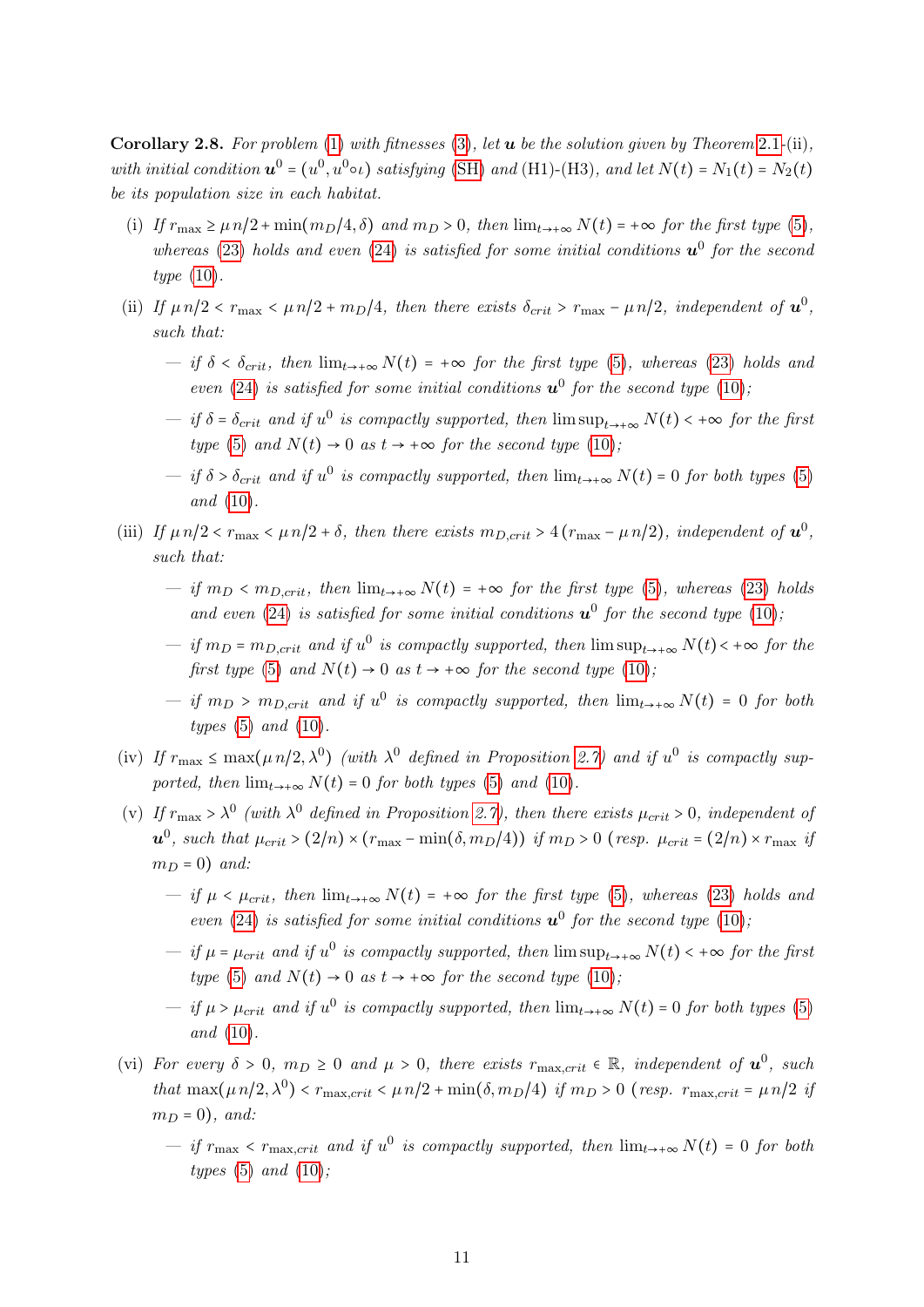- $\frac{d}{dt}$  if  $r_{\text{max,crit}}$  and if  $u^0$  is compactly supported, then  $\limsup_{t\to+\infty} N(t)$  < +∞ for the first type [\(5\)](#page-2-2) and  $N(t) \rightarrow 0$  as  $t \rightarrow +\infty$  for the second type [\(10\)](#page-3-2);
- if  $r_{\text{max}} > r_{\text{max,crit}}$ , then  $\lim_{t\to+\infty} N(t) = +\infty$  for the first type [\(5\)](#page-2-2), whereas [\(23\)](#page-8-3) holds and even [\(24\)](#page-8-2) is satisfied for some initial conditions  $u^0$  for the second type [\(10\)](#page-3-2).

An interpretation of parts (i)-(iii) of Corollary [2.8](#page-9-2) is that, when the fitness optimum  $r_{\text{max}}$ is larger than the mutation load, namely  $r_{\text{max}} > \mu n/2$ , and the habitat difference  $m_D$  is low, namely  $m_D \leq 4 (r_{\text{max}} - \mu n/2)$ , the population can adapt to the global environment, whatever the migration rate  $\delta$ . However, when the habitat difference is high, namely  $m_D > 4(r_{\text{max}} - \mu n/2)$ , the population can only survive if the migration rate is low  $(\delta \leq \delta_{crit})$ . Conversely, under the same condition on  $r_{\text{max}}$ , when the migration rate  $\delta$  is low, namely  $\delta \leq r_{\text{max}} - \mu n/2$ , the population can adapt to the global environment, whatever the habitat difference  $m<sub>D</sub>$ . However, when the migration rate is high, namely  $\delta > r_{\text{max}} - \mu n/2$ , the population can only survive if the habitat difference is low  $(m_D \leq m_{D,crit})$ . These results are coherent with the numerical simulations of Figure [1.](#page-5-1) See Section [3](#page-11-0) for more detailed interpretations of these results.

The last result is related to the generalist nature of the population in the limit of infinite migration rates  $\delta$ .

<span id="page-11-1"></span>**Theorem 2.9.** For problem [\(1\)](#page-2-1) with fitnesses [\(3\)](#page-2-3) and growth functions  $f_1, f_2$  of the first type [\(5\)](#page-2-2), let  $u_{\delta} = (u_{\delta,1}, u_{\delta,2})$  $u_{\delta} = (u_{\delta,1}, u_{\delta,2})$  $u_{\delta} = (u_{\delta,1}, u_{\delta,2})$  be the solution given by Theorem 2.1-(ii), with a fixed initial condition  $u^0$  $(u_1^0, u_2^0)$ , independent of  $\delta$ , satisfying the assumptions (H1)-(H3) (but the assumption [\(SH\)](#page-5-2) may not be satisfied). Then:

$$
\lim_{\delta \to +\infty} \|u_{\delta,1}(t,\cdot)-u_{\delta,2}(t,\cdot)\|_{L^\infty(\mathbb{R}^n)}=0, \quad locally \text{ uniformly in } t \in (0,+\infty).
$$

In other words, a strong migration rate  $\delta$  merges the two populations into one global population, since the exchanges between them are very large. The population then goes to be generalist at every time  $t > 0$ , even if it is not initially. This is consistent with current knowledge, see [\[15\]](#page-33-9).

## <span id="page-11-0"></span>3 Discussion

On the biological interpretation of the main results. For problem  $(1)$  with fitnesses  $(3)$ , Proposition [2.7](#page-9-1) together with Theorems [2.4](#page-8-0)[-2.5](#page-8-1) show that the more the two environments are connected by migration (i.e., when  $\delta$  is increased), the lower are the chances of persistence. In the absence of migration, when the two habitats are not connected  $(\delta = 0)$ , it was already known that persistence occurs if  $r_{\text{max}} > \mu n/2$  [\[21,](#page-33-0) [26\]](#page-34-5), whereas  $r_{\text{max}} < \mu n/2$  leads to extinction (for both types of growth functions). In the case  $\delta = 0$ , at large times, the mean fitness  $\bar{r}(t)$  converges to  $r_{\text{max}} - \mu n/2$ , with  $\mu n/2$  the mutation load. As already mentioned, if the mutation load exceeds  $r_{\text{max}}$ , the population is doomed to extinction.

When  $\delta$  becomes positive, some individuals migrate between the two environments. Generally these individuals are better adapted to their environment of origin. Thus, as shown by Proposition [2.7,](#page-9-1) increasing the migration rate increases the global maladaptation. Ultimately, when  $\delta \to +\infty$ , the condition for persistence becomes  $r_{\text{max}} > m_D/4 + \mu n/2$ : in this case, as shown by Theorem [2.9,](#page-11-1) the two phenotypic populations merge into a single one, centered at the origin,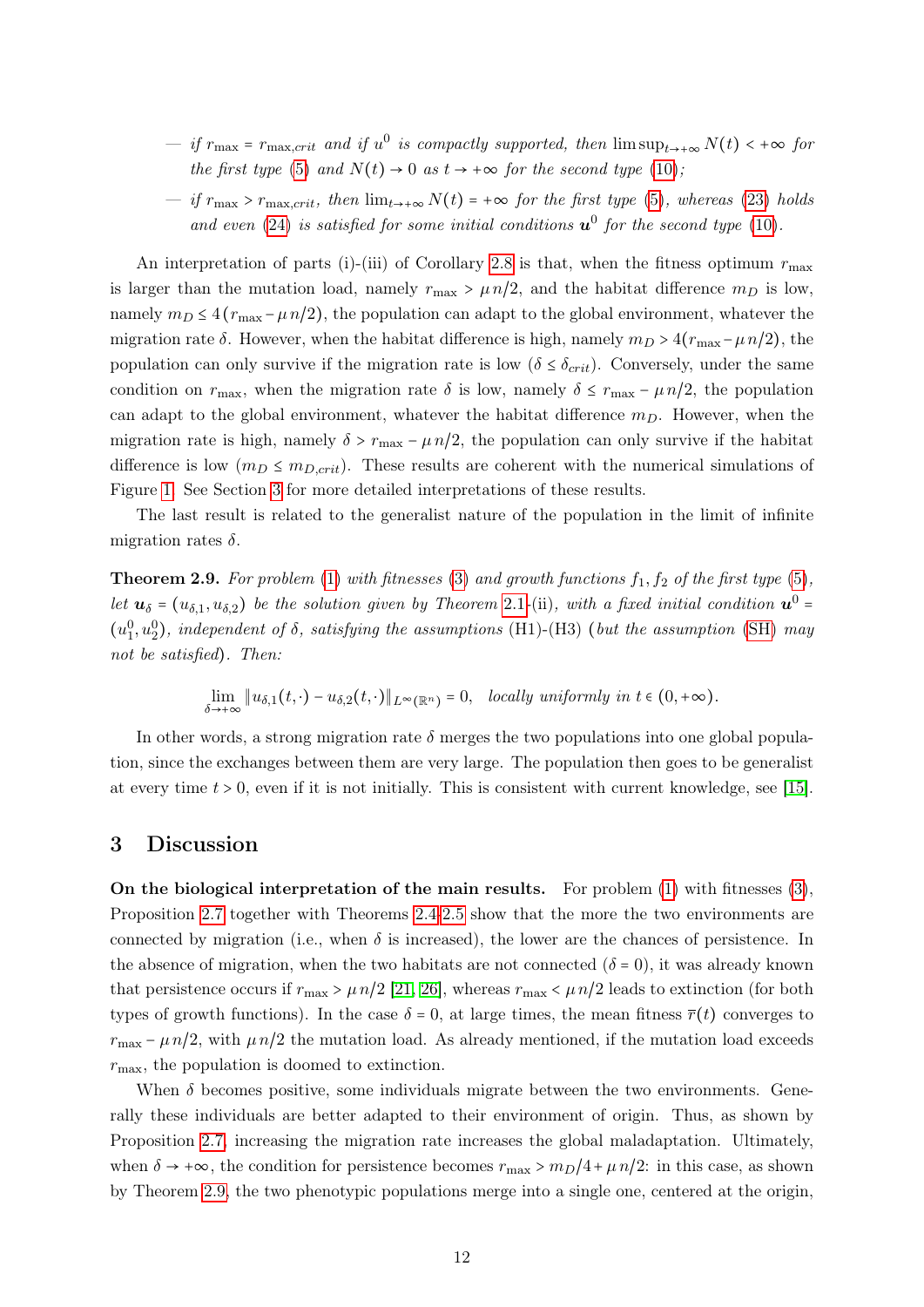in-between the two optima. We observe that in addition to the mutation load  $\mu n/2$ , a migration load  $m_D/4$  appears. It is proportional to the habitat difference  $m_D$ .

Increasing the habitat difference  $m<sub>D</sub>$  also increases global maladaptation (Proposition [2.7,](#page-9-1) part ii). Although this result seems natural, its mathematical proof is rather involved. It uses the fact that the eigenfunctions associated with each optimum are asymmetric and biased towards the side of the other optimum, see Section [4.3](#page-23-0) and in particular Eq. [\(46\)](#page-27-0). This asymmetry reflects the advantage, for a phenotype **x** in a given habitat i and with a fixed fitness  $r_i(\mathbf{x})$ , to be closer to the phenotype optimum of the other habitat while keeping the same fitness value. When the habitat difference becomes very large  $(m_D \rightarrow +\infty)$ , the condition for persistence becomes  $r_{\text{max}} > \delta + \mu n/2$  which means that the migration rate  $\delta$  plays the same role as a death rate, and the migration load is simply  $\delta$ .

If  $\mu n/2 < r_{\text{max}} < m_D/4 + \mu n/2$ , populations are doomed to extinction for large migration rates, but survive for small migration rates. Corollary [2.8](#page-9-2) shows that there exists a migration threshold such that persistence is possible if the migration rate is below this threshold, but not if the migration rate is above this threshold. Thus, increasing the migration rate may imply a 'lethal migration effect', comparable to lethal mutagenesis. If  $r_{\text{max}} \ge m_D/4 + \mu n/2$ , persistence always occurs, independently of the migration rate.

Similarly, Corollary [2.8](#page-9-2) shows that if  $\mu n/2 < r_{\text{max}} < \delta + \mu n/2$ , populations go extinct for large habitat differences and persist for small habitat differences, with again a threshold value of  $m_D$ which determines persistence. If  $r_{\text{max}} \ge \delta + \mu n/2$ , increasing the habitat difference will have no effect on the persistence of the population.

Mutation also has a detrimental effect on persistence. As in the case of a single habitat, increasing the mutation term  $\mu$  ultimately leads to lethal mutagenesis (Proposition [2.7,](#page-9-1) part iii). However, contrarily to the effects observed above for  $\delta$  and  $m_D$ , this phenomenon occurs whatever the value of  $r_{\text{max}}$ .

Implications in agroecology. One of the fundamental principles in agroecology is to promote diversified agroecosystems rather than uniform cultures [\[14,](#page-33-3) [17\]](#page-33-12). Some empirical study already illustrated the higher resilience of such diversified agroecosystems [\[9\]](#page-33-13) to plant diseases. In our case, the two environments can be interpreted as two different types of host plants (different species, or different genetic variants) and the populations of phenotypes  $u_1$ ,  $u_2$  describe the density of a pathogen over these two types of host plants. With this interpretation, our study advocates for more diversified cultures, with strong migration of the pathogens between the host plants: it should reduce the chances of persistence of the pathogen over the agroecosystem. This is consistent, therefore, with the above-mentioned principle of plant diversification. However, we point out that this conclusion may not be valid for three environments or more: as discussed in [\[23\]](#page-34-13), the presence of a third environment associated with a phenotype optimum between the two others may lead to higher chances of persistence of the pathogen, compared to two environments, due to a 'springboard' effect. By now, and up to our knowledge, there is no rigorous mathematical proof of this result.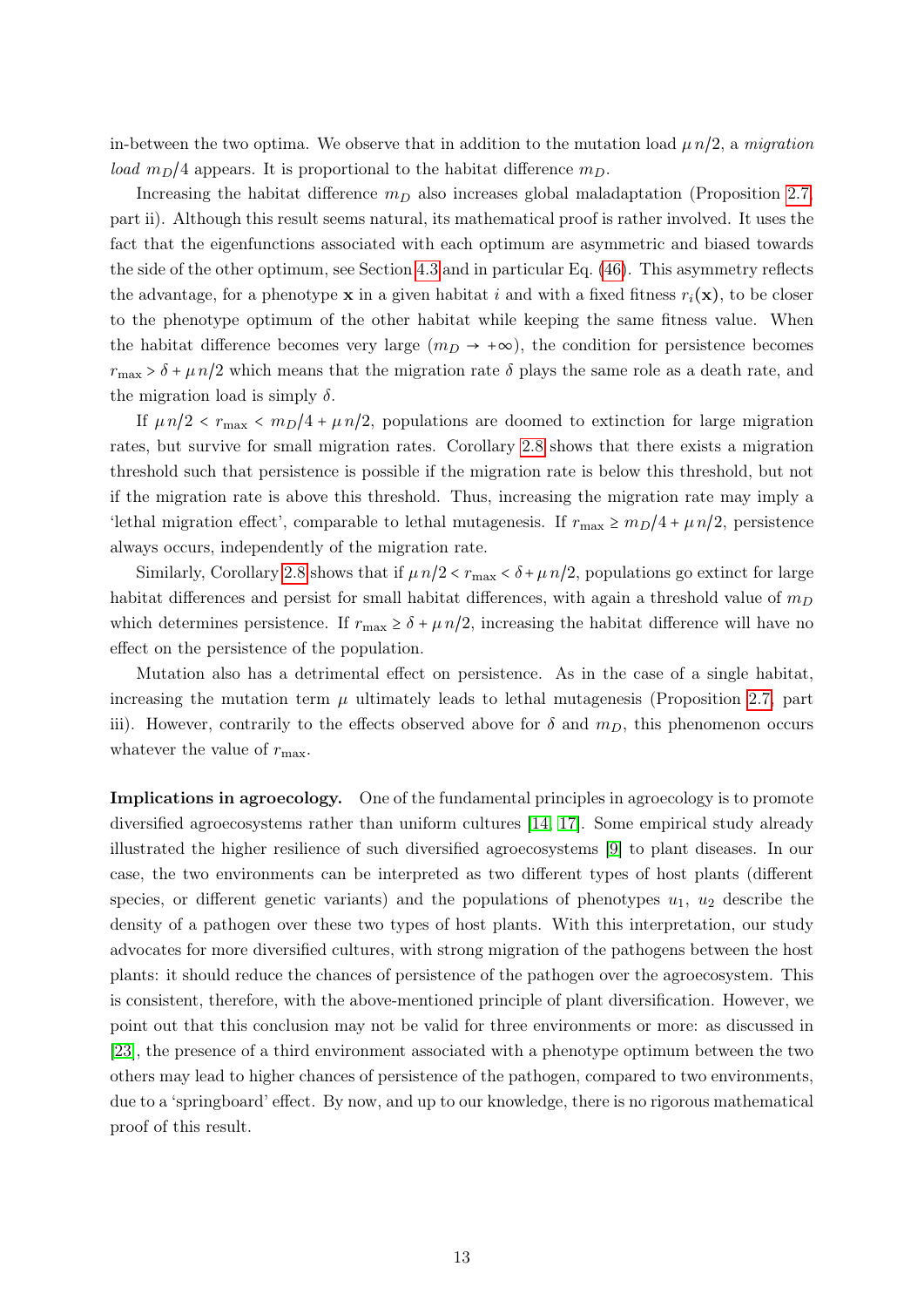On the derivation of quantitative estimates. The methods used in our paper do not allow for a computation of the migration load: when  $\delta = 0$  in [\(1\)](#page-2-1) with fitnesses [\(3\)](#page-2-3), as discussed above, the mean growth rate  $\bar{r}(t)$  converges to  $r_{\text{max}} - \mu n/2$ . With positive values of  $\delta$ , it should converge to some value  $r_{\text{max}} - \mu n/2 - \text{Load}_{migr}(\delta)$ , with  $\text{Load}_{migr}(\delta) \in (0, \min(\delta, m_D/4))$ , the migration load. The determination of  $\text{Load}_{\text{migr}}(\delta)$  would help disentangling the respective effect of mutation and migration on the persistence of a population. Additionally, Theorem [2.9](#page-11-1) shows that when the migration rate is increased the two population merge into a single one, which may be qualified as 'generalist'. This is consistent with the results that have been obtained by [\[28\]](#page-34-6) in the case  $n = 1$  with methods based on constrained Hamilton-Jacobi equations, and more broadly with current literature [\[15,](#page-33-9) [27,](#page-34-10) [30\]](#page-34-11) in evolutionary biology. This means that the mean phenotype in each environment converges to  $x = 0$ . With smaller migration rates, the two populations should behave as 'specialists', with mean phenotypes that converges to  $O_1$  and  $O_2$  respectively as  $\delta \to 0$ . In a forthcoming work, using the methods in [\[21\]](#page-33-0) based on the analysis of moment generating functions associated with the distribution of fitness, we will aim to derive quantitative estimates for the migration load, the lethal migration threshold  $\delta_{crit}$  and the respective distributions of phenotypes in the two environments.

## 4 Proofs

This section is devoted to the proofs of the results stated in Section [2.](#page-5-0) Section [4.1](#page-13-0) is devoted to the proof of Theorem [2.1](#page-6-3) on the well-posedness of the Cauchy problems [\(1\)](#page-2-1) and [\(2\)](#page-2-0). Section [4.2](#page-18-1) is concerned with the proof of Theorems [2.4-](#page-8-0)[2.5](#page-8-1) on the large time behaviour of the population size, and Section [4.3](#page-23-0) with the dependence of the fate of the population with respect to the parameters.

### <span id="page-13-0"></span>4.1 The Cauchy problems [\(1\)](#page-2-1) and [\(2\)](#page-2-0)

*Proof of Theorem [2.1](#page-6-3).* Part (i). We begin with problem  $(2)$  associated to fitnesses  $(4)$ , growth functions  $f_1, f_2$  of the first type [\(5\)](#page-2-2), and initial conditions  $u^0 = (u_1^0, u_2^0)$  satisfying (H1)-(H3). As we will see later in part (ii) of the proof, the results in the case of problem [\(1\)](#page-2-1) with fitnesses [\(3\)](#page-2-3) and growth functions  $f_1, f_2$  of the second type [\(10\)](#page-3-2) are then straightforward thanks to a change of functions when the initial conditions  $u^0 = (u_1^0, u_2^0)$  satisfy (H1)-(H3) together with [\(SH\)](#page-5-2).

So, let us first assume that  $f_1, f_2$  are of the first type [\(5\)](#page-2-2). Thanks to the assumptions (H1)-(H3), owing to the definition [\(4\)](#page-2-4) of the fitnesses  $r_i$  and setting  $R_{\text{max}} = \max(r_{\text{max},1}, r_{\text{max},2})$ , it follows from [\[7,](#page-33-14) Theorem 3] that, for any  $T > 0$ , the Cauchy problem:

$$
\begin{cases}\n\partial_t v_1(t, \mathbf{x}) = \frac{\mu^2}{2} \Delta v_1(t, \mathbf{x}) + [r_1(\mathbf{x}) - R_{\text{max}}] v_1(t, \mathbf{x}) - \delta_{1,1} v_1(t, \mathbf{x}) + \delta_{1,2} v_2(t, \mathbf{x}), \quad t \ge 0, \ \mathbf{x} \in \mathbb{R}^n, \\
\partial_t v_2(t, \mathbf{x}) = \frac{\mu^2}{2} \Delta v_2(t, \mathbf{x}) + [r_2(\mathbf{x}) - R_{\text{max}}] v_2(t, \mathbf{x}) + \delta_{2,1} v_1(t, \mathbf{x}) - \delta_{2,2} v_2(t, \mathbf{x}), \quad t \ge 0, \ \mathbf{x} \in \mathbb{R}^n, \\
\mathbf{v}(0, \mathbf{x}) = \mathbf{u}^0(\mathbf{x}) = (u_1^0(\mathbf{x}), u_2^0(\mathbf{x})), \ \mathbf{x} \in \mathbb{R}^n,\n\end{cases}
$$

admits a solution  $\mathbf{v} = (v_1, v_2) \in [C^{1,2}([0, T] \times \mathbb{R}^n) \cap L^{\infty}((0, T) \times \mathbb{R}^n)]^2$ , such that  $\mathbf{v}(t, \mathbf{x}) \to (0, 0)$ as  $\|\mathbf{x}\| \to +\infty$  uniformly in  $t \in [0,T]$ . Thus, the function  $\mathbf{u} : (t,\mathbf{x}) \mapsto e^{R_{\text{max}}t} \mathbf{v}(t,\mathbf{x})$ , defined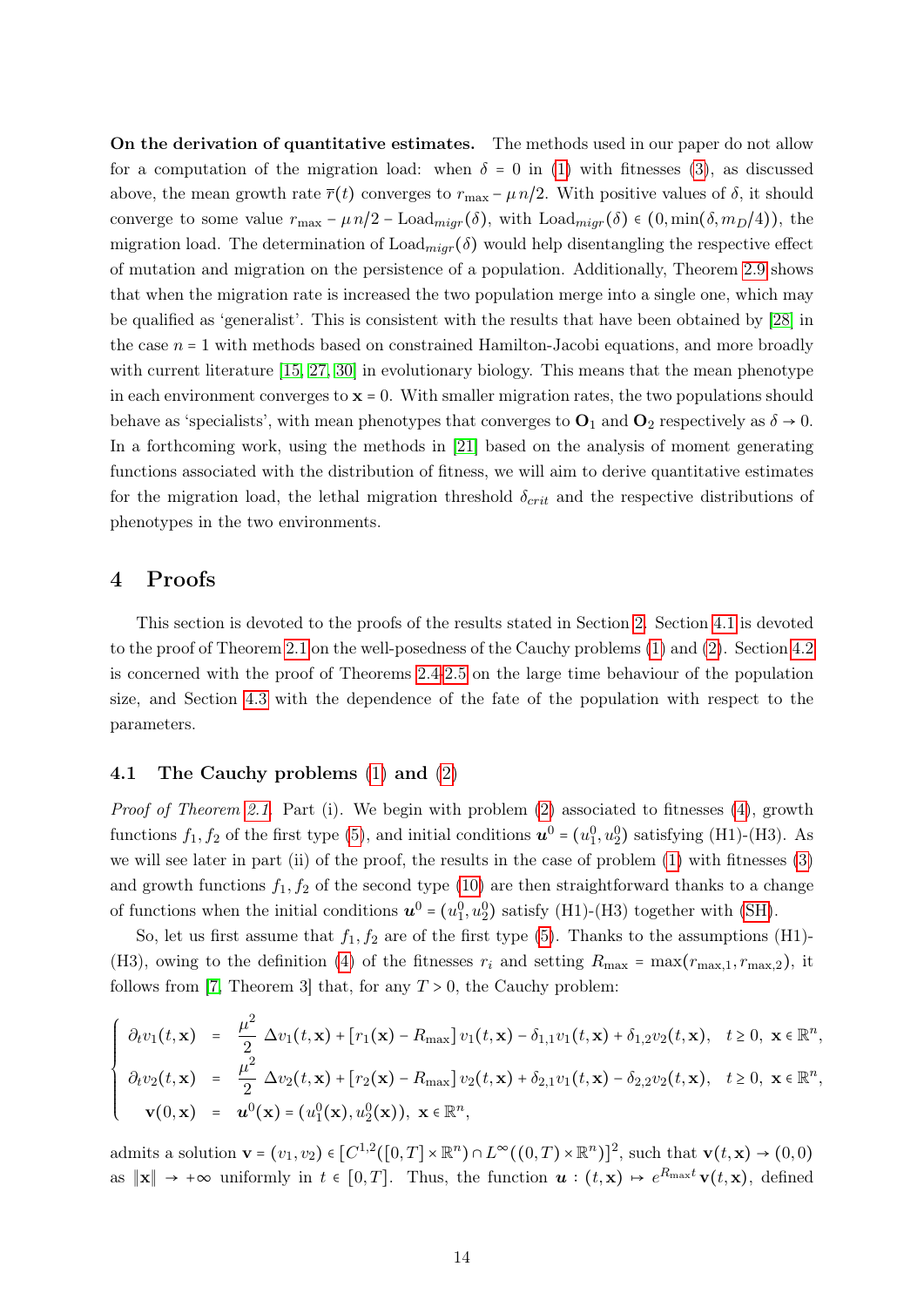in  $[0, T] \times \mathbb{R}^n$ , is a bounded classical solution of [\(2\)](#page-2-0) satisfying the same properties as **v**. Moreover, this solution is nonnegative (componentwise) from the comparison principle [\[37,](#page-34-14) Lemma 1] applied to this linear cooperative system. This maximum principle also yields the uniqueness of this solution  $\boldsymbol{u}$ . Since the initial population density in each habitat is not identically equal to 0 by assumption (H2), the nonnegativity of each component  $u_i$  and the strong parabolic maximum principle applied to each linear operator  $\partial_t - (\mu^2/2)\Delta - r_i(\mathbf{x}) + \delta_{i,i}$  (for  $i \in \{1,2\}$ ) yield the positivity of each component  $u_i$  in  $(0,T] \times \mathbb{R}^n$ . As  $T > 0$  can be chosen arbitrarily, these existence, uniqueness and positivity results extend to  $t \in (0, +\infty)$ , with local boundedness in t.

For part (i) of the proof, it still remains to show that the population sizes and mean fitnesses  $N_i(t)$  and  $\bar{r}_i(t)$  defined by [\(8\)](#page-3-0)-[\(9\)](#page-3-1) are real valued, continuous and satisfy [\(7\)](#page-3-4). We first establish some bounds and, to do so, we construct a super-solution for  $u = (u_1, u_2)$ . Let us first denote:

$$
\omega = r_{\max,2} - r_{\max,1} + \delta_{1,1} - \delta_{2,2}, \quad \rho = \frac{r_{\max,1} + r_{\max,2}}{2} - \frac{\delta_{1,1} + \delta_{2,2}}{2} \quad \text{and} \quad \gamma = \frac{\sqrt{\omega^2 + 4\delta_{1,2}\delta_{2,1}}}{2} > 0,
$$

and let us set, for all  $t > 0$  and  $\mathbf{x} \in \mathbb{R}^n$ :

$$
\mathbf{h}(t, \mathbf{x}) \coloneqq \left(\begin{array}{c} h_1(t, \mathbf{x}) \\ h_2(t, \mathbf{x}) \end{array}\right) \coloneqq e^{\rho t} \left[K_t * u_1^0\right](\mathbf{x}) \left(\begin{array}{c} \cosh(\gamma t) - \frac{\omega \sinh(\gamma t)}{2\gamma} \\ \frac{\delta_{2,1} \sinh(\gamma t)}{\gamma} \\ + e^{\rho t} \left[K_t * u_2^0\right](\mathbf{x}) \left(\begin{array}{c} \frac{\delta_{1,2} \sinh(\gamma t)}{\gamma} \\ \frac{\delta_{1,2} \sinh(\gamma t)}{\gamma} \\ \cosh(\gamma t) + \frac{\omega \sinh(\gamma t)}{2\gamma} \end{array}\right), \tag{25}
$$

with:

<span id="page-14-0"></span>
$$
\forall t > 0, \ \forall \mathbf{x} \in \mathbb{R}^n, \ \ K_t(\mathbf{x}) = \frac{e^{-\|\mathbf{x}\|^2/(2\mu^2 t)}}{(2\pi\mu^2 t)^{n/2}},
$$

and  $h(0, x) = u^0(x) = u(0, x)$  (we use in the explicit expression [\(25\)](#page-14-0) the fact that the mutational parameter  $\mu$  is the same in both habitats). The function **h** is of class  $[C^{\infty}((0, +\infty) \times \mathbb{R}^{n}) \cap$  $C([0, +\infty) \times \mathbb{R}^n)^2$ , it is locally bounded in time, it converges to  $(0, 0)$  as  $\|\mathbf{x}\| \to +\infty$  locally uniformly in  $t \in \mathbb{R}_+$ , and it is straightforward to check that it satisfies:

$$
\partial_t \mathbf{h}(t, \mathbf{x}) = \frac{\mu^2}{2} \Delta \mathbf{h}(t, \mathbf{x}) + \begin{pmatrix} r_{\text{max},1} - \delta_{1,1} & \delta_{1,2} \\ \delta_{2,1} & r_{\text{max},2} - \delta_{2,2} \end{pmatrix} \mathbf{h}(t, \mathbf{x}),
$$

for all  $t > 0$  and  $\mathbf{x} \in \mathbb{R}^n$ . Let  $\psi(t, \mathbf{x}) \coloneq \mathbf{u}(t, \mathbf{x}) - \mathbf{h}(t, \mathbf{x})$ . We see that  $\psi(0, \mathbf{x}) = (0, 0)$  for all  $\mathbf{x} \in \mathbb{R}^n$ , and:

<span id="page-14-1"></span>
$$
\partial_t \psi(t, \mathbf{x}) - \frac{\mu^2}{2} \Delta \psi(t, \mathbf{x}) - \begin{pmatrix} r_{\text{max},1} - \delta_{1,1} & \delta_{1,2} \\ \delta_{2,1} & r_{\text{max},2} - \delta_{2,2} \end{pmatrix} \psi(t, \mathbf{x}) = \begin{pmatrix} m_1(\mathbf{x}) u_1(t, \mathbf{x}) \\ m_2(\mathbf{x}) u_2(t, \mathbf{x}) \end{pmatrix} \leq \begin{pmatrix} 0 \\ 0 \end{pmatrix}, (26)
$$

for all  $t > 0$  and  $\mathbf{x} \in \mathbb{R}^n$ , with:

<span id="page-14-3"></span>
$$
m_i(\mathbf{x}) \coloneqq r_i(\mathbf{x}) - r_{\text{max},i} = -\frac{\|\mathbf{x} - \mathbf{O}_i\|^2}{2} \le 0. \tag{27}
$$

Again, the comparison principle [\[37,](#page-34-14) Lemma 1] implies that  $\psi \leq 0$  (componentwise) in  $\mathbb{R}_+ \times \mathbb{R}^n$ , hence:

<span id="page-14-2"></span>
$$
0 \leq \mathbf{u}(t, \mathbf{x}) \leq \mathbf{h}(t, \mathbf{x}) \quad \text{for all } (t, \mathbf{x}) \in \mathbb{R}_+ \times \mathbb{R}^n. \tag{28}
$$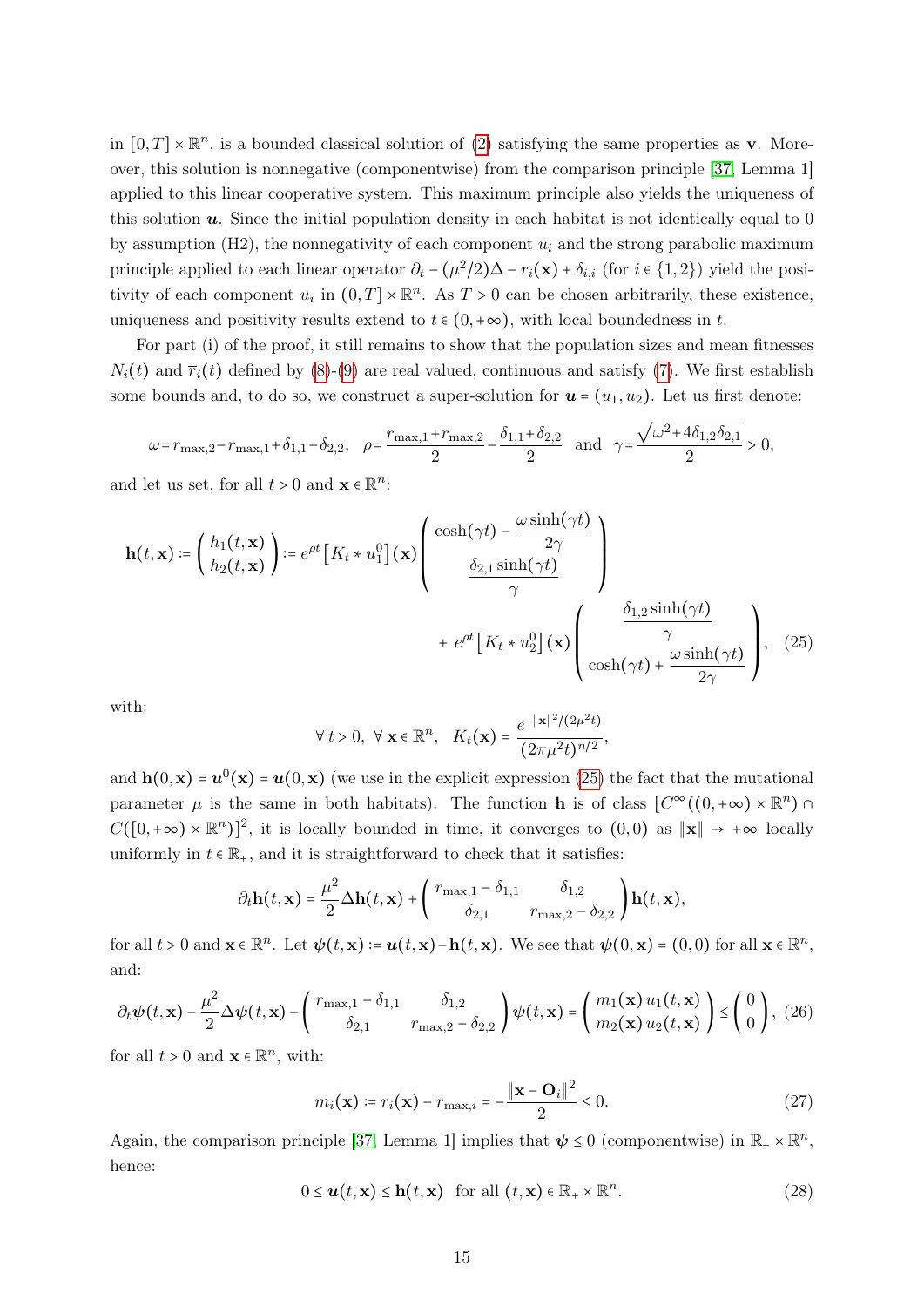The strong parabolic maximum principle actually implies that the second inequality, as is the first one, is strict in  $(0, +\infty) \times \mathbb{R}^n$ , as follows from [\(26\)](#page-14-1) together with the positivity of  $u_1$  and  $u_2$ . Moreover, for  $i \in \{1,2\}$  and  $t > 0$ ,

$$
\int_{\mathbb{R}^n} \left[ K_t * u_i^0 \right] (\mathbf{x}) \, \mathrm{d} \mathbf{x} = \int_{\mathbb{R}^n} u_i^0 (\mathbf{x}) \, \mathrm{d} \mathbf{x} =: N_i^0 < +\infty.
$$

Thus,  $\int_{\mathbb{R}^n} h_i(t, \mathbf{x}) dx \le (N_1^0 + N_2^0) M(t)$  for all  $t > 0$ , with:

$$
M(t) \coloneqq e^{\rho t} \times \max\left(\cosh(\gamma t) + \frac{|\omega| \sinh(\gamma t)}{2\gamma}, \frac{\max(\delta_{1,2}, \delta_{2,1}) \sinh(\gamma t)}{\gamma}\right).
$$

Hence, from [\(28\)](#page-14-2) and the positivity of  $u_i$  in  $(0, +\infty) \times \mathbb{R}^n$ , there holds:

$$
0 < N_i(t) = \int_{\mathbb{R}^n} u_i(t, \mathbf{x}) \, \mathrm{d}\mathbf{x} \le (N_1^0 + N_2^0) \, M(t),\tag{29}
$$

for all  $t > 0$ , as well as for  $t = 0$  trivially.

Consider now any time  $t \ge 0$  and let us prove that  $\overline{r}_i(t)$  defined in [\(9\)](#page-3-1) is finite, for  $i \in \{1,2\}$ . First, the hypotheses (H2)-(H3) imply that  $\overline{r}_i(0)$  is finite. Assume then that  $t > 0$ . From [\(27\)](#page-14-3)-[\(28\)](#page-14-2) and the positivity of  $u_i$ , we have:

<span id="page-15-2"></span>
$$
r_{\max,i} N_i(t) \ge \int_{\mathbb{R}^n} r_i(\mathbf{x}) u_i(t, \mathbf{x}) \, \mathrm{d}\mathbf{x} \ge r_{\max,i} N_i(t) + \int_{\mathbb{R}^n} m_i(\mathbf{x}) h_i(t, \mathbf{x}) \, \mathrm{d}\mathbf{x}.\tag{30}
$$

Thus, to show that  $\overline{r_i}(t)$  is finite, we only have to show that the last term in the right-hand side of the above equation is finite. First, we note that:

<span id="page-15-1"></span>
$$
0 \le h_i(t, \cdot) \le M(t) \, K_t \ast (u_1^0 + u_2^0) \quad \text{in } \mathbb{R}^n. \tag{31}
$$

Then, still using the assumption (H3), we have:

$$
0 \leq \int_{\mathbb{R}^n} -m_i(\mathbf{x}) \left[K_t * u_i^0\right](\mathbf{x}) d\mathbf{x},
$$
  
\n
$$
\leq \frac{1}{2(2\pi\mu^2 t)^{n/2}} \int_{\mathbb{R}^n} \int_{\mathbb{R}^n} \|\mathbf{x} - \mathbf{O}_i\|^2 e^{-\|\mathbf{x} - \mathbf{y}\|^2/(2\mu^2 t)} g(\|\mathbf{y} - \mathbf{O}_i\|) d\mathbf{y} d\mathbf{x},
$$
  
\n
$$
= \frac{1}{2\pi^{n/2}} \int_{\mathbb{R}^n} \int_{\mathbb{R}^n} \|\mathbf{x} - \mathbf{O}_i\|^2 e^{-\|\mathbf{z}\|^2} g(\|\mathbf{x} - \mu\sqrt{2t}\mathbf{z} - \mathbf{O}_i\|) d\mathbf{z} d\mathbf{x},
$$
  
\n
$$
\leq \frac{1}{2\pi^{n/2}} \int_{\mathbb{R}^n} \int_{\|\mathbf{z}\| \leq \|\mathbf{x} - \mathbf{O}_i\|/(2\mu\sqrt{2t})} \|\mathbf{x} - \mathbf{O}_i\|^2 e^{-\|\mathbf{z}\|^2} g(\frac{\|\mathbf{x} - \mathbf{O}_i\|}{2}) d\mathbf{z} d\mathbf{x} + \frac{1}{2\pi^{n/2}} \int_{\mathbb{R}^n} \int_{\|\mathbf{z}\| > \|\mathbf{x} - \mathbf{O}_i\|/(2\mu\sqrt{2t})} \|\mathbf{x} - \mathbf{O}_i\|^2 e^{-\|\mathbf{z}\|^2} g(0) d\mathbf{z} d\mathbf{x},
$$
  
\n
$$
\leq \frac{1}{2\pi^{n/2}} \left[ \pi^{n/2} \int_{\mathbb{R}^n} \|\mathbf{x} - \mathbf{O}_i\|^2 g(\frac{\|\mathbf{x} - \mathbf{O}_i\|}{2}) d\mathbf{x} + g(0) \int_{\mathbb{R}^n} \zeta_t(\|\mathbf{x} - \mathbf{O}_i\|) \|\mathbf{x} - \mathbf{O}_i\|^2 d\mathbf{x} \right],
$$

where:

<span id="page-15-3"></span>
$$
\zeta_t(r) \coloneqq \int_{\|\mathbf{z}\| \ge r/(2\mu\sqrt{2t})} e^{-\|\mathbf{z}\|^2} \, \mathrm{d}\mathbf{z} = O\big(e^{-r}\big), \quad \text{as } r \to +\infty. \tag{32}
$$

The assumption (H3) thus implies that:

<span id="page-15-0"></span>
$$
0 \le \int_{\mathbb{R}^n} -m_i(\mathbf{x}) \left[ K_t * u_i^0 \right](\mathbf{x}) \, \mathrm{d}\mathbf{x} < +\infty,\tag{33}
$$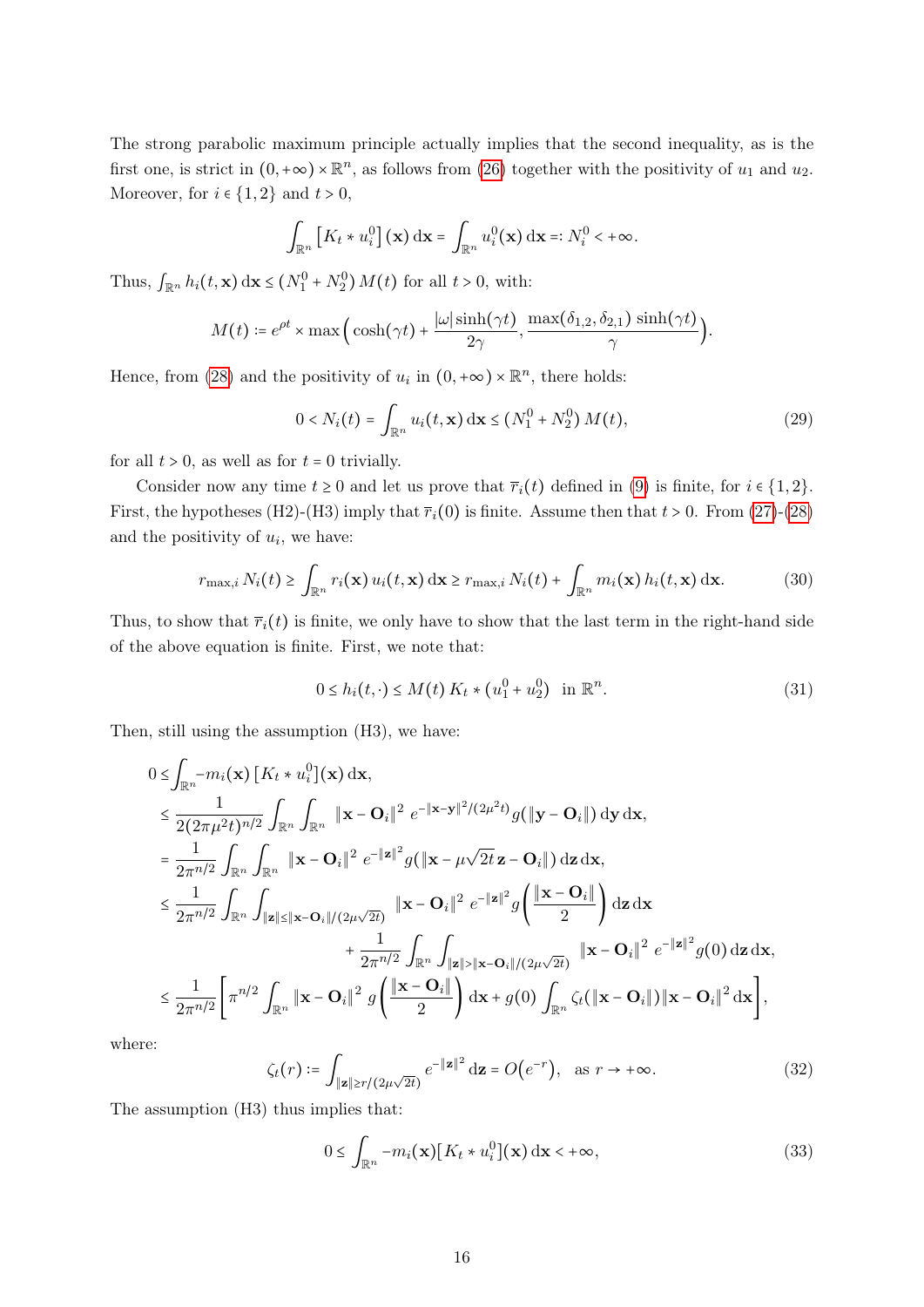for every  $t > 0$ . Let us now check that  $-\int_{\mathbb{R}^n} m_i(\mathbf{x}) [K_t * u_j^0](\mathbf{x}) d\mathbf{x} < +\infty$  for  $i \neq j \in \{1, 2\}$ :

$$
\int_{\mathbb{R}^n} -m_i(\mathbf{x}) \left[ K_t * u_j^0 \right](\mathbf{x}) d\mathbf{x} \n\leq \frac{1}{2(2\pi\mu^2 t)^{n/2}} \int_{\mathbb{R}^n} \int_{\mathbb{R}^n} \|\mathbf{x} - \mathbf{O}_i\|^2 e^{-\|\mathbf{x} - \mathbf{y}\|^2/(2\mu^2 t)} g(\|\mathbf{y} - \mathbf{O}_j\|) d\mathbf{y} d\mathbf{x}, \n= \frac{1}{2\pi^{n/2}} \int_{\mathbb{R}^n} \int_{\mathbb{R}^n} \|\mathbf{x} - \mathbf{O}_i\|^2 e^{-\|\mathbf{z}\|^2} g(\|\mathbf{x} - \mu \sqrt{2t} \mathbf{z} - \mathbf{O}_j\|) d\mathbf{z} d\mathbf{x}, \n\leq \frac{1}{2\pi^{n/2}} \int_{\mathbb{R}^n} \int_{\|\mathbf{z}\| \leq \|\mathbf{x} - \mathbf{O}_j\|/(2\mu\sqrt{2t})} \|\mathbf{x} - \mathbf{O}_i\|^2 e^{-\|\mathbf{z}\|^2} g(\frac{\|\mathbf{x} - \mathbf{O}_j\|}{2}) d\mathbf{z} d\mathbf{x} \n+ \frac{1}{2\pi^{n/2}} \int_{\mathbb{R}^n} \int_{\|\mathbf{z}\| > \|\mathbf{x} - \mathbf{O}_j\|/(2\mu\sqrt{2t})} \|\mathbf{x} - \mathbf{O}_i\|^2 e^{-\|\mathbf{z}\|^2} g(0) d\mathbf{z} d\mathbf{x}, \n\leq \frac{1}{2\pi^{n/2}} \left[ \pi^{n/2} \int_{\mathbb{R}^n} (2\|\mathbf{x} - \mathbf{O}_j\|^2 + 8\beta^2) g(\frac{\|\mathbf{x} - \mathbf{O}_j\|}{2}) d\mathbf{x} \n+ g(0) \int_{\mathbb{R}^n} \zeta_t(\|\mathbf{x} - \mathbf{O}_j\|)(2\|\mathbf{x} - \mathbf{O}_j\|^2 + 8\beta^2) d\mathbf{x} \right],
$$

where we recall that  $\beta$  is defined in [\(13\)](#page-5-4). Thus, (H3) implies that:

<span id="page-16-0"></span>
$$
0 \le \int_{\mathbb{R}^n} -m_i(\mathbf{x}) \left[ K_t * u_j^0 \right](\mathbf{x}) \, d\mathbf{x} < +\infty. \tag{34}
$$

Adding  $(33)$  and  $(34)$ , and using  $(31)$ , we obtain that:

$$
0 \leq \int_{\mathbb{R}^n} -m_i(\mathbf{x}) h_i(t, \mathbf{x}) \, \mathrm{d}\mathbf{x} < +\infty,
$$

and, together with [\(30\)](#page-15-2), we infer that  $-\infty < \overline{r_i}(t) \leq r_{\text{max},i}$  for  $i \in \{1,2\}$  and  $t > 0$  (and also for  $t = 0$  as already emphasized).

Finally, since the quantities  $\zeta_t(r)$  given in [\(32\)](#page-15-3) are nondecreasing with respect to  $t > 0$ , the same arguments as above together with Lebesgue's dominated convergence theorem yield the continuity of the maps  $t \mapsto N_i(t)$ ,  $t \mapsto \int_{\mathbb{R}^n} m_i(\mathbf{x}) u_i(t, \mathbf{x}) d\mathbf{x}$  and  $t \mapsto \overline{r}_i(t)$ , in  $\mathbb{R}_+$  (up to  $t = 0$ ), for  $i \in \{1,2\}$ . Now, for any  $i \neq j \in \{1,2\}$ ,  $0 \lt \varepsilon \lt t$  and  $R > 0$ , integrating [\(1\)](#page-2-1) over  $(\varepsilon, t) \times B(0, R)$ yields:

$$
\int_{B(0,R)} u_i(t, \mathbf{x}) d\mathbf{x} - \int_{B(0,R)} u_i(\varepsilon, \mathbf{x}) d\mathbf{x} = \frac{\mu^2}{2} \int_{\varepsilon}^t \int_{\partial B(0,R)} \nu \cdot \nabla u_i(s, \mathbf{x}) d\sigma(\mathbf{x}) ds \n+ \int_{\varepsilon}^t \int_{B(0,R)} r_i(\mathbf{x}) u_i(s, \mathbf{x}) d\mathbf{x} ds \n+ \int_{\varepsilon}^t \int_{B(0,R)} (\delta_{i,j} u_j(s, \mathbf{x}) - \delta_{i,i} u_i(s, \mathbf{x})) d\mathbf{x} ds,
$$

where  $\nu$  and  $d\sigma(\mathbf{x})$  denote the outward normal and surface measure on  $\partial B(0,R)$ . From [\(1\)](#page-2-1), [\(28\)](#page-14-2) and [\(31\)](#page-15-1), together with (H3) and standard parabolic estimates, it follows that  $\|\mathbf{x}\|^{n+1}u_i(s,\mathbf{x}) \to 0$ and  $\|\mathbf{x}\|^{n-1} \|\nabla u_i(s, \mathbf{x})\| \to 0$  as  $\|\mathbf{x}\| \to +\infty$ , uniformly for  $s \in [\varepsilon, t]$ . Therefore, by passing to the limit  $R \to +\infty$  in the above displayed equality, one gets that:

$$
N_i(t) - N_i(\varepsilon) = \int_{\varepsilon}^t \overline{r}_i(s) N_i(s) \, \mathrm{d} s + \int_{\varepsilon}^t \left( \delta_{i,j} N_j(s) - \delta_{i,i} N_i(s) \right) \mathrm{d} s,
$$

where we also used Lebesgue's dominated convergence theorem, formula [\(27\)](#page-14-3) and the continuity of the map  $s \mapsto \int_{\mathbb{R}^n} m_i(\mathbf{x}) u_i(s, \mathbf{x}) d\mathbf{x}$  in  $\mathbb{R}_+$ . Using the continuity of  $N_i$ ,  $N_j$  and  $\overline{r}_i$  in  $\mathbb{R}_+$ , the passage to the limit  $\varepsilon \to 0^+$  yields:

$$
N_i(t) - N_i(0) = \int_0^t \overline{r}_i(s) N_i(s) \, ds + \int_0^t \left( \delta_{i,j} N_j(s) - \delta_{i,i} N_i(s) \right) ds.
$$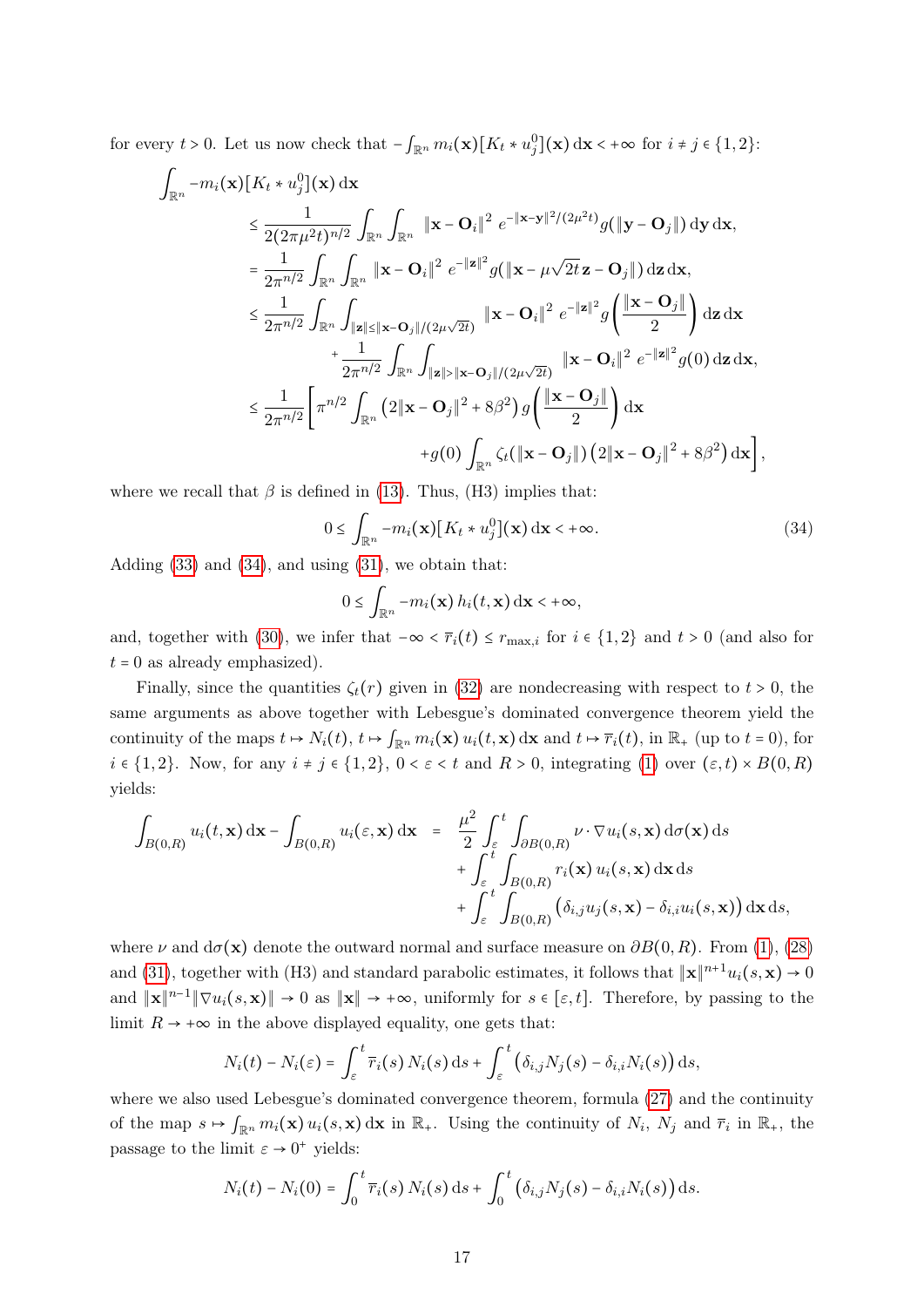Hence, each function  $N_i$  is of class  $C^1(\mathbb{R}_+)$  and the pair  $(N_1, N_2)$  satisfies [\(7\)](#page-3-4).

Part (ii). We now show the symmetry property of the solutions of [\(1\)](#page-2-1) with fitnesses [\(3\)](#page-2-3), still for the first type [\(5\)](#page-2-2), with  $(u_1, u_2)$  given as above in part (i) and initial conditions now satisfying [\(SH\)](#page-5-2) as well. With these assumptions, it follows that the pair of functions  $(U_1, U_2)$  defined by:

$$
\forall t \in \mathbb{R}_+, \ \forall \mathbf{x} \in \mathbb{R}^n, \ \ (U_1(t, \mathbf{x}), U_2(t, \mathbf{x})) = (u_2(t, \iota(\mathbf{x})), u_1(t, \iota(\mathbf{x}))),
$$

with  $\iota$  as in [\(14\)](#page-5-3), is a  $C^{1,2}([0, +\infty) \times \mathbb{R}^n)^2$  solution of the Cauchy problem [\(1\)](#page-2-1). Furthermore,  $\frac{1}{2}$ each component  $U_i$  is positive in  $(0, +\infty) \times \mathbb{R}^n$ , bounded in  $(0, T) \times \mathbb{R}^n$  for every  $T > 0$ , and converges to 0 as  $\|\mathbf{x}\| \to +\infty$  locally uniformly in  $t \in \mathbb{R}_+$ . By uniqueness of such solutions and by [\(SH\)](#page-5-2), one gets that  $U_1(t, \mathbf{x}) = u_1(t, \mathbf{x})$  and  $U_2(t, \mathbf{x}) = u_2(t, \mathbf{x})$  for all  $(t, \mathbf{x}) \in \mathbb{R}_+ \times \mathbb{R}^n$ , and so  $u_1(t, \mathbf{x}) = u_2(t, \iota(\mathbf{x}))$ . The equation [\(17\)](#page-6-3) then readily follows from this equality. Moreover the population sizes at time  $t \geq 0$  satisfy:

$$
N_1(t) = \int_{\mathbb{R}^n} u_1(t, \mathbf{x}) \, \mathrm{d}\mathbf{x} = \int_{\mathbb{R}^n} u_2(t, \mathbf{x}) \, \mathrm{d}\mathbf{x} = N_2(t),
$$

and the mean fitnesses are also such that  $\overline{r}_1(t) = \overline{r}_2(t)$  for all  $t \geq 0$ .

In order to complete the proof of Theorem [2.1,](#page-6-3) we now assume that the fitnesses are given by [\(3\)](#page-2-3) and we derive an equivalence between the problem [\(1\)](#page-2-1) in the symmetric case [\(SH\)](#page-5-2) with  $f_1, f_2$  of the first type [\(5\)](#page-2-2), and the problem [\(1\)](#page-2-1) with  $f_1, f_2$  of the second type [\(10\)](#page-3-2), still in the symmetric case [\(SH\)](#page-5-2). Firstly, assume that  $f_1, f_2$  are of the first type [\(5\)](#page-2-2), and let  $u_i$ ,  $N_i$  and  $\overline{r}_i$  be defined by the first part of the present proof, for  $i \in \{1,2\}$ . From [\(SH\)](#page-5-2) and the previous paragraph, we know that  $\overline{r}_1(t) = \overline{r}_2(t) =: \overline{r}(t)$  and  $N_1(t) = N_2(t) =: N(t) > 0$ , with  $N'(t) = \overline{r}(t) N(t)$ , for all  $t \geq 0$ . Let  $\widetilde{N}(t)$  be the solution of the ODE:

$$
\widetilde{N}'(t) = \overline{r}(t) \widetilde{N}(t) - \widetilde{N}(t)^2,
$$

with  $\widetilde{N}(0) = N(0) > 0$ . Since  $\overline{r}$  is continuous in  $\mathbb{R}_+$ , the function  $\widetilde{N}$  is well defined, positive, and of class  $C^1$  in  $\mathbb{R}_+$ . Define, for  $i \in \{1, 2\}$ , the functions:

$$
\forall t \in \mathbb{R}_+, \ \forall \mathbf{x} \in \mathbb{R}^n, \ \ \widetilde{u}_i(t, \mathbf{x}) = \frac{\widetilde{N}(t)}{N(t)} u_i(t, \mathbf{x}),
$$

where the functions  $u_i$  are recalled to satisfy [\(1\)](#page-2-1) with  $f_1, f_2$  of the first type [\(5\)](#page-2-2). The pair  $(\tilde{u}_1, \tilde{u}_2)$ is of class  $C^{1,2}(\mathbb{R}_+ \times \mathbb{R}^n)^2$ , it is locally bounded in time, it converges to  $(0,0)$  as  $\|\mathbf{x}\| \to +\infty$  locally uniformly in  $t \in \mathbb{R}_+$ , and it has the same initial condition as the pair  $(u_1, u_2)$ . Moreover, for all  $t \geq 0$  and  $\mathbf{x} \in \mathbb{R}^n$ , we have:

$$
\frac{\widetilde{N}(t)}{N(t)} \partial_t u_i(t, \mathbf{x}) = \frac{\mu^2}{2} \Delta \widetilde{u}_i(t, \mathbf{x}) + r_i(\mathbf{x}) \widetilde{u}_i(t, \mathbf{x}) + \delta \left[ \widetilde{u}_j(t, \mathbf{x}) - \widetilde{u}_i(t, \mathbf{x}) \right], \,^1
$$

and:

$$
\partial_t \widetilde{u}_i(t, \mathbf{x}) = \frac{\widetilde{N}(t)}{N(t)} \partial_t u_i(t, \mathbf{x}) + \left( \frac{\widetilde{N}'(t) N(t) - \widetilde{N}(t) N'(t)}{N^2(t)} \right) u_i(t, \mathbf{x}),
$$
  
= 
$$
\frac{\widetilde{N}(t)}{N(t)} \partial_t u_i(t, \mathbf{x}) - \frac{\widetilde{N}(t)^2}{N(t)} u_i(t, \mathbf{x}) = \frac{\widetilde{N}(t)}{N(t)} \partial_t u_i(t, \mathbf{x}) - \widetilde{N}(t) \widetilde{u}_i(t, \mathbf{x}).
$$

<span id="page-17-0"></span><sup>1.</sup> We use in the last term the fact that the proportionality factor between  $\widetilde{u}_i$  and  $u_i$  is the same for  $i \in \{1,2\}$ .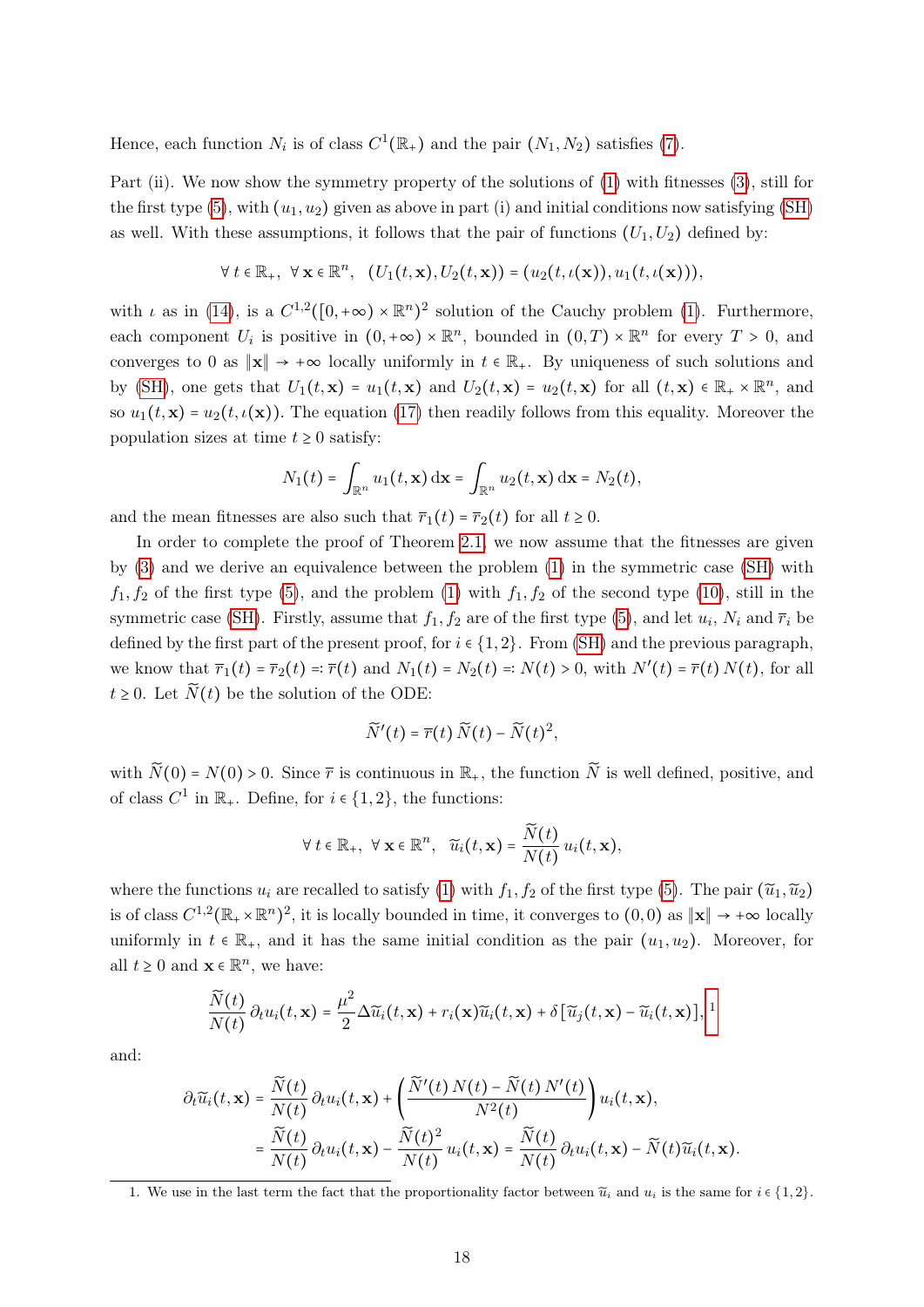The functions  $\widetilde{u}_i$  thus satisfy (with  $i, j \in \{1, 2\}$  and  $i \neq j$ ):

$$
\partial_t \widetilde{u}_i(t,\mathbf{x}) = \frac{\mu^2}{2} \Delta \widetilde{u}_i(t,\mathbf{x}) + \left[ r_i(\mathbf{x}) - \widetilde{N}(t) \right] \widetilde{u}_i(t,\mathbf{x}) + \delta[\widetilde{u}_j(t,\mathbf{x}) - \widetilde{u}_i(t,\mathbf{x})],
$$

for all  $t \geq 0$  and  $\mathbf{x} \in \mathbb{R}^n$ , and, as:

$$
\int_{\mathbb{R}^n} \widetilde{u}_i(t,\mathbf{x}) \, \mathrm{d}\mathbf{x} = \widetilde{N}(t),
$$

for all  $t \ge 0$  and  $i \in \{1,2\}$ , the functions  $\tilde{u}_i$  then solve [\(1\)](#page-2-1), with  $f_1, f_2$  of the second type [\(10\)](#page-3-2). These solutions  $\tilde{u}_i$  are also symmetric, in the sense that  $\tilde{u}_1(t,\mathbf{x}) = \tilde{u}_2(t,\iota(\mathbf{x}))$  for all  $t \geq 0$  and  $\mathbf{x} \in \mathbb{R}^n$ , and they are positive in  $(0, +\infty) \times \mathbb{R}^n$ . Notice finally that:

$$
\widetilde{r}(t) \coloneqq \frac{1}{\widetilde{N}(t)} \int_{\mathbb{R}^n} r_i(\mathbf{x}) \widetilde{u}_i(t, \mathbf{x}) \, \mathrm{d}\mathbf{x} = \overline{r}(t),
$$

for all  $t \geq 0$  and  $i \in \{1, 2\}$ .

Conversely, assume that  $(\tilde{u}_1, \tilde{u}_2)$  is a symmetric  $C^{1,2}(\mathbb{R}_+ \times \mathbb{R}^n)^2$  locally bounded in time solution of [\(1\)](#page-2-1) and converging to  $(0,0)$  as  $\|\mathbf{x}\| \to +\infty$  locally uniformly in  $t \in \mathbb{R}_+$ , with  $f_1, f_2$  of the second type [\(10\)](#page-3-2) and with a continuous associated population size  $N(t)$  in each habitat, such that  $\widetilde{N}(0) > 0$ . Since the system satisfied by  $(\widetilde{u}_1, \widetilde{u}_2)$  can also be viewed as a linear cooperative system (with additional diagonal term  $-\widetilde{N}_i(t)\widetilde{u}_i(t,x)$ ), the weak and strong comparison principle applied with respect to the trivial solution  $(0,0)$  imply that the functions  $\widetilde{u}_i$  are then positive in  $(0, +\infty) \times \mathbb{R}^n$ . Therefore, the population size  $\widetilde{N}(t)$  is positive and  $f_i(\mathbf{x}, [\widetilde{u}_i]) \le r_i(\mathbf{x}) \widetilde{u}_i(t, \mathbf{x})$  for all  $t \geq 0$  and  $\mathbf{x} \in \mathbb{R}^n$ . As a consequence, the pair  $(\widetilde{u}_1, \widetilde{u}_2)$  is then a subsolution of the cooperative system [\(1\)](#page-2-1) with growth functions of the first type [\(5\)](#page-2-2). Since the maximum principle holds for the latter system, one infers that the functions  $\tilde{u}_i$  satisfy similar bounds as [\(28\)](#page-14-2) and [\(31\)](#page-15-1) above for the solutions  $u_i$  in the first type [\(5\)](#page-2-2). By arguing as above, it follows that the mean fitness  $t \mapsto \widetilde{r}(t) = \widetilde{N}(t)^{-1} \int_{\mathbb{R}^n} r_i(\mathbf{x}) \widetilde{u}_i(t, \mathbf{x}) d\mathbf{x}$  is continuous in  $\mathbb{R}_+$  and independent of  $i \in \{1, 2\}$ , and that population size  $\widetilde{N}$  is of class  $C^1(\mathbb{R}_+)$  and satisfies [\(11\)](#page-3-6) (due to the additional term  $-\widetilde{N}(t)\widetilde{u}_i(t,\mathbf{x})$  in the right-hand side of the equation satisfied by  $\widetilde{u}_i$ ). Finally, by inverting all the calculations of the previous paragraph and by defining  $N(t)$  as the solution of  $N'(t) = \tilde{r}(t) N(t)$ with  $N(0) = \widetilde{N}(0)$ , one gets that the pair  $(u_1, u_2)$  defined by:

$$
\forall t \in \mathbb{R}_+, \ \forall \mathbf{x} \in \mathbb{R}^n, \ u_i(t, \mathbf{x}) = \frac{N(t)}{\widetilde{N}(t)} \widetilde{u}_i(t, \mathbf{x}),
$$

is a symmetric solution of [\(1\)](#page-2-1) satisfying the conditions of Theorem [2.1](#page-6-3) with growth functions  $f_1, f_2$  of the first type [\(5\)](#page-2-2). The uniqueness result for the solutions in the first type (5) then leads to the uniqueness of the symmetric solutions of [\(1\)](#page-2-1) for growth functions of the second type [\(10\)](#page-3-2). The proof of Theorem [2.1](#page-6-3) is thereby complete.  $\Box$ 

#### <span id="page-18-1"></span>4.2 Large time behaviour

<span id="page-18-0"></span>This section is devoted to the proofs of Theorems [2.4](#page-8-0) and [2.5.](#page-8-1) Before that, we state an auxiliary lemma on the existence of positive eigenfunctions of the operator  $A$  defined in [\(19\)](#page-7-1), associated to problem [\(2\)](#page-2-0) with fitnesses [\(4\)](#page-2-4).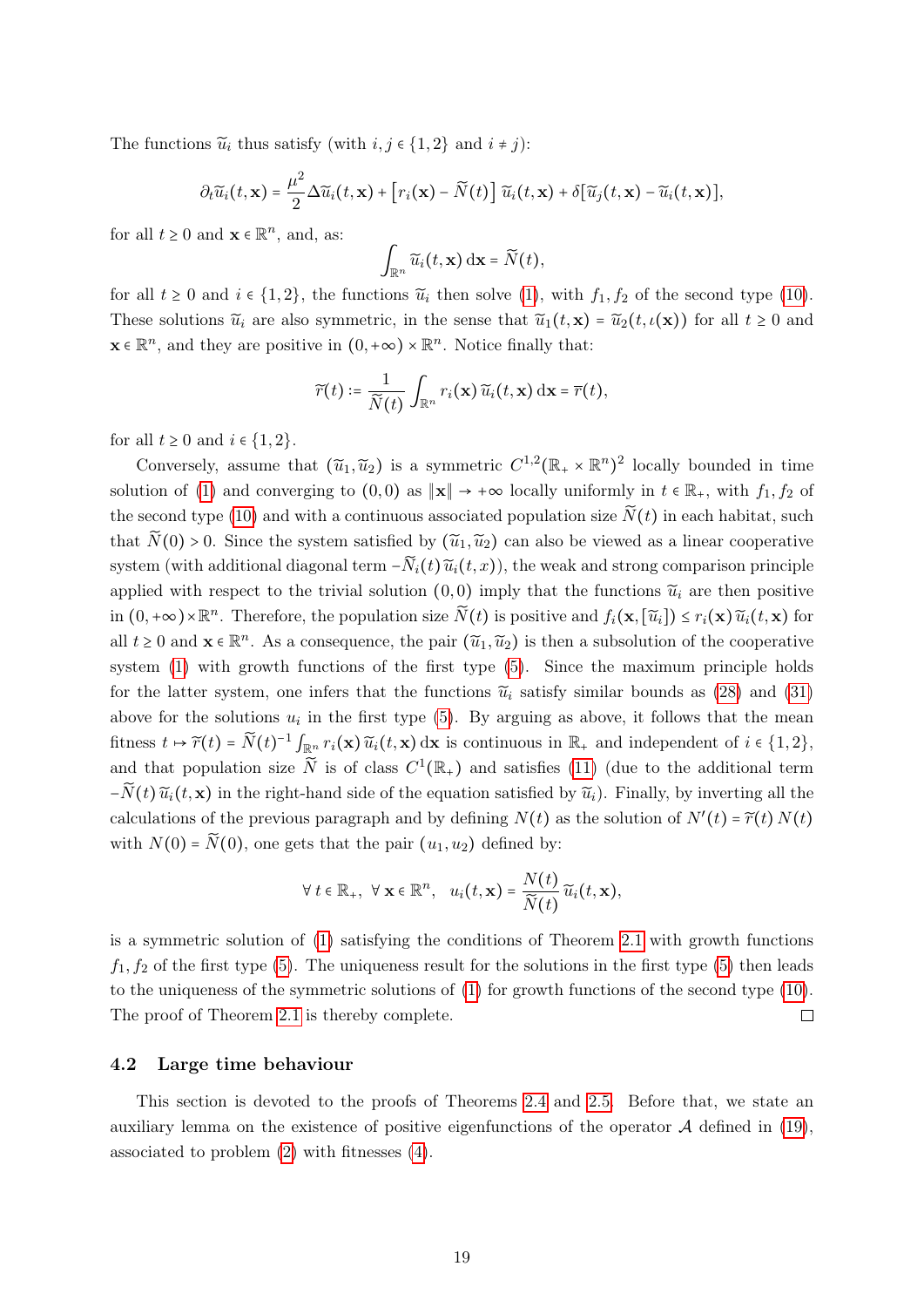**Lemma 4.1.** There exists a pair of positive eigenfunctions  $(\varphi_1, \varphi_2) \in (C_0^{\infty}(\mathbb{R}^n) \cap L^1(\mathbb{R}^n))^2$  such **EXECUTE:** There exists a pair of positive eigenfunctions  $(\varphi_1, \varphi_2) \in (C_0 \text{ (in } f \cap L \text{ (in } f))$  such that  $A(\varphi_1, \varphi_2) = \lambda(\varphi_1, \varphi_2)$  in  $\mathbb{R}^n$ , with A defined by [\(19\)](#page-7-1) with fitnesses [\(4\)](#page-2-4), and with  $\lambda$  defined by [\(21\)](#page-7-2). Furthermore, this pair  $(\varphi_1, \varphi_2)$  is unique up to multiplication by a positive constant. Lastly, for the particular case of the operator A defined in [\(18\)](#page-7-0) with fitnesses [\(3\)](#page-2-3), the functions  $\varphi_1$ and  $\varphi_2$  satisfy  $\varphi_1 = \varphi_2 \circ \iota$  in  $\mathbb{R}^n$ .

The proof of Lemma [4.1](#page-18-0) is postponed after that of Theorem [2.4.](#page-8-0)

*Proof of Theorem [2.4](#page-8-0).* Let  $u = (u_1, u_2)$  be the solution of [\(2\)](#page-2-0) and [\(4\)](#page-2-4) given by Theorem [2.1-](#page-6-3) (i), with an initial condition  $u^0 = (u_1^0, u_2^0)$  satisfying (H1)-(H3), for  $f_1, f_2$  of the first type [\(5\)](#page-2-2). Let  $N_1(t)$  and  $N_2(t)$  be its population sizes in each habitat, at time  $t \ge 0$ . For  $R > 0$ , let  $(\varphi_1^R, \varphi_2^R) \in$  $C_0^{\infty}(\overline{B(0,R)})^2$  and  $\lambda^R$  be the principal eigenfunctions and eigenvalue of the operator A defined by [\(19\)](#page-7-1). Finally, let  $\lambda$  be given by [\(21\)](#page-7-2). We consider the cases  $\lambda < 0$  and  $\lambda \ge 0$  separately.

*First case: assume that*  $\lambda < 0$ . From assumptions (H2)-(H3), we know that  $u_i^0 \ge 0$  and  $u_i^0 \ne 0$  in  $\mathbb{R}^n$ , for  $i = 1, 2$ , and, from Theorem [2.1-](#page-6-3)(i),  $u_i(1, \cdot) > 0$  in  $\mathbb{R}^n$  for each  $i \in \{1, 2\}$ . As  $\lim_{R \to +\infty} \lambda^R$  $\overline{\phantom{a}}$  $\lambda \leq 0$ , we can fix  $R > 0$  such that  $\lambda^R < 0$ . Let  $\underline{K} > 0$  be such that  $\underline{K}e^{-\lambda^R}(\varphi_1^R, \varphi_2^R) \leq u(1, \cdot)$ in  $\overline{B(0,R)}$ . Set  $\underline{H}(t,\mathbf{x}) = (\underline{H}_1, \underline{H}_2)(t,\mathbf{x}) := \underline{K} e^{-\lambda^R t} (\varphi_1^R(\mathbf{x}), \varphi_2^R(\mathbf{x}))$  for  $t \ge 1$  and  $\mathbf{x} \in \overline{B(0,R)}$ . In particular,  $\underline{H}(1, \cdot) \leq \mathbf{u}(1, \cdot)$  in  $\overline{B(0, R)}$ . We have, for all  $t \geq 1$ , and  $i \neq j \in \{1, 2\}$ :

<span id="page-19-0"></span>
$$
\begin{cases}\n\partial_t \underline{H}_i = \frac{\mu^2}{2} \Delta \underline{H}_i + r_i(\mathbf{x}) \underline{H}_i + \delta_{i,j} \underline{H}_j - \delta_{i,i} \underline{H}_i, & \text{in } \overline{B(0,R)}, \\
(\underline{H}_1, \underline{H}_2)(t, \cdot) = (0,0), & \text{on } \partial B(0,R).\n\end{cases}
$$
\n(35)

As the pair  $(u_1(t, \cdot), u_2(t, \cdot))$  satisfies the same equation in  $\overline{B(0,R)}$  and is positive in  $\mathbb{R}^n$  for each  $t \geq 1$  and therefore on  $\partial B(0,R)$ , the maximum principle applied to this cooperative system implies that  $u_i(t, \mathbf{x}) \ge \underline{H}_i(t, \mathbf{x})$  for all  $t \ge 1$ ,  $\mathbf{x} \in B(0, R)$  and  $i \in \{1, 2\}$ . Integrating over  $B(0, R)$ the above inequality and using the positivity of  $u_i$ , we get:

$$
N_i(t) \geq \underline{K} e^{-\lambda^R t} \|\varphi_i^R\|_{L^1(B(0,R))}, \text{ for all } t \geq 1 \text{ and } i \in \{1,2\}.
$$

Since  $\lambda^R$  < 0, this implies that  $N_i(t) \to +\infty$  as  $t \to +\infty$  and this shows part (i) of Theorem [2.4.](#page-8-0) Notice that the above inequality also implies that:

<span id="page-19-2"></span>
$$
\liminf_{t \to +\infty} \frac{\ln N_i(t)}{t} > 0. \tag{36}
$$

Second case: assume that  $\lambda \geq 0$ . Assume also that the initial conditions  $u_1^0$  and  $u_2^0$  are compactly supported. Then, there is  $\overline{K} > 0$  large enough, one has  $\overline{K} (\varphi_1, \varphi_2) \geq u(0, \cdot)$  in  $\mathbb{R}^n$ . Set  $\overline{H}(t, \mathbf{x}) = (\overline{H}_1, \overline{H}_2)(t, \mathbf{x}) = \overline{K} e^{-\lambda t}(\varphi_1(\mathbf{x}), \varphi_2(\mathbf{x}))$  for  $t \ge 0$  and  $\mathbf{x} \in \mathbb{R}^n$ . As for [\(35\)](#page-19-0), the function  $\overline{H}$  satisfies the same cooperative system [\(2\)](#page-2-0) as  $u$  in  $\mathbb{R}_+ \times \mathbb{R}^n$ , but with a larger initial condition. The comparison principle thus implies that, for  $i \in \{1,2\}$  and  $t \geq 0$ :

<span id="page-19-1"></span>
$$
0 \le u_i(t, \mathbf{x}) \le \overline{H}_i(t, \mathbf{x}) = \overline{K} e^{-\lambda t} \varphi_i(\mathbf{x}), \text{ for all } \mathbf{x} \in \mathbb{R}^n.
$$
 (37)

As the functions  $\varphi_i$  belong to  $L^1(\mathbb{R}^n)$ , integrating [\(37\)](#page-19-1) over  $\mathbb{R}^n$  yields  $\lim_{t\to+\infty} N_i(t) = 0$  if  $\lambda > 0$ . If  $\lambda = 0$ , [\(37\)](#page-19-1) implies that:

$$
\limsup_{t \to +\infty} N_i(t) < +\infty, \quad \text{for } i = 1, 2.
$$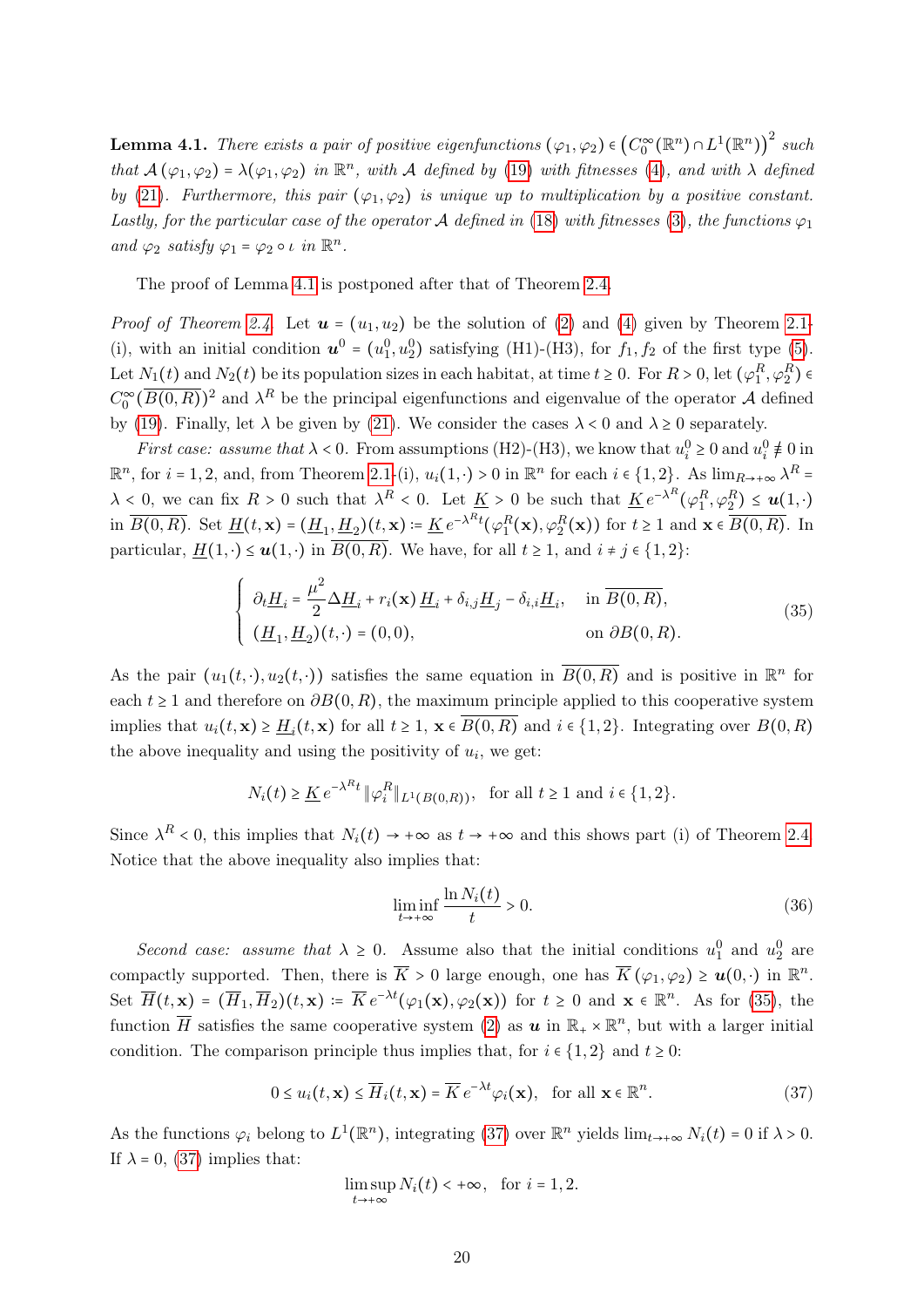Furthermore, in that case, for every  $C > 0$ ,  $C(\varphi_1, \varphi_2)$  is a pair of positive stationary solutions of [\(2\)](#page-2-0) with finite population sizes. That shows parts (ii) and (iii) of Theorem [2.4](#page-8-0) and the proof of Theorem [2.4](#page-8-0) is thereby complete.  $\Box$ 

*Proof of Lemma [4.1.](#page-18-0)* For  $R > 0$ , the functions  $(\varphi_1^R, \varphi_2^R) \in (C_0^{\infty}(\overline{B(0,R)}))^2$  satisfy:

$$
\frac{\mu^2}{2}\Delta\varphi_i^R + \left(\lambda^R - \delta_{i,i} + r_i\right)\varphi_i^R + \delta_{i,j}\varphi_j^R = 0 \text{ in } \overline{B(0,R)},
$$

with  $i \neq j \in \{1, 2\}$ . As the eigenvalues  $\lambda^R$  are nonincreasing with respect to R and not smaller than min( $-r_{\text{max},1} + \delta_{1,1} - \delta_{1,2}$ ,  $-r_{\text{max},2} + \delta_{2,2} - \delta_{2,1}$ ) by [\(20\)](#page-7-3), we have:

$$
\min(-r_{\max,1} + \delta_{1,1} - \delta_{1,2}, -r_{\max,2} + \delta_{2,2} - \delta_{2,1}) \le \lambda^R \le \lambda^2
$$

for all  $R \ge 2$ . For every  $R' \ge 1$ , it then follows from the Harnack inequality in [\[33,](#page-34-15) Theorem 2] (applied here with  $\Omega = B(0, 2R')$ ) that there is a positive constant  $C(R')$  such that:

$$
\max_{\mathbf{x}\in B(0,R'),i\in\{1,2\}}\varphi_i^R(\mathbf{x}) \le C(R')\min_{\mathbf{x}\in B(0,R'),i\in\{1,2\}}\varphi_i^R(\mathbf{x}),
$$

for all  $R \geq 2R'$ . Without loss of generality, up to multiplication by a positive constant, we assume the normalization condition:

$$
\min\left(\varphi_1^R(0), \varphi_2^R(0)\right) = 1.
$$

Thus, we get:

$$
0 < \varphi_i^R(\mathbf{x}) \le C(R'), \text{ for all } \mathbf{x} \in \overline{B(0,R')}, \ i \in \{1,2\}, \text{ and } R \ge 2R' \ge 2.
$$

Standard elliptic estimates then imply that, for every  $\theta \in [0,1)$ , and for every  $R' \ge 1$ , the functions  $\varphi_i^R$  are bounded in  $C^{2,\theta}(\overline{B(0,R')})$ , independently of  $R \in [2R', +\infty)$ . Thus Sobolev's injections imply that, up to the extraction of a subsequence,  $\varphi_i^R \to \varphi_i$  in  $C_{loc}^2(\mathbb{R}^n)$  as  $R \to +\infty$ , where the functions  $\varphi_i$  satisfy  $\mathcal{A}(\varphi_1, \varphi_2) = \lambda(\varphi_1, \varphi_2)$ , are nonnegative and such that  $\varphi_i(0) = 1$ for  $i \in \{1, 2\}$ . From the (scalar) strong elliptic maximum principle, the functions  $\varphi_i$  are positive in  $\mathbb{R}^n$ . Furthermore, again from standard elliptic estimates, they are of class  $C^{\infty}(\mathbb{R}^n)$ . Notice also from Remark [2.3](#page-7-4) that, for the operator  $A$  defined in [\(18\)](#page-7-0) associated to problem [\(1\)](#page-2-1) with fitnesses [\(3\)](#page-2-3), the functions  $\varphi_i^R$  satisfy  $\varphi_1^R = \varphi_2^R \circ \iota$  in  $\overline{B(0,R)}$ , hence  $\varphi_1 = \varphi_2 \circ \iota$  in  $\mathbb{R}^n$  in that case.

To show that the eigenfunctions  $\varphi_i$  are in  $L^1(\mathbb{R}^n)$  and converge to 0 at infinity, we use the fact that the potentials  $r_i$  in [\(4\)](#page-2-4) are confining. In particular, we fix  $R'_0 \ge 1$  large enough such that, all  $R \geq 2R'_0$ , there holds:

$$
\max(r_1(\mathbf{x}) + \delta_{2,1} - \delta_{1,1} + \lambda^R, r_2(\mathbf{x}) + \delta_{1,2} - \delta_{2,2} + \lambda^R) < -\frac{\|\mathbf{x}\|^2}{4},
$$

for all  $\mathbf{x} \in B(0, R) \setminus B(0, R'_0)$  and  $i \in \{1, 2\}$ , hence:

$$
-\frac{\mu^2}{2}\Delta(\varphi_1^R+\varphi_2^R)(\mathbf{x})+\frac{\|\mathbf{x}\|^2}{4}(\varphi_1^R+\varphi_2^R)(\mathbf{x})<0 \ \ \text{in} \ \overline{B(0,R)}\setminus B(0,R_0').
$$

For any such R, since  $\max_{\partial B(0,R'_0)} \varphi_i^R \leq C(R'_0)$  and  $\varphi_1^R + \varphi_2^R = 0$  on  $\partial B(0,R)$ , the maximum principle implies that  $\varphi_1^R + \varphi_2^R \leq w$  in  $\overline{B(0,R)} \setminus B(0,R'_0)$ , where w denotes the solution of the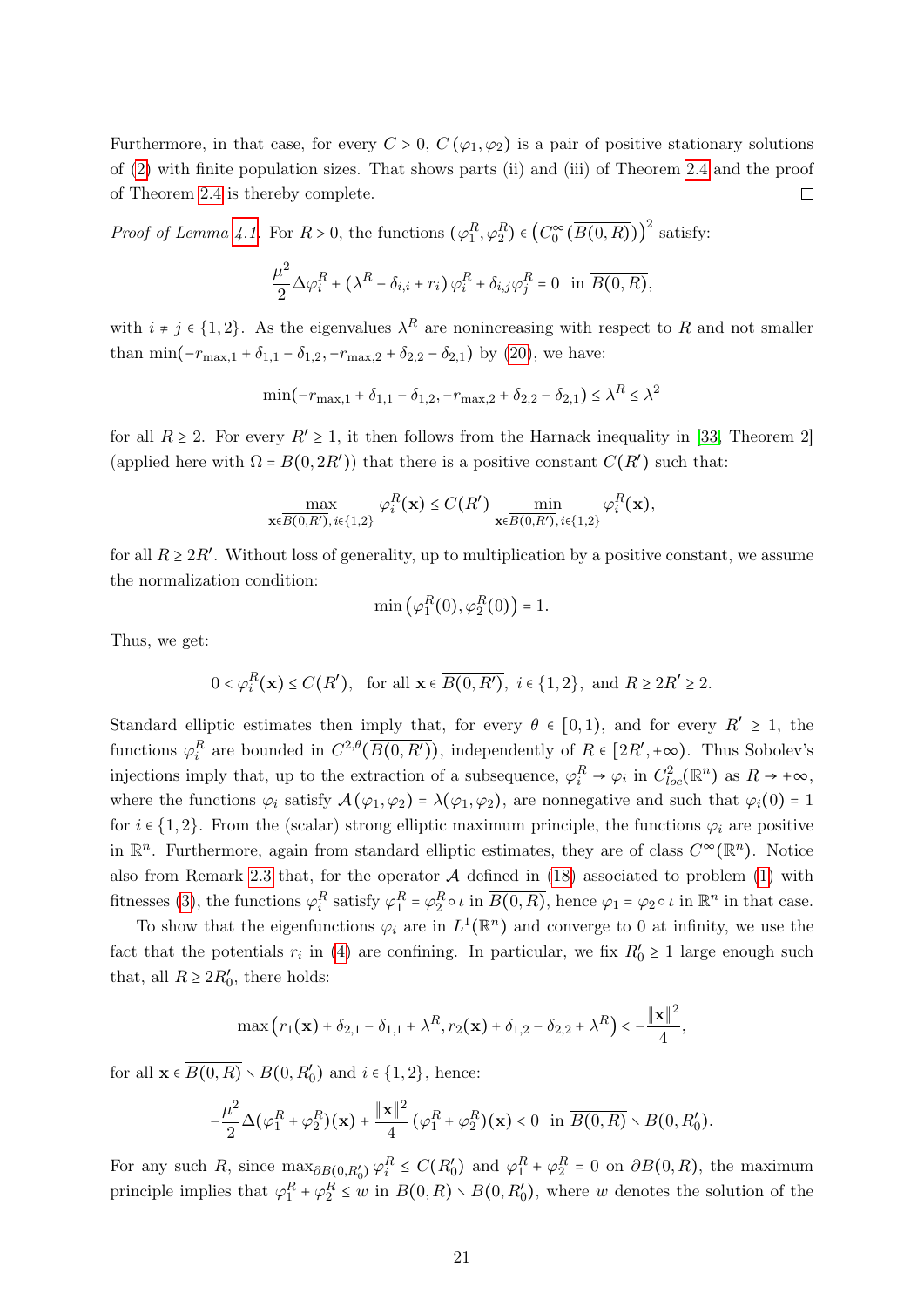equation  $-(\mu^2/2)\Delta w(\mathbf{x}) + (\|\mathbf{x}\|^2/4)w(x) = 0$  in  $\overline{B(0,R)} \setminus B(0,R'_0)$  with the boundary conditions  $w = 0$  on  $\partial B(0, R)$  and  $w = 2 C(R'_0)$  on  $\partial B(0, R'_0)$ . Consequently,

$$
\varphi_1^R(x) + \varphi_2^R(x) \le w(x) \le 2C(R'_0) e^{(R'_0^2 - ||\mathbf{x}||^2)/\sqrt{8\mu^2}}, \quad \text{for all } \mathbf{x} \in \overline{B(0,R)} \setminus B(0,R'_0),
$$

and for all  $R \geq 2R'_0$ . Thus, the same inequality holds for the functions  $\varphi_1 + \varphi_2$  in  $\mathbb{R}^n \setminus B(0, R'_0)$ . This implies in particular that the eigenfunctions  $\varphi_i$  belong to  $L^1(\mathbb{R}^n)$  and converge to 0 at infinity.

Lastly, since for any  $\lambda \in \mathbb{R}$  the weak maximum principle holds outside a large ball for the system  $\mathcal{A}(\phi_1, \phi_2) = \lambda(\phi_1, \phi_2)$  in the class of  $C_0^2(\mathbb{R}^n)$  functions (namely, there is  $\rho > 0$  such that, if  $\phi_1, \phi_2 \in C_0^2(\mathbb{R}^n)$  satisfy  $\mathcal{A}(\phi_1, \phi_2) \leq \lambda(\phi_1, \phi_2)$  in  $\mathbb{R}^n \setminus B(0, \rho)$  and  $(\phi_1, \phi_2) \leq (0, 0)$ on  $\partial B(0, \rho)$ , then  $(\phi_1, \phi_2) \leq (0, 0)$  in  $\mathbb{R}^n \setminus B(0, \rho)$  and since the strong maximum principle holds as well in any connected open subset  $\Omega \subset \mathbb{R}^n$  (namely, if  $\phi_1, \phi_2 \in C^2(\Omega)$  are such that  $\mathcal{A}(\phi_1, \phi_2) \leq \lambda(\phi_1, \phi_2)$  and  $(\phi_1, \phi_2) \leq (0, 0)$  in  $\Omega$  with  $\phi_i(x_0) = 0$  for some  $i \in \{1, 2\}$  and  $x_0 \in \Omega$ , then  $(\phi_1, \phi_2) \equiv (0, 0)$  in  $\Omega$ ), it follows with similar arguments as in [\[6\]](#page-33-15) that the pair of eigenfunctions  $(\varphi_1, \varphi_2)$  constructed above is unique, up to multiplication by a positive constant, in the class of  $C_0^2(\mathbb{R}^n)$  eigenfunctions. Moreover, the eigenvalue  $\lambda$  is the unique eigenvalue associated with a pair of positive eigenfunctions. The proof of Lemma [4.1](#page-18-0) is thereby complete.

*Proof of Theorem [2.5](#page-8-1).* Let  $u = (u_1, u_2)$  be the unique symmetric solution of [\(1\)](#page-2-1) and [\(3\)](#page-2-3) given by Theorem [2.1-](#page-6-3)(ii), for  $f_1, f_2$  of the second type [\(10\)](#page-3-2) and for an initial condition  $u^0 = (u^0, u^0 \circ \iota)$ satisfying [\(SH\)](#page-5-2) and (H1)-(H3). Let  $N(t) = N_1(t) = N_2(t)$  be its population size given by [\(8\)](#page-3-0) and  $\overline{r}(t) = \overline{r}_1(t) = \overline{r}_2(t)$  be its mean fitness given by [\(9\)](#page-3-1), at each time  $t \ge 0$ . From Theorem [2.1,](#page-6-3) the densities  $u_i$  are positive in  $(0, +\infty) \times \mathbb{R}^n$ , the function  $\overline{r}$  is continuous in  $\mathbb{R}_+$ , the function N is positive and of class  $C^1$  in  $\mathbb{R}_+$ , and  $N'(t) = \overline{r}(t)N(t) - N(t)^2$  for all  $t \in \mathbb{R}_+$ .

Let also  $\widetilde{\mathbf{u}} = (\widetilde{u}_1, \widetilde{u}_2)$  be the unique, symmetric, solution of [\(1\)](#page-2-1) and [\(3\)](#page-2-3) given by Theorem [2.1,](#page-6-3) for  $f_1, f_2$  of the first type [\(5\)](#page-2-2), with the same initial condition  $u^0 = (u^0, u^0 \circ \iota)$  as  $u$ . Let  $\widetilde{N}(t) = \widetilde{N}(t)$ .  $\widetilde{N}_1(t) = \widetilde{N}_2(t)$  be its population size and  $\widetilde{r}(t) = \widetilde{r}_1(t) = \widetilde{r}_2(t)$  be its mean fitness, at each time  $t \geq 0$ . From Theorem [2.1,](#page-6-3) the densities  $\widetilde{u}_i$  are positive in  $(0, +\infty) \times \mathbb{R}^n$ , the function  $\widetilde{r}$  is continuous in  $\mathbb{R}_+$ , the function  $\widetilde{N}$  is positive and of class  $C^1$  in  $\mathbb{R}_+$ , and  $\widetilde{N}'(t) = \widetilde{r}(t)\widetilde{N}(t)$  for all  $t \in \mathbb{R}_+$ .

The correspondence between the symmetric solutions of [\(1\)](#page-2-1) for both types [\(5\)](#page-2-2) and [\(10\)](#page-3-2), shown in the proof of part (ii) of Theorem [2.1,](#page-6-3) implies that:

$$
\widetilde{\boldsymbol{u}}(t,\mathbf{x}) = \frac{\widetilde{N}(t)}{N(t)} \boldsymbol{u}(t,\mathbf{x}), \text{ for all } t \ge 0 \text{ and } \mathbf{x} \in \mathbb{R}^n,
$$

hence  $\tilde{r}(t) = \overline{r}(t)$  for all  $t \geq 0$ . Therefore, we have:

<span id="page-21-1"></span>
$$
\frac{N'(t)}{\widetilde{N}(t)} = \frac{N'(t)}{N(t)} + N(t),\tag{38}
$$

for all  $t \geq 0$ . Integrating this equality and using  $\widetilde{N}(0) = N(0)$  yields:

<span id="page-21-0"></span>
$$
N(t) = \frac{\widetilde{N}(t)}{1 + \int_0^t \widetilde{N}(s) \, ds}, \quad \text{for all } t \ge 0.
$$
 (39)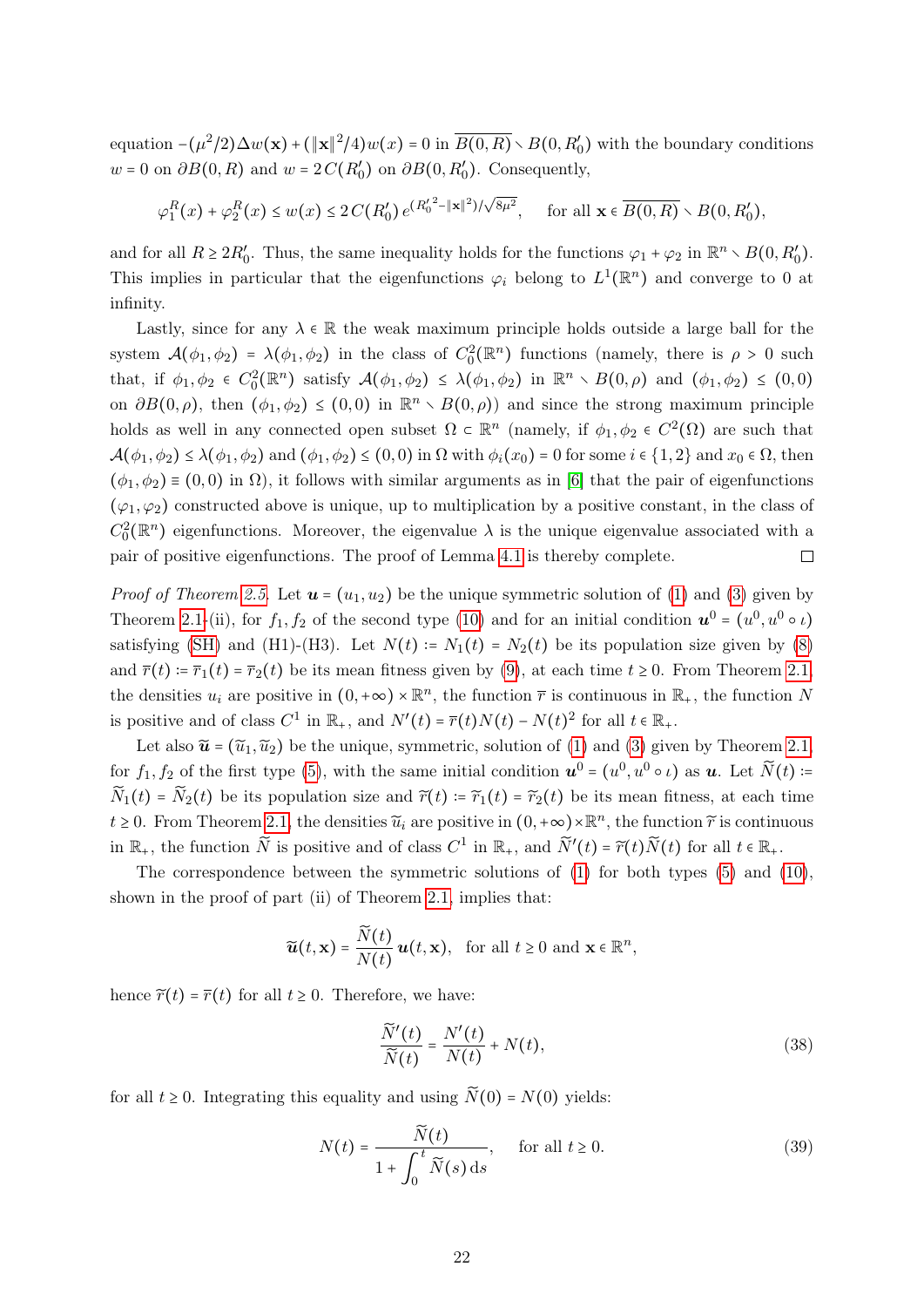Let now  $(\varphi_1, \varphi_2)$  be defined by Lemma [4.1](#page-18-0) with the normalization  $\|\varphi_i\|_{L^1(\mathbb{R}^n)} = 1$  (we recall that the functions  $\varphi_1$  and  $\varphi_2$  are here such that  $\varphi_1 = \varphi_2 \circ \iota$  in  $\mathbb{R}^n$ ). Set:

$$
H(t,\mathbf{x})=(H_1(t,\mathbf{x}),H_2(t,\mathbf{x}))\coloneqq e^{-\lambda t}(\varphi_1(\mathbf{x}),\varphi_2(\mathbf{x})),
$$

for  $t \geq 0$  and  $\mathbf{x} \in \mathbb{R}^n$ . As in the proof of Theorem [2.4,](#page-8-0) the function H satisfies [\(1\)](#page-2-1) with growth functions  $f_i$  of the first type [\(5\)](#page-2-2). We then treat separately the cases  $\lambda \geq 0$  and  $\lambda < 0$ .

*First case:* Assume that  $\lambda \geq 0$ . Assume also in this case that  $u^0$  is compactly supported. Then there is  $K > 0$  such that  $\tilde{u}(0, \cdot) = u(0, \cdot) = u^0 \leq KH(0, \cdot)$  in  $\mathbb{R}^n$  and the maximum principle applied to the cooperative system [\(1\)](#page-2-1) with growth functions of the first type [\(5\)](#page-2-2) implies that  $\widetilde{u}(t, \cdot) \leq K H(t, \cdot)$  in  $\mathbb{R}^n$  for all  $t \geq 0$ , hence  $\widetilde{N}(t) \leq K e^{-\lambda t}$  for all  $t \geq 0$ . From [\(39\)](#page-21-0) and the positivity of N and  $\widetilde{N}$ , one immediately infers that  $N(t) \rightarrow 0$  as  $t \rightarrow +\infty$  if  $\lambda > 0$ .

Consider now the sub-case  $\lambda = 0$ . The previous observations imply that  $\widetilde{N}$  is bounded in  $\mathbb{R}_{+}$ . Furthermore, on the one hand, if the integral  $\int_0^{+\infty} N(s) ds$  diverges, then formula [\(39\)](#page-21-0) and the boundedness of  $\tilde{N}$  imply that  $N(t) \rightarrow 0$  as  $t \rightarrow +\infty$ . On the other hand, if the integral follows from the inequalities  $0 \leq \tilde{u}(t, \cdot) \leq KH(t, \cdot) = K(\varphi_1, \varphi_2)$  in  $\mathbb{R}^n$  and the exponential <sup>+∞</sup>  $\widetilde{N}(s)$  ds converges, then the boundedness of the function  $\widetilde{N}' = \widetilde{r} \widetilde{N}$  in  $\mathbb{R}_+$  (which itself decay at infinity of the eigenfunctions  $\varphi_i$  given the proof of Lemma [4.1\)](#page-18-0) implies that  $\widetilde{N}(t) \to 0$ as  $t \to +\infty$ , and finally  $N(t) \to 0$  as  $t \to +\infty$  by [\(39\)](#page-21-0).

Second case: Assume that  $\lambda < 0$ . Assume also in this case that  $u^0$  is trapped between two positive multiples of the eigenfunctions  $(\varphi_1, \varphi_2)$ , namely, there exist  $0 < K_1 \leq K_2$  such that:

<span id="page-22-0"></span>
$$
K_1(\varphi_1, \varphi_2) \le \boldsymbol{u}^0 \le K_2(\varphi_1, \varphi_2) \quad \text{in } \mathbb{R}^n.
$$

Thus,  $K_1 H(0, \cdot) \leq \tilde{u}(0, \cdot) = u^0 \leq K_2 H(0, \cdot)$  in  $\mathbb{R}^n$  and the maximum principle applied to the cooperative system [\(1\)](#page-2-1) with growth functions of the first type [\(5\)](#page-2-2) implies that:

$$
K_1 H(t,\cdot) \le \widetilde{u}(t,\cdot) \le K_2 H(t,\cdot) \quad \text{in } \mathbb{R}^n, \text{ for all } t \ge 0.
$$

In particular,  $K_1 e^{-\lambda t} \le \widetilde{N}(t) \le K_2 e^{-\lambda t}$  for all  $t \ge 0$ . Together with [\(39\)](#page-21-0) and the negativity of  $\lambda$ , one concludes that:

$$
0 < \frac{K_1}{K_2} |\lambda| \le \liminf_{t \to +\infty} N(t) \le \limsup_{t \to +\infty} N(t) \le \frac{K_2}{K_1} |\lambda| < +\infty.
$$

Furthermore, for initial conditions that satisfy [\(SH\)](#page-5-2) and (H1)-(H3) but may not satisfy [\(40\)](#page-22-0), one knows from the proof of Theorem [2.4,](#page-8-0) namely from [\(36\)](#page-19-2), that  $\liminf_{t\to+\infty}(\ln \widetilde{N}(t))/t > 0.$ <sup>[2](#page-22-1)</sup> On the other hand, integrating [\(38\)](#page-21-1) over  $(0, t)$  and using  $\widetilde{N}(0) = N(0)$  leads to:

$$
\ln \widetilde{N}(t) = \ln N(t) + \int_0^t N(s) \, \mathrm{d}s,
$$

for every  $t > 0$ . Hence,  $\liminf_{t\to+\infty} N(t) > 0$ , since otherwise the right-hand side of the above equality would be not larger than  $o(t)$  as  $t \to +\infty$ , then contradicting lim  $\inf_{t\to+\infty} (\ln \tilde{N}(t))/t > 0$ .<br>The proof of Theorem 2.5 is thereby complete. The proof of Theorem [2.5](#page-8-1) is thereby complete.

<span id="page-22-1"></span><sup>2.</sup> Notice that in formula [\(36\)](#page-19-2) of the proof of Theorem [2.4,](#page-8-0)  $N(t)$  was the population size of the solution for growth functions of the first type [\(5\)](#page-2-2), whereas here this population size is called  $\widetilde{N}(t)$ .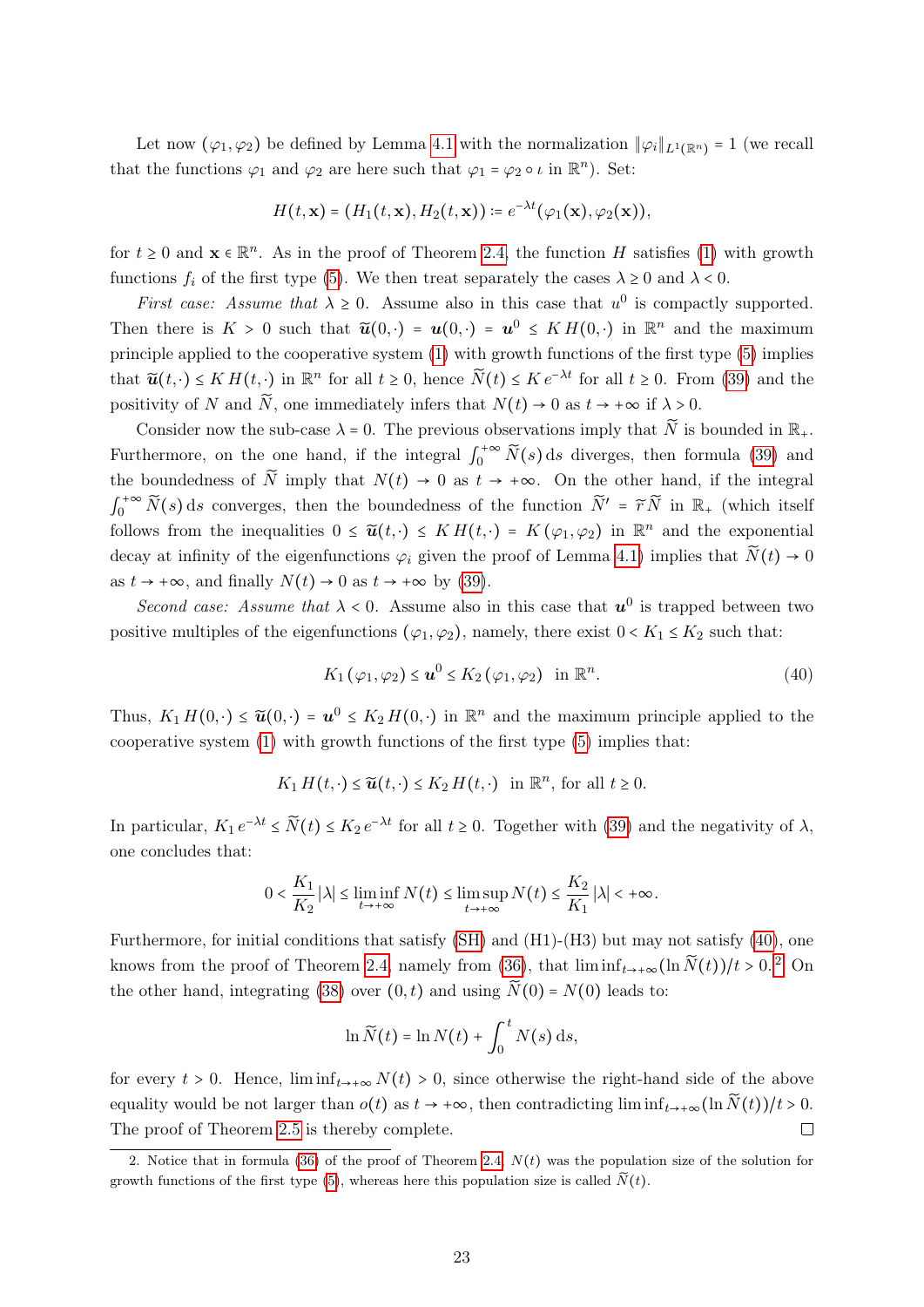#### <span id="page-23-0"></span>4.3 Dependence with respect to the parameters

Proof of Proposition [2.7](#page-9-1). Step 1: general properties of  $\lambda_{\delta,m_D,\mu,r_{\max}}$ . We recall that  $\lambda = \lambda_{\delta,m_D,\mu,r_{\max}}$ denotes the principal eigenvalue, given in [\(21\)](#page-7-2), for the operator  $A$  defined by [\(18\)](#page-7-0) in  $\mathbb{R}^n$ , with fitnesses [\(3\)](#page-2-3). We also recall that  $m_D = 2\beta^2$ , with  $\beta$  given in [\(13\)](#page-5-4). In this Step 1,  $\beta$  can actually be any real number. Using the confining properties of the fitnesses  $r_i(\mathbf{x})$ , it follows from Lemma [4.1](#page-18-0) and elementary arguments that, for every  $\delta > 0$ ,  $m_D \ge 0$ ,  $\mu > 0$  and  $r_{\text{max}} \in \mathbb{R}$ ,

<span id="page-23-1"></span>
$$
\lambda_{\delta, m_D, \mu, r_{\max}} = \min_{\varphi \in \mathcal{E}} \mathcal{R}_{\delta, \beta, \mu, r_{\max}}(\varphi), \tag{41}
$$

where:

$$
\mathcal{E} = \left\{ \varphi \in H^1(\mathbb{R}^n), \, \mathbf{x} \mapsto \|\mathbf{x}\| \, \varphi(\mathbf{x}) \in L^2(\mathbb{R}^n), \, \|\varphi\|_{L^2(\mathbb{R}^n)} = 1 \right\},\
$$

and:

$$
\mathcal{R}_{\delta,\beta,\mu,r_{\max}}(\varphi) = \frac{\mu^2}{2} \int_{\mathbb{R}^n} \| \nabla \varphi(\mathbf{x}) \|^2 \, \mathrm{d}\mathbf{x} - \int_{\mathbb{R}^n} r_1(\mathbf{x}) \, \varphi(\mathbf{x})^2 \, \mathrm{d}\mathbf{x} + \delta \int_{\mathbb{R}^n} \big( \varphi(\mathbf{x})^2 - \varphi(\mathbf{x}) \, \varphi(\iota(\mathbf{x})) \big) \, \mathrm{d}\mathbf{x},
$$

and the minimum of  $\mathcal{R}_{\delta,\beta,\mu,r_{\text{max}}}$  in [\(41\)](#page-23-1) is reached only by  $\pm \varphi_1$ , where  $\varphi_1$  is the positive eigen-function given in Lemma [4.1,](#page-18-0) normalized so that  $\|\varphi_1\|_{L^2(\mathbb{R}^n)} = 1$  (notice that this function  $\varphi_1$ belongs to  $\mathcal E$  from the bounds derived in the proof of Lemma [4.1\)](#page-18-0). One can also write:

$$
\mathcal{R}_{\delta,\beta,\mu,r_{\max}}(\varphi)=-r_{\max}+\mathcal{S}_{\delta,\beta,\mu}(\varphi)=-r_{\max}+\frac{\beta^2}{2}+\mathcal{T}_{\delta,\beta,\mu}(\varphi),
$$

with:

$$
\mathcal{S}_{\delta,\beta,\mu}(\varphi) = \frac{\mu^2}{2} \int_{\mathbb{R}^n} \|\nabla \varphi(\mathbf{x})\|^2 \, \mathrm{d}\mathbf{x} + \int_{\mathbb{R}^n} \frac{\|(x_1 + \beta, x_2, \cdots, x_n)\|^2}{2} \, \varphi(\mathbf{x})^2 \, \mathrm{d}\mathbf{x} + \delta \int_{\mathbb{R}^n} \big(\varphi(\mathbf{x})^2 - \varphi(\mathbf{x}) \, \varphi(\iota(\mathbf{x}))\big) \, \mathrm{d}\mathbf{x}
$$

and:

$$
\mathcal{T}_{\delta,\beta,\mu}(\varphi) = \frac{\mu^2}{2} \int_{\mathbb{R}^n} \|\nabla \varphi(\mathbf{x})\|^2 \, \mathrm{d}\mathbf{x} + \int_{\mathbb{R}^n} \left(\beta x_1 + \frac{\|\mathbf{x}\|^2}{2}\right) \varphi(\mathbf{x})^2 \, \mathrm{d}\mathbf{x} + \delta \int_{\mathbb{R}^n} \left(\varphi(\mathbf{x})^2 - \varphi(\mathbf{x})\,\varphi(\iota(\mathbf{x}))\right) \mathrm{d}\mathbf{x}.
$$

Therefore,

<span id="page-23-2"></span>
$$
\lambda_{\delta, m_D, \mu, r_{\text{max}}} = -r_{\text{max}} + \frac{\beta^2}{2} + \min_{\varphi \in \mathcal{E}} \mathcal{T}_{\delta, \beta, \mu}(\varphi). \tag{42}
$$

Notice immediately that:

$$
\lambda_{\delta, m_D, \mu, r_{\text{max}}} = -r_{\text{max}} + \lambda_{\delta, m_D, \mu, 0},
$$

for all  $(\delta, m_D, \mu, r_{\max}) \in (0, +\infty) \times [0, +\infty) \times (0, +\infty) \times \mathbb{R}$ . Furthermore, since  $\mathcal{T}_{\delta, \beta, \mu}(\varphi)$  is affine with respect to  $(\delta, \beta, \mu^2) \in (0, +\infty) \times \mathbb{R} \times (0, +\infty)$  for each  $\varphi \in \mathcal{E}$ , one also infers that the function  $(\delta, \beta, \mu^2) \mapsto \min_{\varphi \in \mathcal{E}} \mathcal{T}_{\delta, \beta, \mu}(\varphi)$  is concave in  $(0, +\infty) \times \mathbb{R} \times (0, +\infty)$ , hence it is continuous in this set. This together with [\(42\)](#page-23-2) readily implies that the principal eigenvalue  $\lambda_{\delta,m_D,\mu,r_{\max}}$  is continuous with respect to the parameters  $(\delta, m_D, \mu, r_{\text{max}}) \in (0, +\infty) \times [0, +\infty) \times (0, +\infty) \times \mathbb{R}$ .

Step 2: monotonicity with respect to  $\delta > 0$ . Let us now study the monotonicity and limiting properties of  $\lambda_{\delta,m_D,\mu,r_{\max}}$  with respect to the parameters  $\delta > 0$ ,  $m_D \ge 0$  and  $\mu > 0$ . Let us start with the dependence with respect to  $\delta > 0$ . To do so, let us fix  $m_D \geq 0$ ,  $\mu > 0$  and  $r_{\text{max}} \in \mathbb{R}$ . or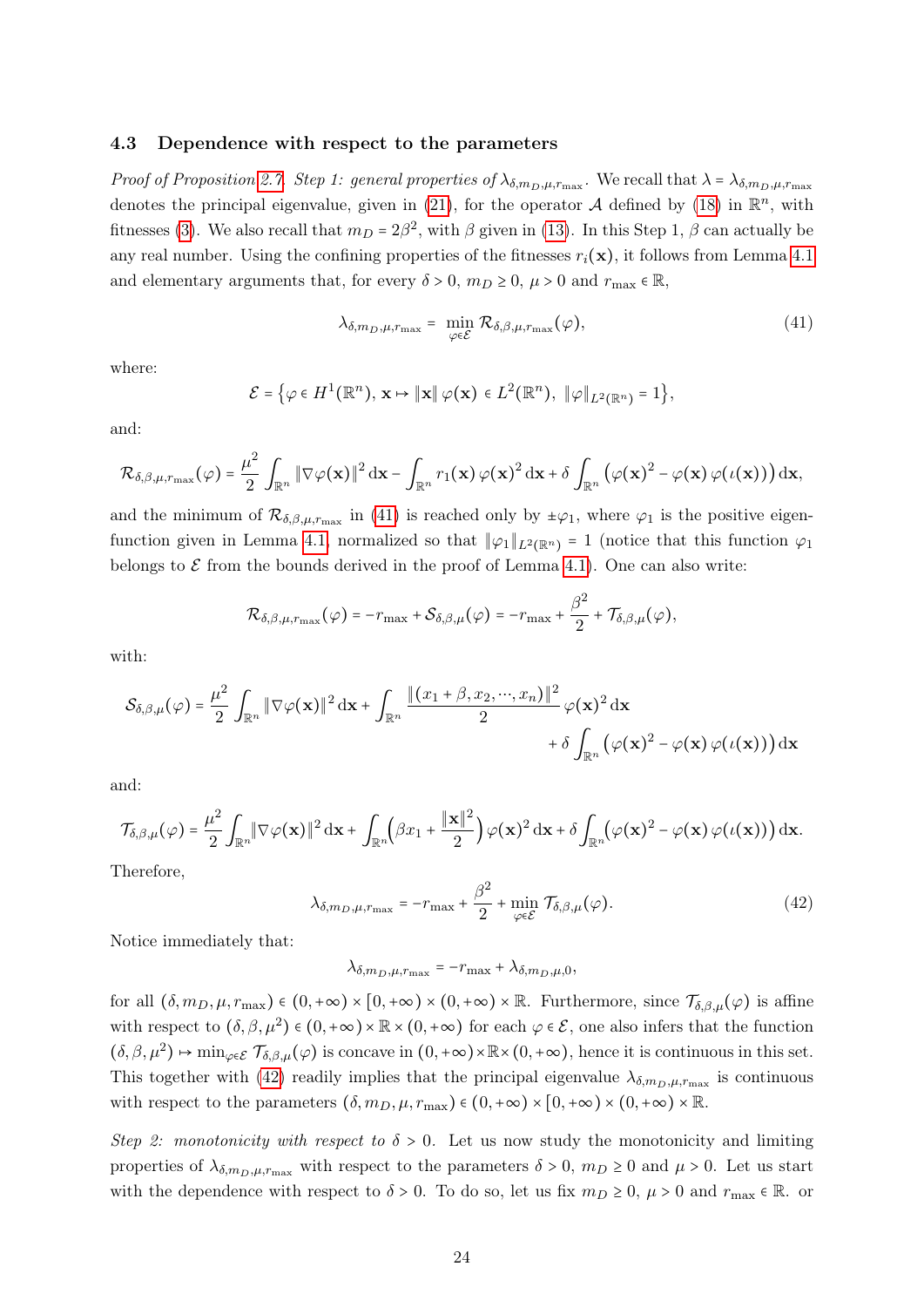each  $\varphi \in \mathcal{E}$ , the map  $\delta \mapsto \mathcal{R}_{\delta,m_D,\mu,r_{\max}}(\varphi)$  is nondecreasing in  $(0,+\infty)$ , from the Cauchy-Schwarz inequality. Therefore, the map  $\delta \mapsto \lambda_{\delta,m_D,\mu,r_{\max}}$  is nondecreasing in  $(0,+\infty)$ . Furthermore, we claim that, when  $m_D > 0$ , the map  $\delta \mapsto \lambda_{\delta, m_D, \mu, r_{\text{max}}}$  is not only nondecreasing but also increasing in (0,+∞). Indeed, to do so, assume by way of contradiction that there are two migration rates  $0 < \delta < \delta'$  such that  $\lambda_{\delta,m_D,\mu,r_{\max}} = \lambda_{\delta',m_D,\mu,r_{\max}}$ . Let  $\varphi_1^{\delta}$  and  $\varphi_1^{\delta'}$  be the functions defined in Lemma [4.1,](#page-18-0) with migration rates  $\delta$  and  $\delta'$  respectively, and normalized so that  $\|\varphi_1^{\delta}\|_{L^2(\mathbb{R}^n)} =$  $\|\varphi_1^{\delta'}\|$  $\int_1^{\delta'} \| L^2(\mathbb{R}^n) = 1$ . The functions  $\varphi_1^{\delta}$  and  $\varphi_1^{\delta'}$ <sup>δ'</sup> respectively minimize  $\mathcal{R}_{\delta,\beta,\mu,r_{\text{max}}}$  and  $\mathcal{R}_{\delta',\beta,\mu,r_{\text{max}}}$  in  $\mathcal{E}$ . Thus, the monotonicity of the map  $d \mapsto \mathcal{R}_{d,\beta,\mu,r_\text{max}}(\varphi_1^{\delta'})$  $j_1^{\delta'}$ ) in  $(0, +\infty)$  yields:

$$
\lambda_{\delta,m_D,\mu,r_{\max}} \leq \mathcal{R}_{\delta,\beta,\mu,r_{\max}}(\varphi_1^{\delta'}) \leq \mathcal{R}_{\delta',\beta,\mu,r_{\max}}(\varphi_1^{\delta'}) = \lambda_{\delta',m_D,\mu,r_{\max}} = \lambda_{\delta,m_D,\mu,r_{\max}},
$$

hence  $\lambda_{\delta,m_D,\mu,r_{\max}} = \mathcal{R}_{\delta,\beta,\mu,r_{\max}}(\varphi_1^{\delta})$  $j_1^{\delta'}$ ), that is,  $\varphi_1^{\delta'}$ <sup>o'</sup> also minimizes  $\mathcal{R}_{\delta,\beta,\mu,r_{\max}}$  in  $\mathcal{E}$ . Therefore, since both functions  $\varphi_1^{\delta'}$  $\delta'$  and  $\varphi_1^{\delta}$  are positive with unit  $L^2(\mathbb{R}^n)$  norm, one gets that  $\varphi_1^{\delta'} = \varphi_1^{\delta}$  and:

$$
\delta'(\varphi_1^{\delta}-\varphi_1^{\delta}\circ\iota)\equiv\delta(\varphi_1^{\delta}-\varphi_1^{\delta}\circ\iota)\quad\text{in }\mathbb{R}^n,
$$

from the equations satisfied by  $\varphi_1^{\delta} = \varphi_1^{\delta'}$  $\phi_1^{\delta'}$ . As a consequence,  $\varphi_1^{\delta} = \varphi_1^{\delta} \circ \iota$ , that is,  $\varphi_1^{\delta} = \varphi_2^{\delta}$ by Lemma [4.1,](#page-18-0) where  $\varphi_2^{\delta}$  denotes the function  $\varphi_2$  of Lemma [4.1](#page-18-0) (for the migration rate  $\delta$ ). Finally, the system  $\mathcal{A}(\varphi_1^{\delta}, \varphi_2^{\delta}) = \lambda_{\delta, m_D, \mu, r_{\max}}(\varphi_1^{\delta}, \varphi_2^{\delta})$  yields  $r_1 \varphi_1^{\delta} = r_2 \varphi_1^{\delta}$  in  $\mathbb{R}^n$ , which is clearly impossible since  $\varphi_1^{\delta} > 0$  in  $\mathbb{R}^n$  and  $\mathbf{O}_1 \neq \mathbf{O}_2$  (since one has assumed in the last part of this paragraph that  $m_D > 0$ ). Therefore, the map  $\delta \mapsto \lambda_{\delta, m_D, \mu, r_{\max}}$  is increasing in  $(0, +\infty)$  if  $m_D > 0$ .

Let us now investigate the limits of  $\lambda_{\delta,m_D,\mu,r_{\max}}$  as  $\delta \to 0$  and  $\delta \to +\infty$ . First of all, one knows from [\(22\)](#page-7-5) that  $\lambda_{\delta,m_D,\mu,r_{\max}} \geq -r_{\max}$  for all  $\delta > 0$  (this property can also be viewed as a consequence of [\(41\)](#page-23-1) since  $-r_1(\mathbf{x}) = -r_{\text{max}} + \|\mathbf{x} - \mathbf{O}_1\|^2/2 \ge -r_{\text{max}}$  for all  $\mathbf{x} \in \mathbb{R}^n$ . Furthermore, by choosing a symmetric test function, such as  $\varphi_0(x) = \pi^{-n/4} e^{-\|x\|^2/2}$  for instance, one has  $\lambda_{\delta,m_D,\mu,r_{\max}} \le$  $\mathcal{R}_{\delta,\beta,\mu,r_{\text{max}}}(\varphi_0)$ , and the quantity  $\mathcal{R}_{\delta,\beta,\mu,r_{\text{max}}}(\varphi_0)$  is independent of  $\delta$ , hence  $\sup_{\delta>0} \lambda_{\delta,m_D,\mu,r_{\text{max}}}$ +∞. Therefore, there are two real numbers  $\ell^0 < \ell^{\infty}$  in  $[-r_{\text{max}}, +\infty)$  such that:

$$
\lambda_{\delta, m_D, \mu, r_{\text{max}}} \to \ell^0 \text{ as } \delta \to 0, \text{ and } \lambda_{\delta, m_D, \mu, r_{\text{max}}} \to \ell^{\infty} \text{ as } \delta \to +\infty.
$$

By defining  $\mathcal{R}_{0,\beta,\mu,r_{\max}}(\varphi)$  as above by deleting the (nonnegative) last term of  $\mathcal{R}_{\delta,\beta,\mu,r_{\max}}(\varphi)$ , one has:

$$
\mathcal{R}_{0,\beta,\mu,r_{\max}}(\varphi) \leq \mathcal{R}_{\delta,\beta,\mu,r_{\max}}(\varphi) \leq \mathcal{R}_{0,\beta,\mu,r_{\max}}(\varphi) + 2\delta,
$$

for every function  $\varphi \in \mathcal{E}$ . Thus, as  $\delta \to 0$ , the minimum  $\lambda_{\delta,m_D,\mu,r_{\max}}$  of  $\mathcal{R}_{\delta,\beta,\mu,r_{\max}}$  over  $\mathcal{E}$  converges to the minimum  $\ell^0$  of  $\mathcal{R}_{0,\beta,\mu,r_{\max}}$  over the same set, and this last minimum  $\ell^0$  corresponds to the principal eigenvalue of the Schrödinger operator,

$$
-\frac{\mu^2}{2}\Delta - r_1(\mathbf{x}) = -\frac{\mu^2}{2}\Delta - r_{\text{max}} + \frac{\|\mathbf{x} - \mathbf{O}_1\|^2}{2},
$$

acting on the same set of functions. Since the principal eigenvalue of the operator  $-\Delta + ||\mathbf{x}||^2$ is equal to n (with ground state, namely the principal eigenfunction,  $\varphi_{GS}(\mathbf{x}) = e^{-\|\mathbf{x}\|^2/2}$  up to multiplicative constants), it easily follows by translation and scaling that:

$$
\ell^0=-r_{\max}+\frac{\mu\,n}{2},
$$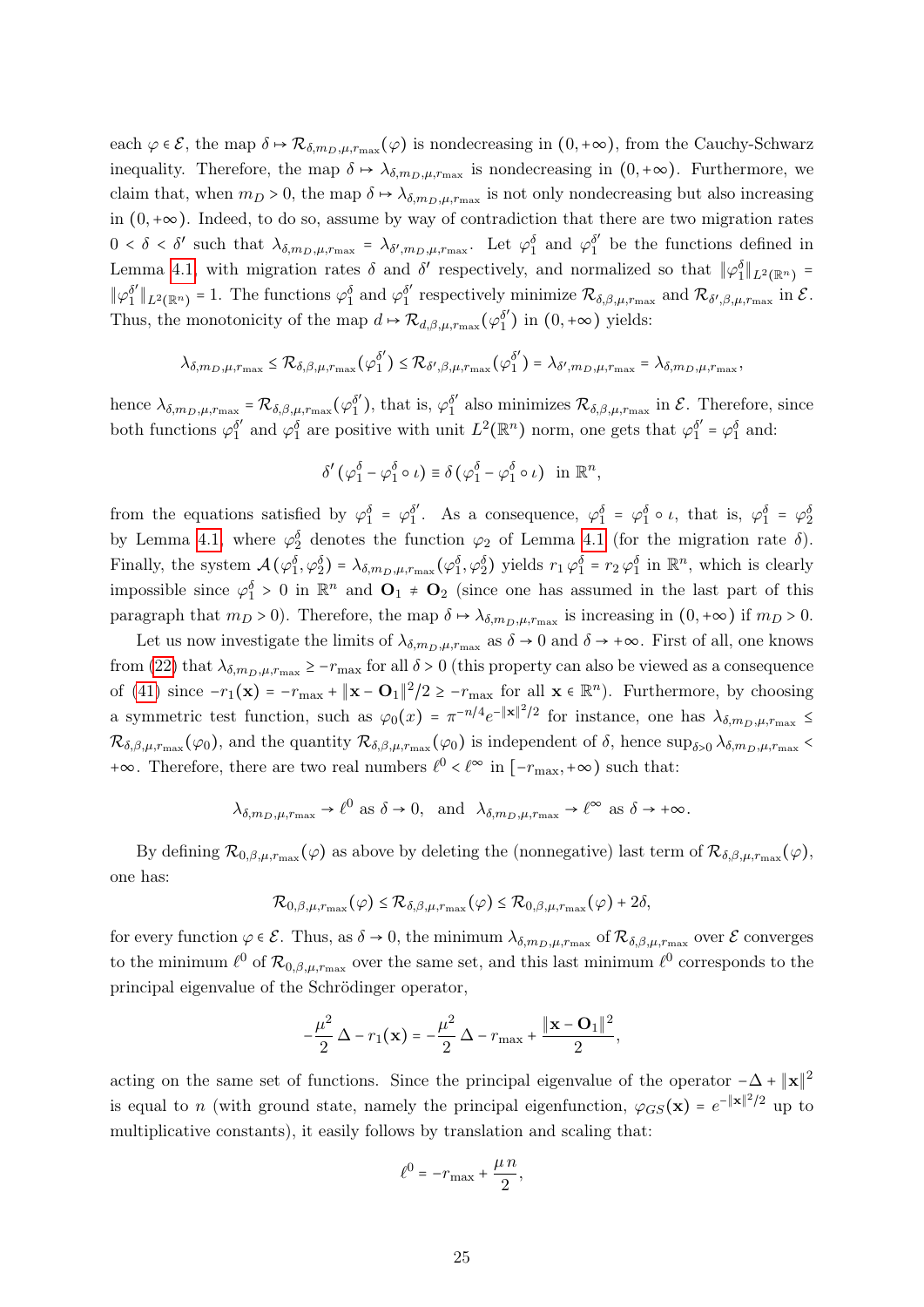with principal eigenfunction  $\varphi(\mathbf{x}) = e^{-\|\mathbf{x} - \mathbf{O}_1\|^2/(2\mu)}$  up to multiplicative constants.

In order to identity the real number  $\ell^{\infty} = \lim_{\delta \to +\infty} \lambda_{\delta, m_D, \mu, r_{\text{max}}} = \lim_{k \to +\infty} \lambda_{k, m_D, \mu, r_{\text{max}}}$ , we consider a sequence of (positive) principal eigenfunctions  $(\varphi_1^k, \varphi_2^k)_{k \in \mathbb{N}} = (\varphi_1^k, \varphi_1^k \circ \iota)_{k \in \mathbb{N}}$  given by Lemma [4.1](#page-18-0) (with migration rate  $\delta = k \in \mathbb{N}$ ), normalized by  $\|\varphi_1^k\|_{L^2(\mathbb{R}^n)} = 1$ . For each  $k \in \mathbb{N}$ , there holds  $\lambda_{k,m_D,\mu,r_{\max}} = \mathcal{R}_{k,\beta,\mu,r_{\max}}(\varphi_1^k)$ , hence:

<span id="page-25-0"></span>
$$
\frac{\mu^2}{2} \int_{\mathbb{R}^n} \|\nabla \varphi_1^k(\mathbf{x})\|^2 d\mathbf{x} + \int_{\mathbb{R}^n} \frac{\|\mathbf{x} - \mathbf{O}_1\|^2}{2} \varphi_1^k(\mathbf{x})^2 d\mathbf{x} + k \int_{\mathbb{R}^n} (\varphi_1^k(\mathbf{x})^2 - \varphi_1^k(\mathbf{x}) \varphi_1^k(\iota(\mathbf{x}))) d\mathbf{x}
$$
\n
$$
= r_{\text{max}} + \lambda_{k, m_D, \mu, r_{\text{max}}}.
$$
\n(43)

Notice that the right-hand side is bounded as  $k \to +\infty$ , while the left-hand side is the sum of three nonnegative terms. Therefore, the sequence  $(\varphi_1^k)_{k \in \mathbb{N}}$  is bounded in  $H^1(\mathbb{R}^n)$  and, up to extraction of a subsequence, there exists a nonnegative function  $\varphi_1 \in H^1(\mathbb{R}^n)$  such that  $\varphi_1^k \to \varphi_1$  in  $L^2_{loc}(\mathbb{R}^n)$ strongly, in  $H^1(\mathbb{R}^n)$  weakly, and almost everywhere in  $\mathbb{R}^n$ . Furthermore, since  $\|\mathbf{x} - \mathbf{O}_1\| \to +\infty$ as  $\|\mathbf{x}\| \to +\infty$ , one has  $\sup_{k \in \mathbb{N}} \|\varphi_1^k\|_{L^2(\mathbb{R}^n \setminus B(0,R))} \to 0$  as  $R \to +\infty$ , hence  $\varphi_1^k \to \varphi_1$  in  $L^2(\mathbb{R}^n)$ as  $k \to +\infty$ , and  $\|\varphi_1\|_{L^2(\mathbb{R}^n)} = 1$ . Fatou's lemma also implies that the function  $\mathbf{x} \mapsto \|\mathbf{x} - \mathbf{O}_1\| \varphi_1(\mathbf{x})$ belongs to  $L^2(\mathbb{R}^n)$ , and so does the function  $\mathbf{x} \mapsto \|\mathbf{x}\| \varphi_1(\mathbf{x})$ . Moreover,

$$
\int_{\mathbb{R}^n} \left( \varphi_1^k(\mathbf{x})^2 - \varphi_1^k(\mathbf{x}) \varphi_1^k(\iota(\mathbf{x})) \right) \mathrm{d}\mathbf{x} \to \int_{\mathbb{R}^n} \left( \varphi_1(\mathbf{x})^2 - \varphi_1(\mathbf{x}) \varphi_1(\iota(\mathbf{x})) \right) \mathrm{d}\mathbf{x}, \quad \text{as } k \to +\infty.
$$

But since the left-hand side is  $O(1/k)$  as  $k \to +\infty$  by [\(43\)](#page-25-0), one gets that:

$$
\int_{\mathbb{R}^n} (\varphi_1(\mathbf{x})^2 - \varphi_1(\mathbf{x})\varphi_1(\iota(\mathbf{x}))) \, \mathrm{d}\mathbf{x} = 0.
$$

Since both functions  $\varphi_1$  and  $\varphi_1 \circ \iota$  are nonnegative and with the same  $L^2(\mathbb{R}^n)$  norm (equal to 1), the case of equality in the Cauchy-Schwarz inequality implies that:

$$
\varphi_1 = \varphi_1 \circ \iota,
$$

almost everywhere in  $\mathbb{R}^n$ . Since each  $C_0^{\infty}(\mathbb{R}^n)$  function  $\varphi_1^k + \varphi_2^k = \varphi_1^k + \varphi_1^k \circ \iota$  obeys:

$$
-\frac{\mu^2}{2}\Delta(\varphi_1^k+\varphi_2^k)-r_1\varphi_1^k-r_2\varphi_2^k=\lambda_{k,m_D,\mu,r_{\max}}(\varphi_1^k+\varphi_2^k)\quad\text{in }\mathbb{R}^n,
$$

and since  $\varphi_1^k \to \varphi_1$  and  $\varphi_2^k = \varphi_1^k \circ \iota \to \varphi_1 \circ \iota = \varphi_1$  in  $L^2(\mathbb{R}^n)$  strongly and in  $H_{loc}^1(\mathbb{R}^n)$  weakly, it then follows from a passage to the limit in the weak sense and from standard elliptic regularity theory that the function  $\varphi_1$  is a  $C^{\infty}(\mathbb{R}^n)$  solution of:

$$
-\frac{\mu^2}{2}\,\Delta\varphi_1-\frac{r_1+r_2}{2}\,\varphi_1=\ell^\infty\varphi_1\quad\text{in }\mathbb{R}^n.
$$

Furthermore, since  $\|\varphi_1\|_{L^2(\mathbb{R}^n)} = 1$  and since  $\varphi_1$  is nonnegative, the elliptic strong maximum principle implies that  $\varphi_1 > 0$  in  $\mathbb{R}^n$ . The  $H^1(\mathbb{R}^n)$  function  $\varphi_1$  is then a ground state of the Schrödinger operator  $-(\mu^2/2)\Delta - (r_1 + r_2)/2 = -(\mu^2/2)\Delta - r_{\text{max}} + m_D/4 + ||\mathbf{x}||^2/2$  (remember that  $m_D = 2\beta^2$ ). As a consequence,  $\ell^{\infty}$  is the principal eigenvalue of this operator and  $\varphi_1$  is its principal eigenfunction. In other words,

$$
\ell^{\infty} = -r_{\text{max}} + \frac{\mu n}{2} + \frac{m_D}{4},
$$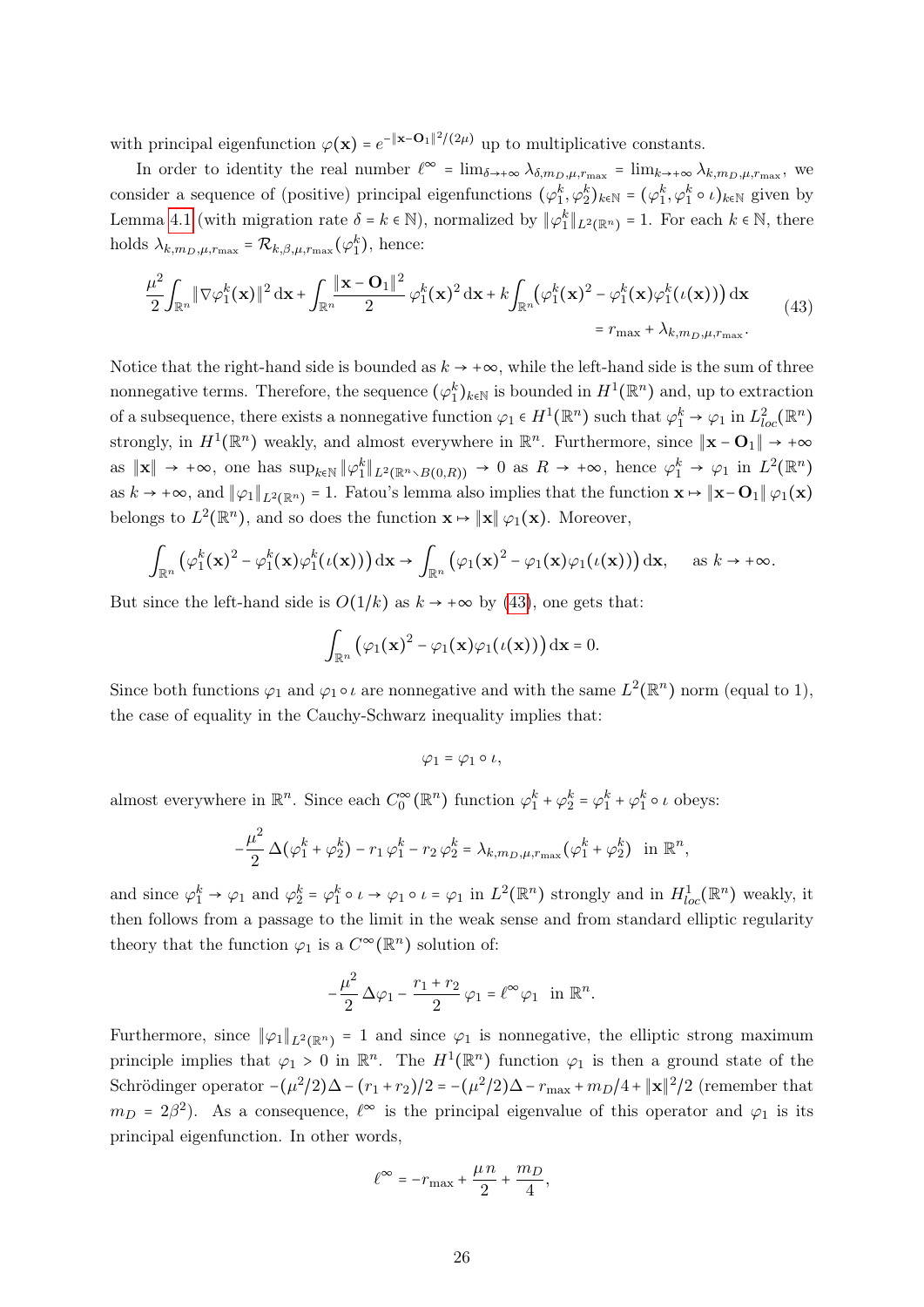and  $\varphi_1(\mathbf{x}) = (\pi \mu)^{-n/4} e^{-\|\mathbf{x}\|^2/(2\mu)}$ .

Step 3: dependence with respect to  $m_D \ge 0$ . Let us fix  $\delta > 0$ ,  $\mu > 0$  and  $r_{\text{max}} \in \mathbb{R}$ . For any  $m_D > 0$ , one already knows from Step 2 that:

$$
\lambda_{\delta,m_D,\mu,r_{\max}}>-r_{\max}+\frac{\mu\,n}{2}.
$$

By continuity with respect to  $m_D \ge 0$ , one gets that  $\lambda_{\delta, 0, \mu, r_{\max}} \ge -r_{\max} + \mu n/2$ . Furthermore, the function:

$$
\varphi_0: \mathbf{x} \mapsto (\pi \mu)^{-n/4} e^{-\|\mathbf{x}\|^2/(2\mu)},
$$

belongs to  $\mathcal E$  and it is symmetric (that is,  $\varphi_0 = \varphi_0 \circ \iota$  in  $\mathbb R^n$ ), hence  $\lambda_{\delta,0,\mu,r_{\max}} \leq \mathcal R_{\delta,0,\mu,r_{\max}}(\varphi_0) =$  $-r_{\text{max}} + \mu n/2$ . Finally,

$$
\lambda_{\delta,0,\mu,r_{\max}} = -r_{\max} + \frac{\mu n}{2}.
$$

Let us now show that  $\lambda_{\delta,m_D,\mu,r_{\max}} \to -r_{\max} + \mu n/2 + \delta$  as  $m_D \to +\infty$ . First of all, for any  $m_D = 2\beta^2 \ge 0$ , since  $\varphi_0(\cdot - \mathbf{O}_1) \in \mathcal{E}$  (with  $\mathbf{O}_1 = (-\beta, 0, \dots, 0)$  and  $\beta \ge 0$ ), one has:

$$
\lambda_{\delta,m_D,\mu,r_{\max}} \leq \mathcal{R}_{\delta,\beta,\mu,r_{\max}}(\varphi_0(\cdot-\mathbf{O}_1)) = -r_{\max} + \frac{\mu n}{2} + \delta - \delta \int_{\mathbb{R}^n} \varphi_0(\mathbf{x}-\mathbf{O}_1) \varphi_0(\iota(\mathbf{x})-\mathbf{O}_1) d\mathbf{x},
$$
  

$$
< -r_{\max} + \frac{\mu n}{2} + \delta.
$$

Call  $\varphi_1^{m_D}$  the principal eigenfunction given in Lemma [4.1.](#page-18-0) Remember that  $\varphi_1^{m_D}$  is positive in  $\mathbb{R}^n$ , and let us assume without loss of generality that  $\|\varphi_1^{m_D}\|_{L^2(\mathbb{R}^n)} = 1$ , hence  $\varphi_1^{m_D} \in \mathcal{E}$ , from the bounds derived in the proof of Lemma [4.1.](#page-18-0) Calling  $\psi^{m} = \varphi_1^{m}(\cdot + \mathbf{O}_1) \in \mathcal{E}$ , one has:

<span id="page-26-0"></span>
$$
-r_{\max} + \frac{\mu n}{2} + \delta > \lambda_{\delta, m_D, \mu, r_{\max}},
$$
  
\n
$$
= \mathcal{R}_{\delta, \beta, \mu, r_{\max}}(\varphi_1^{m_D}),
$$
  
\n
$$
= -r_{\max} + \frac{\mu^2}{2} \int_{\mathbb{R}^n} ||\nabla \varphi_1^{m_D}(\mathbf{x})||^2 d\mathbf{x} + \int_{\mathbb{R}^n} \frac{|\mathbf{x} - \mathbf{O}_1||^2}{2} \varphi_1^{m_D}(\mathbf{x})^2 d\mathbf{x} + \delta \int_{\mathbb{R}^n} (\varphi_1^{m_D}(\mathbf{x})^2 - \varphi_1^{m_D}(\mathbf{x}) \varphi_1^{m_D}(\iota(\mathbf{x}))) d\mathbf{x},
$$
  
\n
$$
= -r_{\max} + \frac{\mu^2}{2} \int_{\mathbb{R}^n} ||\nabla \psi^{m_D}(\mathbf{x})||^2 d\mathbf{x} + \int_{\mathbb{R}^n} \frac{|\mathbf{x}||^2}{2} \psi^{m_D}(\mathbf{x})^2 d\mathbf{x} + \delta \int_{\mathbb{R}^n} (\psi^{m_D}(\mathbf{x})^2 - \psi^{m_D}(\mathbf{x}) \psi^{m_D}(\iota(\mathbf{x}) - 2\mathbf{O}_1)) d\mathbf{x}.
$$
  
\n(44)

Since:

$$
\min_{\psi \in \mathcal{E}} \left( \frac{\mu^2}{2} \int_{\mathbb{R}^n} \|\nabla \psi(\mathbf{x})\|^2 d\mathbf{x} + \int_{\mathbb{R}^n} \frac{\|\mathbf{x}\|^2}{2} \psi(\mathbf{x})^2 d\mathbf{x} \right) = \frac{\mu n}{2},
$$

one obtains that:

<span id="page-26-1"></span>
$$
-r_{\max} + \frac{\mu n}{2} + \delta > \lambda_{\delta, m_D, \mu, r_{\max}} \geq -r_{\max} + \frac{\mu n}{2} + \delta - \delta \int_{\mathbb{R}^n} \psi^{m_D}(\mathbf{x}) \psi^{m_D}(\iota(\mathbf{x}) - 2\mathbf{O}_1) \, \mathrm{d}\mathbf{x}.
$$
 (45)

On the other hand, since the last three terms of the last right-hand side of [\(44\)](#page-26-0) are nonnegative, one infers from [\(44\)](#page-26-0) that:

$$
\int_{\mathbb{R}^n} \frac{\|\mathbf{x}\|^2}{2} \,\psi^{m_D}(\mathbf{x})^2 \,\mathrm{d}\mathbf{x} < \frac{\mu\,n}{2} + \delta.
$$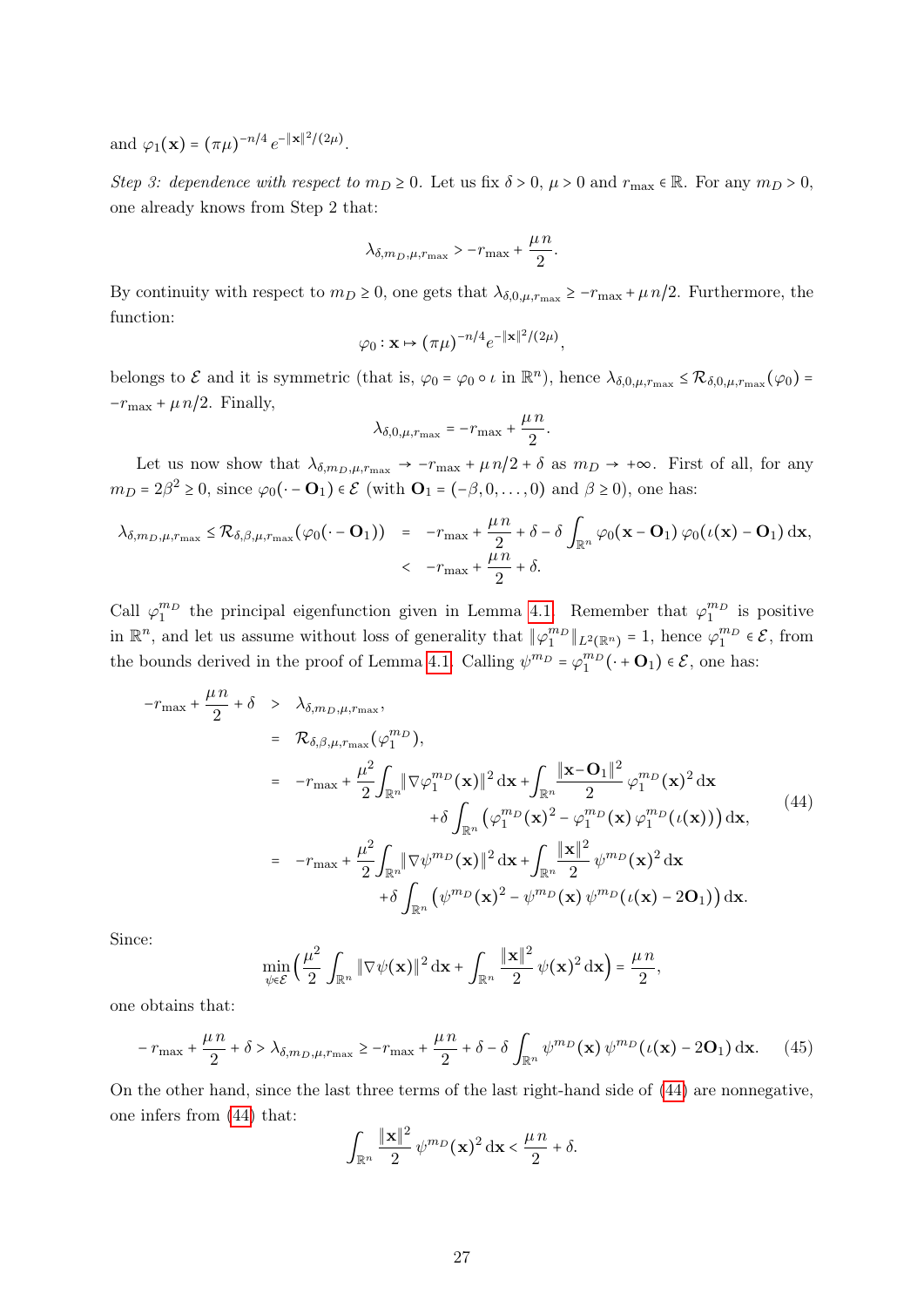Consider any radius  $R > 0$ . The last inequality implies that  $\|\psi^{m_D}\|_{L^2(\mathbb{R}^n \setminus B(0,R))}^2 < (\mu n + 2\delta)/R^2$ for every  $m_D \ge 0$ . Now, for every  $m_D \ge 2R^2$  (that is,  $\beta \ge R$ ), one has  $||\iota(\mathbf{x}) - 2\mathbf{O}_1|| \ge R$  for all  $x \in B(0,R)$ , hence the Cauchy-Schwarz inequality and the fact that  $\|\psi^{m_D}\|_{L^2(\mathbb{R}^n)} = 1$  yield:

$$
0 < \int_{\mathbb{R}^n} \psi^{m_D}(\mathbf{x}) \psi^{m_D}(\iota(\mathbf{x}) - 2\mathbf{O}_1) d\mathbf{x} = \int_{B(0,R)} \psi^{m_D}(\mathbf{x}) \psi^{m_D}(\iota(\mathbf{x}) - 2\mathbf{O}_1) d\mathbf{x} + \int_{\mathbb{R}^n \times B(0,R)} \psi^{m_D}(\mathbf{x}) \psi^{m_D}(\iota(\mathbf{x}) - 2\mathbf{O}_1) d\mathbf{x}, \leq \|\psi^{m_D}\|_{L^2(B(0,R))} \|\psi^{m_D}\|_{L^2(\mathbb{R}^n \times B(0,R))} + \|\psi^{m_D}\|_{L^2(\mathbb{R}^n \times B(0,R))} \|\psi^{m_D}(\iota(\cdot) - 2\mathbf{O}_1)\|_{L^2(\mathbb{R}^n \times B(0,R))}, \leq 2 \|\psi^{m_D}\|_{L^2(\mathbb{R}^n \times B(0,R))} \leq \frac{2\sqrt{\mu n + 2\delta}}{R}.
$$

Together with [\(45\)](#page-26-1), it follows that:

$$
-r_{\max} + \frac{\mu n}{2} + \delta \ge \limsup_{m_D \to +\infty} \lambda_{\delta, m_D, \mu, r_{\max}} \ge \liminf_{m_D \to +\infty} \lambda_{\delta, m_D, \mu, r_{\max}} \ge -r_{\max} + \frac{\mu n}{2} + \delta - \frac{2\delta\sqrt{\mu n + 2\delta}}{R}.
$$

Since  $R > 0$  can be arbitrarily large, one concludes that:

$$
\lambda_{\delta, m_D, \mu, r_{\text{max}}} \to -r_{\text{max}} + \frac{\mu n}{2} + \delta \text{ as } m_D \to +\infty.
$$

To complete Step 3, let us show that the map  $m_D \mapsto \lambda_{\delta,m_D,\mu,r_{\max}}$  is increasing in  $[0,+\infty)$ . With the same notations as in the previous paragraph, we claim that, for any  $m_D = 2\beta^2 > 0$ (with  $\beta > 0$ ):

<span id="page-27-0"></span>
$$
\begin{cases}\n\varphi_1^{m_D}(x_1,\ldots,x_n) \leq \varphi_1^{m_D}(-x_1-2\beta,x_2,\ldots,x_n) & \text{in } \{\mathbf{x}=(x_1,\ldots,x_n)\in\mathbb{R}^n,\,x_1\leq-\beta\} \\
\varphi_1^{m_D}(x_1,\ldots,x_n) \neq \varphi_1^{m_D}(-x_1-2\beta,x_2,\cdots,x_n) & \text{in } \{\mathbf{x}=(x_1,\ldots,x_n)\in\mathbb{R}^n,\,x_1\leq-\beta\}.\n\end{cases}
$$
\n(46)

Since the proof of this claim is a bit technical, it is postponed below, just before the proof of Theorem [2.9.](#page-11-1) Let us here complete the proof of the monotonicity of the map  $m_D \mapsto \lambda_{\delta,m_D,\mu,r_{\max}}$ in  $[0, +\infty)$ . Consider any  $m_D = 2\beta^2 > 0$ , with  $\beta > 0$ . For all  $h \in (0, m_D)$ , by calling  $\beta' = \sqrt{\beta^2 - h/2} \in (0, \beta)$  one has:  $\beta^2 - h/2 \in (0, \beta)$ , one has:

$$
\lambda_{\delta,m_D-h,\mu,r_{\max}} \leq \mathcal{R}_{\delta,\beta',\mu,r_{\max}}(\varphi_1^{m_D}),
$$
\n
$$
= -r_{\max} + \frac{\mu^2}{2} \int_{\mathbb{R}^n} \|\nabla \varphi_1^{m_D}(\mathbf{x})\|^2 d\mathbf{x} + \int_{\mathbb{R}^n} \frac{\|(x_1 + \beta', x_2, \dots, x_n)\|^2}{2} \varphi_1^{m_D}(\mathbf{x})^2 d\mathbf{x} + \delta \int_{\mathbb{R}^n} (\varphi_1^{m_D}(\mathbf{x})^2 - \varphi_1^{m_D}(\mathbf{x}) \varphi_1^{m_D}(\iota(\mathbf{x}))) d\mathbf{x},
$$
\n
$$
= \mathcal{R}_{\delta,\beta,\mu,r_{\max}}(\varphi_1^{m_D}) + \frac{(\beta - \beta')^2}{2} - (\beta - \beta') \int_{\mathbb{R}^n} (x_1 + \beta) \varphi_1^{m_D}(\mathbf{x})^2 d\mathbf{x},
$$
\n
$$
\leq \lambda_{\delta,m_D,\mu,r_{\max}} + \frac{(\beta - \beta')^2}{2}
$$
\n
$$
-(\beta - \beta') \underbrace{\int_H (x_1 + \beta) (\varphi_1^{m_D}(\mathbf{x})^2 - \varphi_1^{m_D}(-x_1 - 2\beta, x_2, \dots, x_n)^2)}_{=:I} d\mathbf{x}.
$$

From [\(46\)](#page-27-0) together with the positivity and continuity of  $\varphi_1^{m_D}$  in  $\mathbb{R}^n$ , it follows that the integral I is positive. Since I does not depend on  $h \in (0, m_D)$  and since  $\beta' = \sqrt{\beta^2 - h/2}$ , one infers that:

$$
\limsup_{h \to 0^+} \frac{\lambda_{\delta, m_D - h, \mu, r_{\max}} - \lambda_{\delta, m_D, \mu, r_{\max}}}{h} \le -\frac{I}{4\beta} = -\frac{I}{\sqrt{8m_D}} < 0.
$$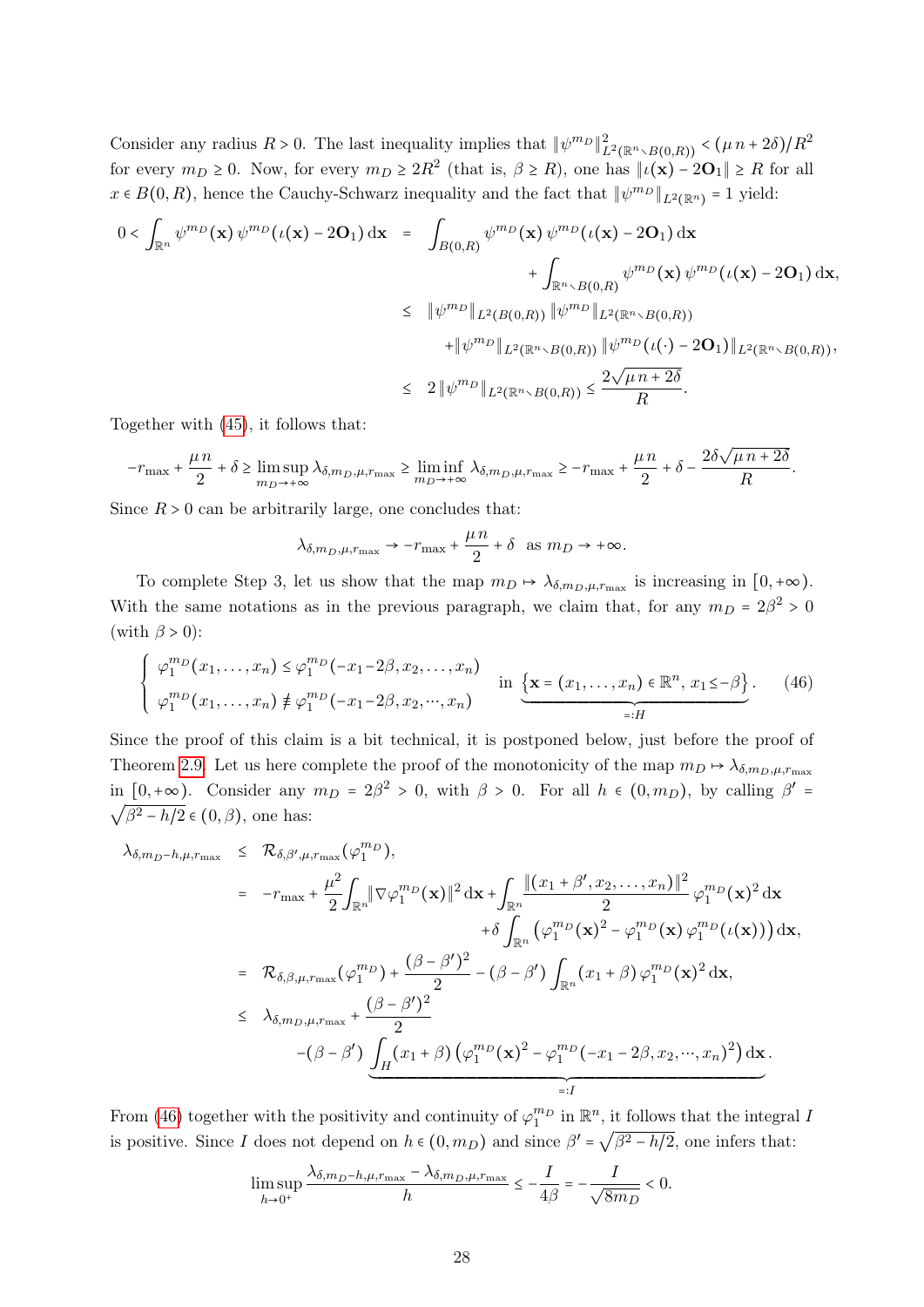This above strict inequality is valid for any  $m_D > 0$ . Since the map  $m_D \mapsto \lambda_{\delta, m_D, \mu, r_{\max}}$  is continuous in  $[0, +\infty)$ , one then concludes that it is increasing in  $[0, +\infty)$ .

Step 4: monotonicity with respect to  $\mu > 0$ . Let us fix here  $\delta > 0$ ,  $m_D = 2\beta^2 \ge 0$  and  $r_{\text{max}} \in$ R. Remember that  $\lambda_{\delta,m_D,\mu,r_{\max}} = \min_{\varphi \in \mathcal{E}} \mathcal{R}_{\delta,\beta,\mu,r_{\max}}(\varphi)$  and that the minimum is reached only by  $\pm \varphi_1$ , where  $\varphi_1$  is the principal eigenfunction given in Lemma [4.1,](#page-18-0) normalized with unit  $L^2(\mathbb{R}^n)$ norm. But  $\mathcal{R}_{\delta,\beta,\mu,r_{\text{max}}}(\varphi)$  is nondecreasing with respect to  $\mu > 0$  for each  $\varphi \in \mathcal{E}$ , and the principal eigenfunctions  $\varphi_1$  are non constant (that is, the  $L^2(\mathbb{R}^n)$  norm of their gradient is positive). One then infers that  $\lambda_{\delta,m_D,\mu,r_{\max}}$  is increasing with respect to  $\mu$ .

Notice now that  $\lambda_{\delta, m_D, \mu, r_{\text{max}}} = \lambda_{\delta, m_D, \mu, 0} - r_{\text{max}} \geq -r_{\text{max}}$ , and call:

$$
\lambda^0 = \lim_{\mu \to 0^+} \lambda_{\delta, m_D, \mu, 0} \ge 0,
$$

that is,  $\lambda_{\delta, m_D, \mu, r_{\text{max}}} \to -r_{\text{max}} + \lambda^0$  as  $\mu \to 0^+$ .

Let us show in this paragraph that  $\lambda^0 \le \min(\delta, m_D/4)$ . First of all, consider a  $C^1(\mathbb{R}^n)$  radially symmetric function  $\varphi$  with compact support and unit  $L^2(\mathbb{R}^n)$  norm. For  $\varepsilon > 0$  and  $\mathbf{x} \in \mathbb{R}^n$ , call  $\varphi_{\varepsilon}(\mathbf{x}) = \varepsilon^{-n/2} \varphi(\mathbf{x}/\varepsilon)$ . Each function  $\varphi_{\varepsilon}$  is radially symmetric and belongs to  $\mathcal{E}$ , hence:

$$
\lambda_{\delta,m_D,\mu,0} \leq \mathcal{R}_{\delta,\beta,\mu,0}(\varphi_{\varepsilon}) = \frac{\mu^2}{2} \int_{\mathbb{R}^n} \|\nabla \varphi_{\varepsilon}(\mathbf{x})\|^2 d\mathbf{x} + \int_{\mathbb{R}^n} \frac{\|\mathbf{x}-\mathbf{O}_1\|^2}{2} \varphi_{\varepsilon}(\mathbf{x})^2 d\mathbf{x},
$$

and:

$$
\lambda^0 \leq \int_{\mathbb{R}^n} \frac{\|\mathbf{x} - \mathbf{O}_1\|^2}{2} \,\varphi_{\varepsilon}(\mathbf{x})^2 \,\mathrm{d}\mathbf{x},
$$

at the limit  $\mu \to 0^+$ . Since the above inequality holds for all  $\varepsilon > 0$  and since the right-hand side converges to  $\|\mathbf{O}_1\|^2/2 = m_D/4$  as  $\varepsilon \to 0^+$ , one gets that:

$$
\lambda^0 \le \frac{m_D}{4}.
$$

When  $m_D = 0$ , then  $\lambda^0 = 0$ . Assume in the sequel that  $m_D > 0$ . Each function  $\psi_{\varepsilon} := \varphi_{\varepsilon}(\cdot - \mathbf{O}_1)$ belongs to  $\mathcal E$  as well, hence:

$$
\lambda_{\delta,m_D,\mu,0} \leq \mathcal{R}_{\delta,\beta,\mu,0}(\psi_{\varepsilon}),
$$
\n
$$
= \frac{\mu^2}{2} \int_{\mathbb{R}^n} \|\nabla \psi_{\varepsilon}(\mathbf{x})\|^2 d\mathbf{x} + \int_{\mathbb{R}^n} \frac{\|\mathbf{x} - \mathbf{O}_1\|^2}{2} \psi_{\varepsilon}(\mathbf{x})^2 d\mathbf{x} + \delta - \delta \int_{\mathbb{R}^n} \psi_{\varepsilon}(\mathbf{x}) \psi_{\varepsilon}(\iota(\mathbf{x})) d\mathbf{x},
$$
\n
$$
= \frac{\mu^2}{2} \int_{\mathbb{R}^n} \|\nabla \varphi_{\varepsilon}(\mathbf{x})\|^2 d\mathbf{x} + \int_{\mathbb{R}^n} \frac{\|\mathbf{x}\|^2}{2} \varphi_{\varepsilon}(\mathbf{x})^2 d\mathbf{x} + \delta - \delta \int_{\mathbb{R}^n} \varphi_{\varepsilon}(\mathbf{x}) \varphi_{\varepsilon}(\iota(\mathbf{x}) - 2\mathbf{O}_1) d\mathbf{x},
$$

and:

$$
\lambda^0 \leq \int_{\mathbb{R}^n} \frac{\|\mathbf{x}\|^2}{2} \varphi_{\varepsilon}(\mathbf{x})^2 d\mathbf{x} + \delta - \delta \int_{\mathbb{R}^n} \varphi_{\varepsilon}(\mathbf{x}) \varphi_{\varepsilon}(\iota(\mathbf{x}) - 2\mathbf{O}_1) d\mathbf{x},
$$

at the limit  $\mu \to 0^+$ . Since the above inequality holds for all  $\varepsilon > 0$  and since the right-hand side converges to  $0 + \delta - 0 = \delta$  as  $\varepsilon \to 0^+$  (since  $\varphi$  has compact support, and  $\|\mathbf{O}_1\| > 0$ ), one gets that:

 $\lambda^0 \leq \delta$ .

To sum up,  $\lambda_0 \in [0, \min(\delta, m_D/4)]$  for all  $\delta > 0$  and  $m_D \ge 0$ .

It only remains to prove that  $\lambda_{\delta,m_D,\mu,r_{\max}} \to +\infty$  as  $\mu \to +\infty$ . Since the map  $\mu \to \lambda_{\delta,m_D,\mu,r_{\max}}$ is increasing and since  $\lambda_{\delta,m_D,\mu,r_{\max}} \geq -r_{\max}$  for all  $\mu > 0$ , there is  $\lambda^{\infty} \in (-r_{\max}, +\infty]$  such that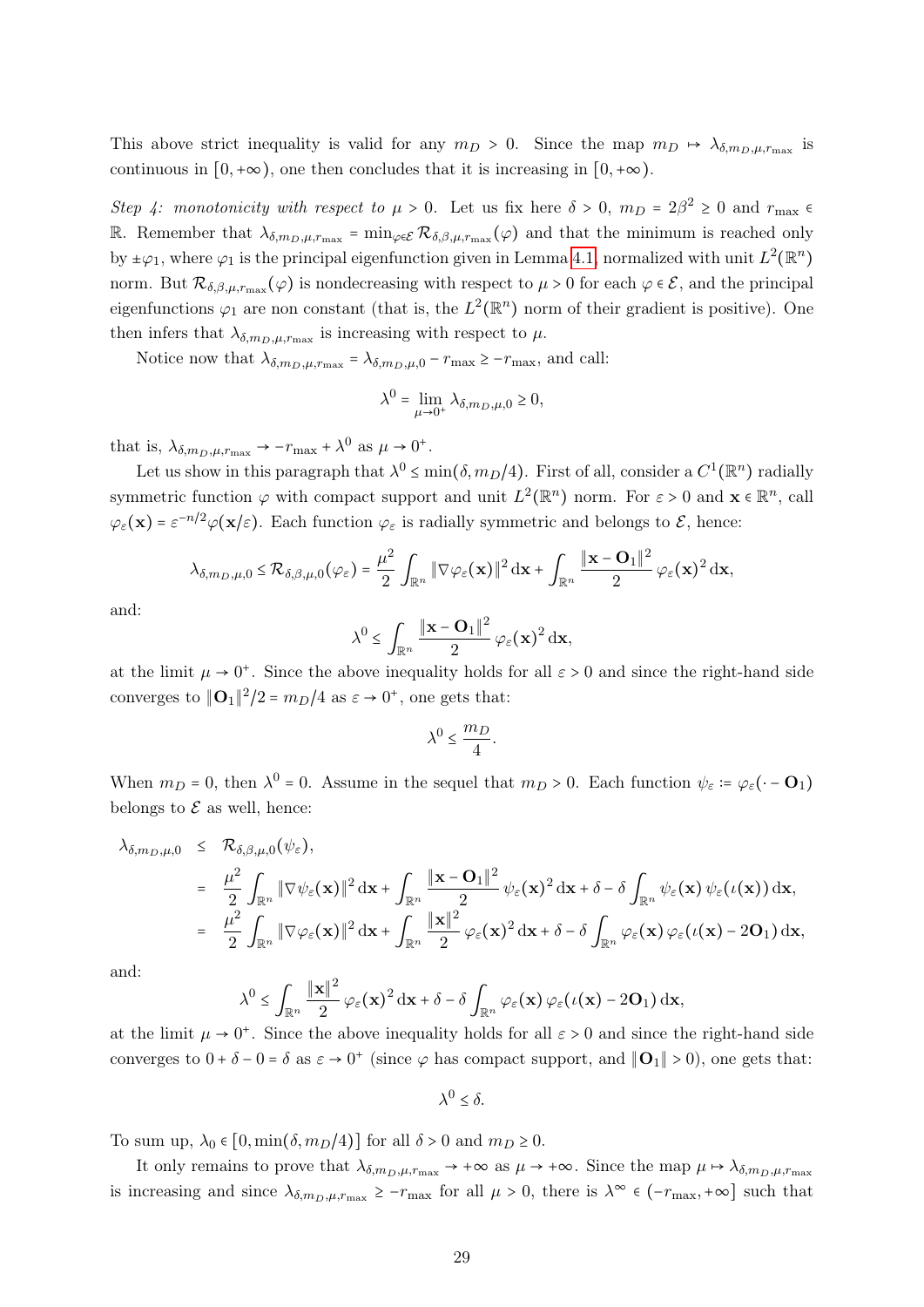$\lambda_{\delta,m_D,\mu,r_{\max}} \stackrel{\leq}{\rightarrow} \lambda^{\infty}$  as  $\mu \rightarrow +\infty$ . Let  $\varphi_1^k$  be the principal eigenfunction given in Lemma [4.1](#page-18-0) with mutational parameter  $\mu = k \in \mathbb{N}$  with  $k \ge 1$ , and normalized with unit  $L^2(\mathbb{R}^n)$  norm. Hence,  $\varphi_1^k \in \mathbb{N}$  $\mathcal{E}$ , and:

$$
\frac{k^2}{2}\int_{\mathbb{R}^n}\|\nabla\varphi_1^k(\mathbf{x})\|^2\,\mathrm{d}\mathbf{x}-r_{\max}+\int_{\mathbb{R}^n}\frac{\|\mathbf{x}-\mathbf{O}_1\|^2}{2}\,\varphi_1^k(\mathbf{x})^2\,\mathrm{d}\mathbf{x}+\delta\int_{\mathbb{R}^n}\big(\varphi_1^k(\mathbf{x})^2-\varphi_1^k(\mathbf{x})\,\varphi_1^k(\iota(\mathbf{x}))\big)\,\mathrm{d}\mathbf{x}\\=\mathcal{R}_{\delta,\beta,k,r_{\max}}(\varphi_1^k)=\lambda_{\delta,m_D,k,r_{\max}}<\lambda^{\infty},
$$

for all  $k \in \mathbb{N}$  with  $k \geq 1$ . Since the last term of the left-hand side is nonnegative by the Cauchy-Schwarz inequality, one infers that:

<span id="page-29-0"></span>
$$
\frac{k^2}{2} \int_{\mathbb{R}^n} \|\nabla \psi^k(\mathbf{x})\|^2 \, \mathrm{d}\mathbf{x} + \int_{\mathbb{R}^n} \frac{\|\mathbf{x}\|^2}{2} \, \psi^k(\mathbf{x})^2 \, \mathrm{d}\mathbf{x} < r_{\text{max}} + \lambda^\infty,\tag{47}
$$

for all  $k \in \mathbb{N}$  with  $k \geq 1$ , with  $\psi^k := \varphi_1^k(\cdot + \mathbf{O}_1) \in \mathcal{E}$ . Assume now by way of contradiction that  $\lambda^{\infty} < +\infty$  and choose  $R > 0$  such that  $2(r_{\text{max}} + \lambda^{\infty})/R^2 \leq 3/4$ . Hence,

$$
\frac{R^2}{2} \int_{\mathbb{R}^n \times B(0,R)} \psi^k(\mathbf{x})^2 d\mathbf{x} < r_{\text{max}} + \lambda^{\infty} \le \frac{3}{4} \times \frac{R^2}{2},
$$

and  $1 \geq ||\psi^k||_{L^2(B(0,R))} =$  $\sqrt{\int_{B(0,R)} \psi^k(\mathbf{x})^2 d\mathbf{x}} \ge 1/2$  for all  $k \in \mathbb{N}$  with  $k \ge 1$  (remember that  $\|\psi^k\|_{L^2(\mathbb{R}^n)} =$ 1). The inequality [\(47\)](#page-29-0) also implies that the sequence  $(\psi^k)_{k \in \mathbb{N}^*}$  is bounded in  $H^1(\mathbb{R}^n)$  and that  $\|\nabla \psi^k\|_{L^2(\mathbb{R}^n)} \to 0$  as  $k \to +\infty$ . Up to extraction of a subsequence, there is a function  $\psi^{\infty} \in \mathbb{R}^n$  $H^1(\mathbb{R}^n)$  such that  $\psi^k \to \psi^{\infty}$  in  $H^1(\mathbb{R}^n)$  weakly, and in  $L^2_{loc}(\mathbb{R}^n)$  strongly. In particular,  $1/2 \leq \|\psi^{\infty}\|_{L^2(B(0,R))} \leq 1$ . Furthermore,  $\|\nabla \psi^{\infty}\|_{L^2(\mathbb{R}^n)} = 0$ , that is, there is a constant C such that  $\psi^{\infty} = C$  almost everywhere in  $\mathbb{R}^{n}$ . But this constant C can not be zero since  $\|\psi^{\infty}\|_{L^{2}(B(0,R))}$ 0, and then  $\psi^{\infty}$  can not be in  $H^1(\mathbb{R}^n)$ . One has then reached a contradiction, hence  $\lambda^{\infty} = +\infty$ and:

$$
\lambda_{\delta,m_D,\mu,r_{\max}} \to +\infty \text{ as } \mu \to +\infty.
$$

 $\Box$ 

The proof of Proposition [2.7](#page-9-1) is thereby complete.

*Proof of Eq.* [\(46\)](#page-27-0). Throughout this proof, we fix  $(\delta, \mu, r_{\text{max}}) \in (0, +\infty) \times (0, +\infty) \times \mathbb{R}$ , as well as  $m_D = 2\beta^2 > 0$  with  $\beta > 0$  and  $\mathbf{O}_1 = (-\beta, 0, \dots, 0).$ 

Let us first show that the function  $\varphi_1^{m_D}$  and the reflected one  $\mathbf{x} \mapsto \varphi_1^{m_D}(-x_1 - 2\beta, x_2, \dots, x_n)$ can not be identically equal in H. If they were, then they would be identically equal in  $\mathbb{R}^n$ by definition of  $H$ , where  $H$  is the half-space defined in [\(46\)](#page-27-0). From the equations satisfied by these two functions, it easily follows that  $\varphi_1^{m}(\mathbf{x}) = \varphi_1^{m}(\mathbf{x} + 4\mathbf{O}_1)$  for all  $\mathbf{x} \in \mathbb{R}^n$ . In other words,  $\varphi_1^{m_D}$  would be periodic, which is ruled out since  $\varphi_1^{m_D}$  is a non-trivial function in  $H^1(\mathbb{R}^n)$ . Therefore,  $\varphi_1^{m_D}$  and  $\mathbf{x} \mapsto \varphi_1^{m_D}(-x_1 - 2\beta, x_2, \dots, x_n)$  can not be identically equal in H

It then remains to show the inequality in [\(46\)](#page-27-0). To do so, from the proof of Lemma [4.1,](#page-18-0) it is sufficient to show that, for any  $R > \beta$ , one has:

<span id="page-29-1"></span>
$$
\phi_1(\mathbf{x}) \le \phi_1(-x_1 - 2\beta, x_2, \dots, x_n) \text{ for all } \mathbf{x} \in \overline{B(0, R)} \text{ with } x_1 \le -\beta,
$$
\n(48)

where  $\phi_1$  here denotes the first component of the pair of principal eigenfunctions  $(\phi_1, \phi_2)$  of the operator A defined in [\(18\)](#page-7-0) with Dirichlet boundary conditions on  $\partial B(0,R)$  (with principal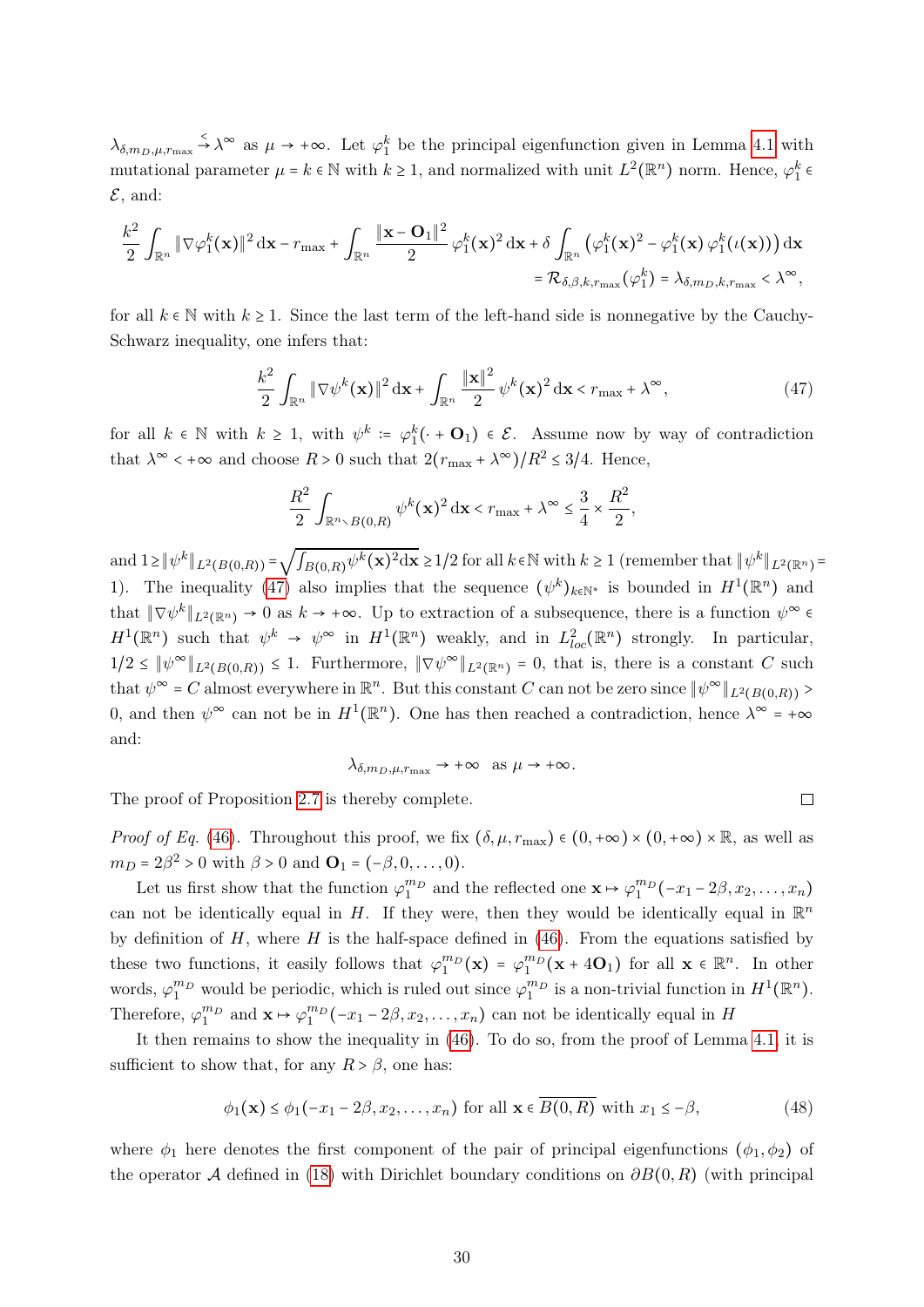eigenvalue denoted  $\lambda^R$ ). Remember that the  $C_0^{\infty}(\overline{B(0,R)})$  functions  $\phi_1$  and  $\phi_2$  are positive in  $B(0, R)$  and solve  $\mathcal{A}(\phi_1, \phi_2) - \lambda^R(\phi_1, \phi_2) = (0, 0)$  in  $\overline{B(0, R)}$ .

Let us then fix  $R > \beta$  till the end of the proof. To show the inequality [\(48\)](#page-29-1), we will actually prove the following stronger property:

<span id="page-30-0"></span>
$$
\forall \nu \in (-R, -\beta], \ \forall \ i \in \{1, 2\}, \ \phi_i \le \phi_i^{\nu} \ \text{in} \ \overline{H_{\nu}}, \tag{49}
$$

where:

$$
H_{\nu} = \{ \mathbf{x} = (x_1, \dots, x_n) \in B(0,R), x_1 < \nu \},\
$$

and:

$$
\phi_i^{\nu}(\mathbf{x}) = \phi_i(-x_1 + 2\nu, x_2, \dots, x_n),
$$

for  $i = 1, 2$  (the desired inequality [\(48\)](#page-29-1) then follows from [\(49\)](#page-30-0) with  $i = 1$  and  $\nu = -\beta$ ). The proof of [\(49\)](#page-30-0) is based on the method of moving planes [\[1,](#page-32-3) [20\]](#page-33-16): it is first proven for  $\nu$  larger but close to  $-R$ , and then up to the value  $-\beta$  by increasing  $\nu$  from  $-R$  to  $-\beta$ . Two main ingredients will be used in the proof of [\(49\)](#page-30-0). One of these ingredients is the strong maximum principle (see e.g. [\[12,](#page-33-11) Proposition 12.1) applied to the operator  $\mathcal{A} - \lambda^R$ : it says that if  $\omega$  is an open connected set of  $\mathbb{R}^n$ and if  $(\psi_1, \psi_2)$  is a pair of nonnegative  $C^2(\omega)$  functions solving  $\mathcal{A}(\psi_1, \psi_2) - \lambda^R(\psi_1, \psi_2) \geq (0, 0)$ componentwise in  $\omega$ , then either  $(\psi_1, \psi_2) \equiv (0, 0)$  in  $\omega$ , or both functions  $\psi_1$  and  $\psi_2$  are positive in  $\omega$ . The second main ingredient is the weak maximum principle in subsets of  $B(0, R)$  with small Lebesgue measure [\[12,](#page-33-11) Corollary 14.1]: it says that there is  $\eta > 0$  such that, if  $\omega$  is an open subset of  $B(0,R)$  with Lebesgue measure less than  $\eta$  and if  $(\psi_1, \psi_2)$  is a pair of  $C^2(\omega) \cap C(\overline{\omega})$ functions solving  $\mathcal{A}(\psi_1, \psi_2) - \lambda^R(\psi_1, \psi_2) \ge (0, 0)$  componentwise in  $\omega$  and  $(\psi_1, \psi_2) \ge (0, 0)$  on  $\partial \omega$ , then  $(\psi_1, \psi_2) \ge (0, 0)$  in  $\overline{\omega}$ . Before putting these ingredients together, let us first observe that, for every  $\nu \in (-R, -\beta]$  and for every  $\mathbf{x} \in \overline{H_{\nu}}$ , there holds:

$$
|x_1 + \beta| \ge |-x_1 + 2\nu + \beta|
$$
 and  $|x_1 - \beta| \ge |-x_1 + 2\nu - \beta|$ ,

hence:

$$
\mathcal{A}(\phi_1^{\nu}, \phi_2^{\nu}) - \lambda^R(\phi_1^{\nu}, \phi_2^{\nu}) \ge (0, 0) \text{ in } \overline{H_{\nu}},
$$

from the definitions [\(3\)](#page-2-3) and [\(13\)](#page-5-4) of the fitnesses  $r_i$  and the optima  $\mathbf{O}_i$ . Therefore, for every  $\nu \in (-R, -\beta],$  the  $C^2(\overline{H_\nu})$  functions  $\phi_1^{\nu} - \phi_1$  and  $\phi_2^{\nu} - \phi_2$  satisfy:

<span id="page-30-1"></span>
$$
\mathcal{A}(\phi_1^{\nu} - \phi_1, \phi_2^{\nu} - \phi_2) - \lambda^R(\phi_1^{\nu} - \phi_1, \phi_2^{\nu} - \phi_2) \ge (0, 0) \text{ in } \overline{H_{\nu}}.
$$
 (50)

Moreover, for every  $\nu \in (-R, -\beta]$ , both functions  $\phi_1^{\nu} - \phi_1$  and  $\phi_2^{\nu} - \phi_2$  are nonnegative and not identically equal to 0 on  $\partial H_\nu$  since  $-R < \nu \le -\beta < 0$  and since  $\phi_1$  and  $\phi_2$  are positive in  $B(0,R)$ and vanish on  $\partial B(0,R)$  (in particular, the functions  $\phi_1^{\nu} - \phi_1$  and  $\phi_2^{\nu} - \phi_2$  can not be identically equal to 0 in  $H_{\nu}$ ). Since the Lebesgue measure of  $H_{\nu}$  goes to 0 as  $\nu \rightarrow -R$ , the aforementioned weak maximum principle in subsets of  $B(0, R)$  with small Lebesgue measure yields the existence of  $\nu_0 \in (-R, -\beta)$  such that [\(49\)](#page-30-0) holds for all  $\nu \in (-R, \nu_0]$ . Denote now:

$$
\nu^* = \sup \{ \nu \in (-R, -\beta], (\phi_1, \phi_2) \le (\phi_1^{\nu'}, \phi_2^{\nu'}) \text{ in } \overline{H_{\nu'}} \text{ for all } \nu' \in (-R, \nu] \}.
$$

One has  $-R < \nu_0 \leq \nu^* \leq -\beta$ , and one claims that  $\nu^* = -\beta$ . Assume not. Then  $\nu^* < -\beta$ . By continuity, one has  $(\phi_1, \phi_2) \leq (\phi_1^{\nu^*})$  $y_1^{\nu^*}, \phi_2^{\nu^*}$  $\frac{\nu^*}{2}$ ) in  $\overline{H_{\nu^*}}$ . Remember also that  $\phi_1^{\nu^*} - \phi_1$  and  $\phi_2^{\nu^*} - \phi_2$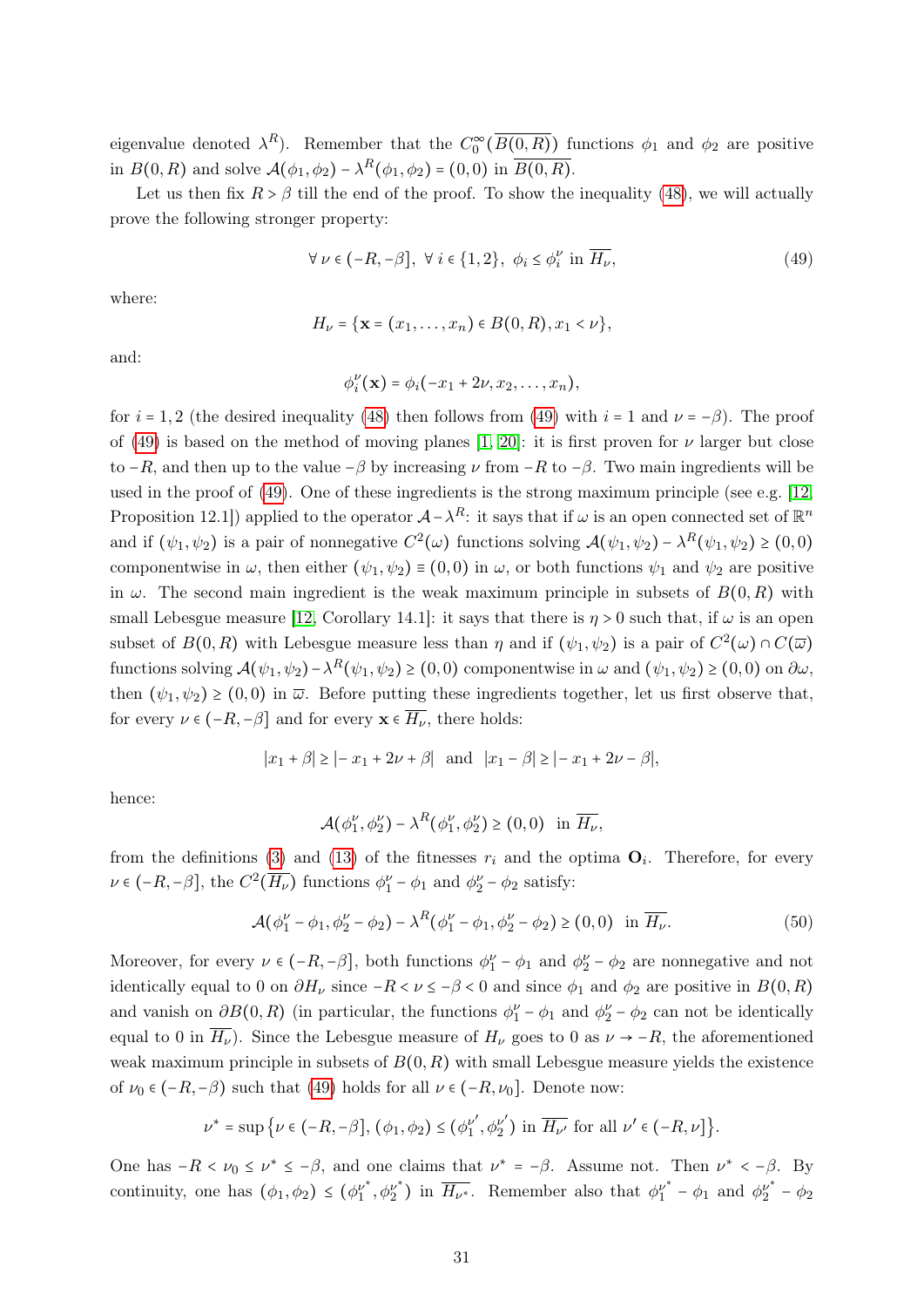can not be identically equal to 0 in  $H_{\nu^*}$ , and then can not be identically equal to 0 in  $H_{\nu^*}$  by continuity. Together with [\(50\)](#page-30-1), the aforementioned strong maximum principle implies that:

$$
\phi_1^{\nu^*} - \phi_1 > 0
$$
 and  $\phi_2^{\nu^*} - \phi_2 > 0$  in  $H_{\nu^*}$ .

Pick a compact subset K of  $H_{\nu^*}$  such that the Lebesgue measure of  $H_{\nu^*} \setminus K$  is less than  $\eta/2$  (where  $\eta > 0$  is given above, for which the weak maximum principle holds for  $\mathcal{A} - \lambda^R$  in open subsets of  $B(0, R)$  of measure less than  $\eta$ ). By continuity,  $\min_K(\phi_1^{\nu^*} - \phi_1) > 0$  and  $\min_K(\phi_2^{\nu^*} - \phi_2) > 0$ , and there is  $\varepsilon \in (0, -\beta - \nu^*)$  such that:

$$
\min_K\bigl(\phi_1^\nu-\phi_1\bigr)>0 \text{ and } \min_K\bigl(\phi_2^\nu-\phi_2\bigr)>0 \text{ for all }\nu\in[\nu^*,\nu^*+\varepsilon].
$$

Without loss of generality, one can also assume that the Lebesgue measure of  $H_{\nu^*+\varepsilon} \setminus H_{\nu^*}$  is less than  $\eta/2$ , hence the Lebesgue measure of  $H_{\nu}$  K is less than  $\eta$  for all  $\nu \in [\nu^*, \nu^* + \varepsilon]$ . Furthermore,  $(\phi_1^{\nu} - \phi_1, \phi_2^{\nu} - \phi_2) \ge (0, 0)$  on  $\partial(H_{\nu} \setminus K)$  for all  $\nu \in [\nu^*, \nu^* + \varepsilon]$ , and together with  $(50)$  the aforementioned weak maximum principle then implies that  $(\phi_1^{\nu} - \phi_1, \phi_2^{\nu} - \phi_2) \ge (0, 0)$  in  $\overline{H_{\nu} \setminus K}$ , for all  $\nu \in [\nu^*, \nu^* + \varepsilon]$ . Finally,  $(\phi_1^{\nu} - \phi_1, \phi_2^{\nu} - \phi_2) \ge (0, 0)$  in  $\overline{H_{\nu}}$  for all  $\nu \in [\nu^*, \nu^* + \varepsilon]$ , contradicting the definition of  $\nu^*$ . As a consequence,  $\nu^* = -\beta$  and [\(49\)](#page-30-0) has been proven for all  $\nu \in (-R, -\beta)$  and then also for  $\nu = -\beta$  by continuity. As already emphasized, this yields [\(48\)](#page-29-1) and then [\(46\)](#page-27-0).

*Proof of Theorem [2.9](#page-11-1).* Let  $u_{\delta} = (u_{\delta,1}, u_{\delta,2})$  be the unique  $C^{1,2}(\mathbb{R}_+ \times \mathbb{R}^n)^2$  solution of [\(1\)](#page-2-1) given by Theorem [2](#page-6-4).1 and Remark 2.2, for growth functions  $f_1, f_2$  of the first type [\(5\)](#page-2-2), with a fixed initial condition  $u^0 = (u_1^0, u_2^0)$  independent of  $\delta$  and such that both functions  $u_1^0, u_2^0$  satisfy the assumptions (H1)-(H3). Let us fix two positive times  $0 < T' \leq T$  and let us show that  $\sup_{t\in[T',T]}\|u_{\delta,1}(t,\cdot)-u_{\delta,2}(t,\cdot)\|_{L^{\infty}(\mathbb{R}^n)}\to 0 \text{ as } \delta\to+\infty.$ 

From the first part of the proof of Theorem [2.1,](#page-6-3) especially from [\(28\)](#page-14-2), [\(31\)](#page-15-1)-[\(32\)](#page-15-3) and similar calculations as the ones between [\(31\)](#page-15-1) and [\(32\)](#page-15-3), it follows that there exists a constant  $K \geq 0$ (independent of  $\delta > 0$ ) such that, for all  $\delta > 0$ ,

<span id="page-31-0"></span>
$$
|x_1 u_{\delta,2}(t,\mathbf{x})| \le |x_1 h_2(t,\mathbf{x})| \le K, \quad \text{ for all } t \in [0,T] \text{ and } \mathbf{x} = (x_1,\ldots,x_n) \in \mathbb{R}^n,
$$
 (51)

with  $h_2$  defined by [\(25\)](#page-14-0) (notice that the function  $h_2$  actually depends on  $\delta$ , but the upper bound [\(31\)](#page-15-1) is independent of  $\delta > 0$ . For each  $\delta > 0$ , one infers from [\(1\)](#page-2-1)-[\(3\)](#page-2-3) and [\(13\)](#page-5-4) that the function  $v_{\delta} := u_{\delta,1} - u_{\delta,2}$  is a classical  $C^{1,2}(\mathbb{R}_+ \times \mathbb{R}^n)$  solution of:

$$
\partial_t v_\delta(t,\mathbf{x}) = \frac{\mu^2}{2} \Delta v_\delta(t,\mathbf{x}) + r_1(\mathbf{x}) v_\delta(t,\mathbf{x}) - 2\delta v_\delta(t,\mathbf{x}) - 2\beta x_1 u_{\delta,2}(t,\mathbf{x}),
$$

such that  $v_{\delta}$  is locally bounded in time and  $v_{\delta}(t, x) \to 0$  as  $\|\mathbf{x}\| \to +\infty$  locally uniformly in  $t \in \mathbb{R}_{+}$ . The previous relation, together with [\(27\)](#page-14-3) and [\(51\)](#page-31-0), implies that:

$$
-2\beta K \leq \partial_t v_\delta(t, \mathbf{x}) - \frac{\mu^2}{2} \Delta v_\delta(t, \mathbf{x}) - \left(r_{\text{max}} + m_1(\mathbf{x})\right) v_\delta(t, \mathbf{x}) + 2\delta v_\delta(t, \mathbf{x}) \leq 2\beta K, \quad t \in [0, T], \ \mathbf{x} \in \mathbb{R}^n,
$$
  

$$
|v_\delta(0, \mathbf{x})| \leq \max(\|u_1^0\|_{L^\infty(\mathbb{R}^n)}, \|u_2^0\|_{L^\infty(\mathbb{R}^n)}) =: M, \quad \mathbf{x} \in \mathbb{R}^n.
$$

 $\sqrt{ }$ ⎨  $\overline{\mathcal{L}}$ 

Since the potential  $m_1(\mathbf{x}) = -\|\mathbf{x} - \mathbf{O}_1\|^2/2$  is nonpositive, there exists a  $C^{1,2}(\mathbb{R}_+ \times \mathbb{R}^n)$  solution  $V : \mathbb{R}_+ \times \mathbb{R}^n \to [0, M]$  of:

$$
\begin{cases}\n\partial_t V(t, \mathbf{x}) = \frac{\mu^2}{2} \Delta V(t, \mathbf{x}) + m_1(\mathbf{x}) V(t, \mathbf{x}), \quad t \ge 0, \ \mathbf{x} \in \mathbb{R}^n, \\
V(0, \mathbf{x}) = M, \ \mathbf{x} \in \mathbb{R}^n.\n\end{cases}
$$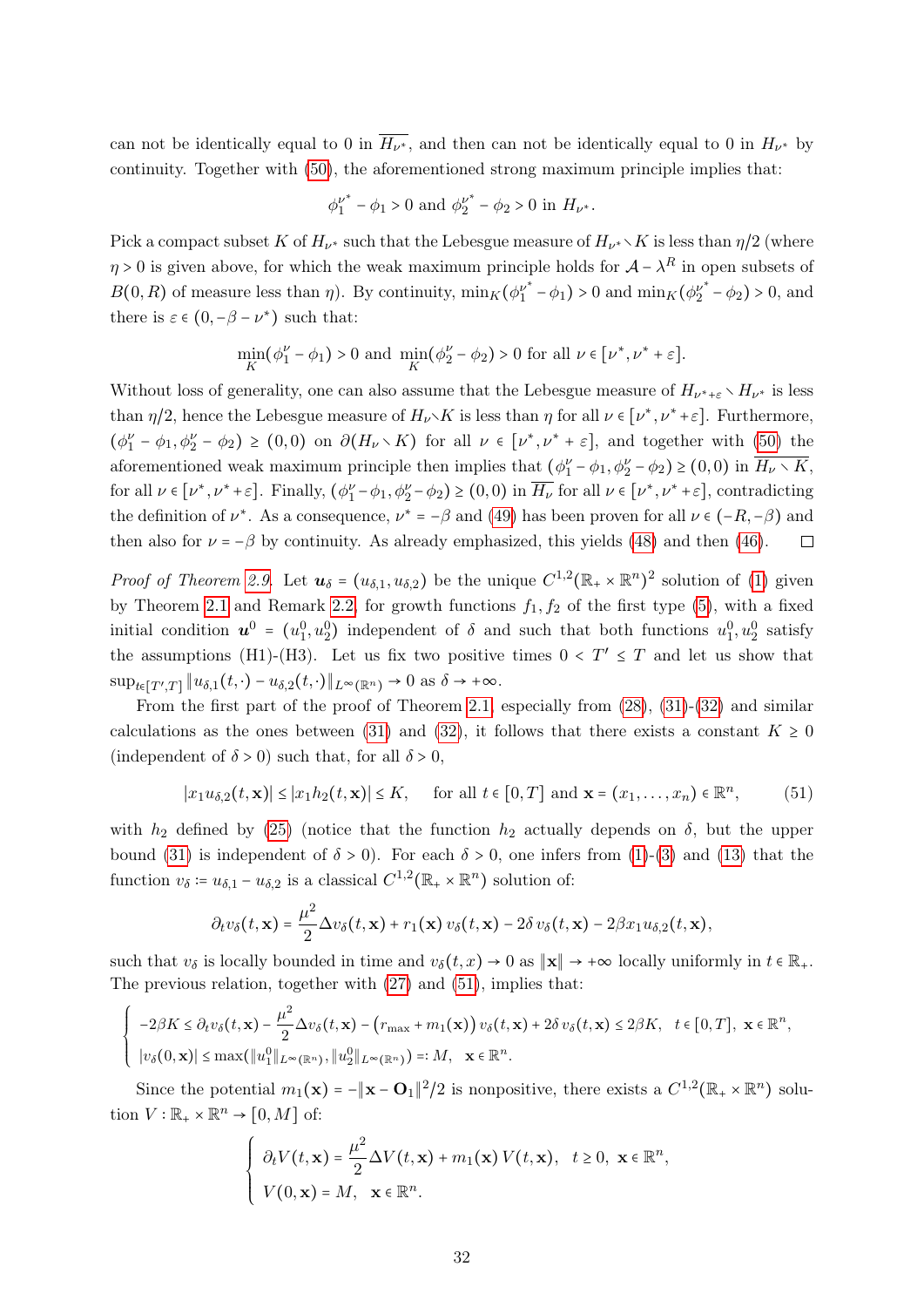Such a function V, which is independent of  $\delta > 0$ , can be obtained as the nondecreasing local limit as  $R \to +\infty$  of  $C^{1,2}(\mathbb{R}_+ \times \overline{B(0,R)})$  solutions  $V^R : \mathbb{R}_+ \times \overline{B(0,R)} \to [0,M]$  of the same equation in  $\mathbb{R}_+ \times \overline{B(0,R)}$ , with Dirichlet boundary conditions  $V^R = 0$  on  $\mathbb{R}_+ \times \partial B(0,R)$  and initial conditions of the type  $V^R(0, \mathbf{x}) = M \phi(\|\mathbf{x}\|/R)$  in  $\overline{B(0, R)}$ , where  $\phi : [0, 1] \to [0, 1]$  is a  $C^{\infty}([0,1])$  nonincreasing function such that  $\phi = 1$  in  $[0,1/3]$  and  $\phi = 0$  in  $[2/3,1]$ .

Consider now any  $\delta > r_{\text{max}}/2$  and let  $V_{\delta}$  be the  $C^{1,2}(\mathbb{R}_+ \times \mathbb{R}^n)$  function defined in  $\mathbb{R}_+ \times \mathbb{R}^n$  by:

$$
V_{\delta}(t, \mathbf{x}) = v_{\delta}(t, \mathbf{x}) e^{(2\delta - r_{\max})t} - \frac{2\beta K}{2\delta - r_{\max}} \left( e^{(2\delta - r_{\max})t} - 1 \right).
$$

A straightforward calculation shows that:

$$
\partial_t V_\delta(t,\mathbf{x}) - \frac{\mu^2}{2} \Delta V_\delta(t,\mathbf{x}) - m_1(\mathbf{x}) V_\delta(t,\mathbf{x}) \le m_1(\mathbf{x}) \frac{2\beta K}{2\delta - r_{\max}} \left( e^{(2\delta - r_{\max})t} - 1 \right) \le 0,
$$

for all  $(t, x) \in [0, T] \times \mathbb{R}^n$ . Furthermore,  $V_\delta(0, \mathbf{x}) = v_\delta(0, \mathbf{x}) \leq M = V(0, \mathbf{x})$  for all  $\mathbf{x} \in \mathbb{R}^n$ , and  $\limsup_{\|\mathbf{x}\| \to +\infty} V_{\delta}(t,\mathbf{x}) \leq 0$  uniformly in  $t \in [0,T]$ . It follows from the maximum principle that  $V_{\delta}(t, \mathbf{x}) \leq V(t, x)$  for all  $(t, \mathbf{x}) \in [0, T] \times \mathbb{R}^{n}$ , hence:

$$
v_{\delta}(t, \mathbf{x}) \leq e^{(r_{\max} - 2\delta)t} V(t, \mathbf{x}) + \frac{2\beta K}{2\delta - r_{\max}} \left( 1 - e^{(r_{\max} - 2\delta)t} \right), \quad \text{ for all } (t, \mathbf{x}) \in [0, T] \times \mathbb{R}^n.
$$

Since the function  $V$  is bounded (by  $M$ ), one gets that:

$$
\limsup_{\delta \to +\infty} \Big( \sup_{[T',T] \times \mathbb{R}^n} v_\delta \Big) \leq 0,
$$

recalling that  $0 < T' \leq T$ . The same argument applied to the functions  $-V_{\delta}$  and  $-v_{\delta}$  implies that, for all  $\delta > r_{\text{max}}/2$  and  $(t, \mathbf{x}) \in [0, T] \times \mathbb{R}^n$ ,

$$
v_{\delta}(t, \mathbf{x}) \ge -e^{(r_{\max}-2\delta)t}V(t, \mathbf{x}) - \frac{2\beta K}{2\delta - r_{\max}}\left(1 - e^{(r_{\max}-2\delta)t}\right),
$$

hence  $\liminf_{\delta \to +\infty} (\inf_{[T',T]\times \mathbb{R}^n} v_{\delta}) \geq 0$ . As a conclusion,  $\sup_{[T',T]\times \mathbb{R}^n} |v_{\delta}| \to 0$  as  $\delta \to +\infty$  and the proof of Theorem [2.9](#page-11-1) is thereby complete.

Acknowledgements. The authors are grateful to the anonymous referees for their valuable comments and suggestions, which led to significant improvements of the manuscript.

## References

- <span id="page-32-3"></span>[1] A D Alexandrov. A characteristic property of the spheres. Ann. Mat. Pura Appl., 58:303– 354, 1962.
- <span id="page-32-0"></span>[2] M Alfaro and R Carles. Replicator-mutator equations with quadratic fitness. Proc. Amer. Math. Soc., 145(12):5315–5327, 2017.
- <span id="page-32-1"></span>[3] M Alfaro and M Veruete. Evolutionary branching via replicator-mutator equations. J. Dyn. Diff. Equations, 31:1–24, 2018.
- <span id="page-32-2"></span>[4] Y Anciaux, A Lambert, O Ronce, L Roques, and G Martin. Population persistence under high mutation rate: from evolutionary rescue to lethal mutagenesis. Evolution, 73(8):1517– 1532, 2019.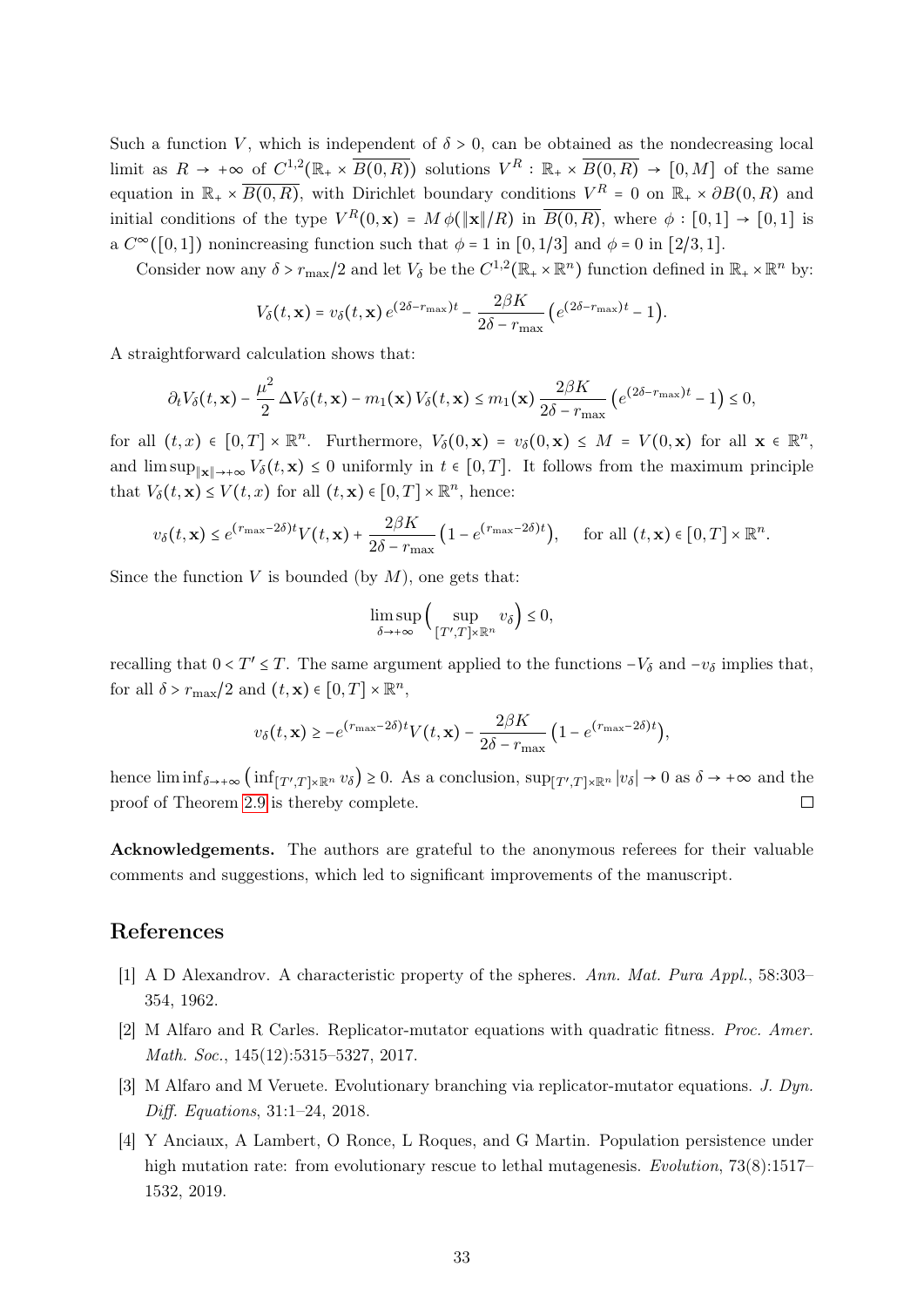- <span id="page-33-4"></span>[5] G Barles, S Mirrahimi, and B Perthame. Concentration in Lotka-Volterra parabolic or integral equations: a general convergence result. Meth. Appl. Anal., 16(3):321–340, 2009.
- <span id="page-33-15"></span>[6] H Berestycki, L Nirenberg, and S R S Varadhan. The principal eigenvalue and maximum principle for second order elliptic operators in general domains. Comm. Pure Appl. Math., 47:47–92, 1994.
- <span id="page-33-14"></span>[7] P Besala. Fundamental solution and Cauchy problem for a parabolic system with unbounded coefficients. J. Diff. Equations, 33(1):26–38, 1979.
- <span id="page-33-7"></span>[8] D I Bolnick and P Nosil. Natural selection in populations subject to a migration load. Evolution, 61(9):2229–2243, 2007.
- <span id="page-33-13"></span>[9] J Borg, Lars Pødenphant Kiær, C Lecarpentier, I Goldringer, A Gauffreteau, Sébastien Saint-Jean, Sébastien Barot, and J Enjalbert. Unfolding the potential of wheat cultivar mixtures: A meta-analysis perspective and identification of knowledge gaps. Field Crops Research, 221:298–313, 2018.
- <span id="page-33-1"></span>[10] J J Bull, R Sanjuan, and C O Wilke. Theory of lethal mutagenesis for viruses. J. Virology, 81(6):2930–2939, 2007.
- <span id="page-33-2"></span>[11] J J Bull and C O Wilke. Lethal mutagenesis of bacteria. Genetics, 180(2):1061–1070, 2008.
- <span id="page-33-11"></span>[12] J Busca and B Sirakov. Harnack type estimates for nonlinear elliptic systems and applications. Ann. Inst. H. Poincaré, Anal. Non Lin., 21:543–590, 2004.
- <span id="page-33-10"></span>[13] R S Cantrell and C Cosner. Spatial Ecology via Reaction-Diffusion Equations. John Wiley & Sons Ltd, Chichester, UK, 2003.
- <span id="page-33-3"></span>[14] T Caquet, C Gascuel, and M Tixier-Boichard. Agroécologie: des recherches pour la transition des filières et des territoires. Quae, 2020.
- <span id="page-33-9"></span>[15] F Débarre, O Ronce, and S Gandon. Quantifying the effects of migration and mutation on adaptation and demography in spatially heterogeneous environments. J. Evol. Biol., 26(6):1185–1202, 2013.
- <span id="page-33-5"></span>[16] O Diekmann, P-E Jabin, S Mischler, and B Perthame. The dynamics of adaptation: an illuminating example and a Hamilton–Jacobi approach. *Theor. Popul. Biol.*,  $67(4):257-271$ , 2005.
- <span id="page-33-12"></span>[17] Food and Agriculture Organization of the United Nations. The 10 Elements of Agroecology. Guiding the Transition to Sustainable Food and Agricultural Systems. FAO, 2018.
- <span id="page-33-6"></span>[18] S Gandon and S Mirrahimi. A Hamilton–Jacobi method to describe the evolutionary equilibria in heterogeneous environments and with non-vanishing effects of mutations. C. R. Math., 355(2):155–160, 2017.
- <span id="page-33-8"></span>[19] G García-Ramos and M Kirkpatrick. Genetic models of adaptation and gene flow in peripheral populations. Evolution, 51(1):21–28, 1997.
- <span id="page-33-16"></span>[20] B Gidas, W-M Ni, and L Nirenberg. Symmetry and related properties via the maximum principle. Comm. Math. Phys., 68:209–243, 1979.
- <span id="page-33-0"></span>[21] F Hamel, F Lavigne, G Martin, and L Roques. Dynamics of adaptation in an anisotropic phenotype-fitness landscape. Nonlin. Anal. Real World Appl., 54:103107, 2020.